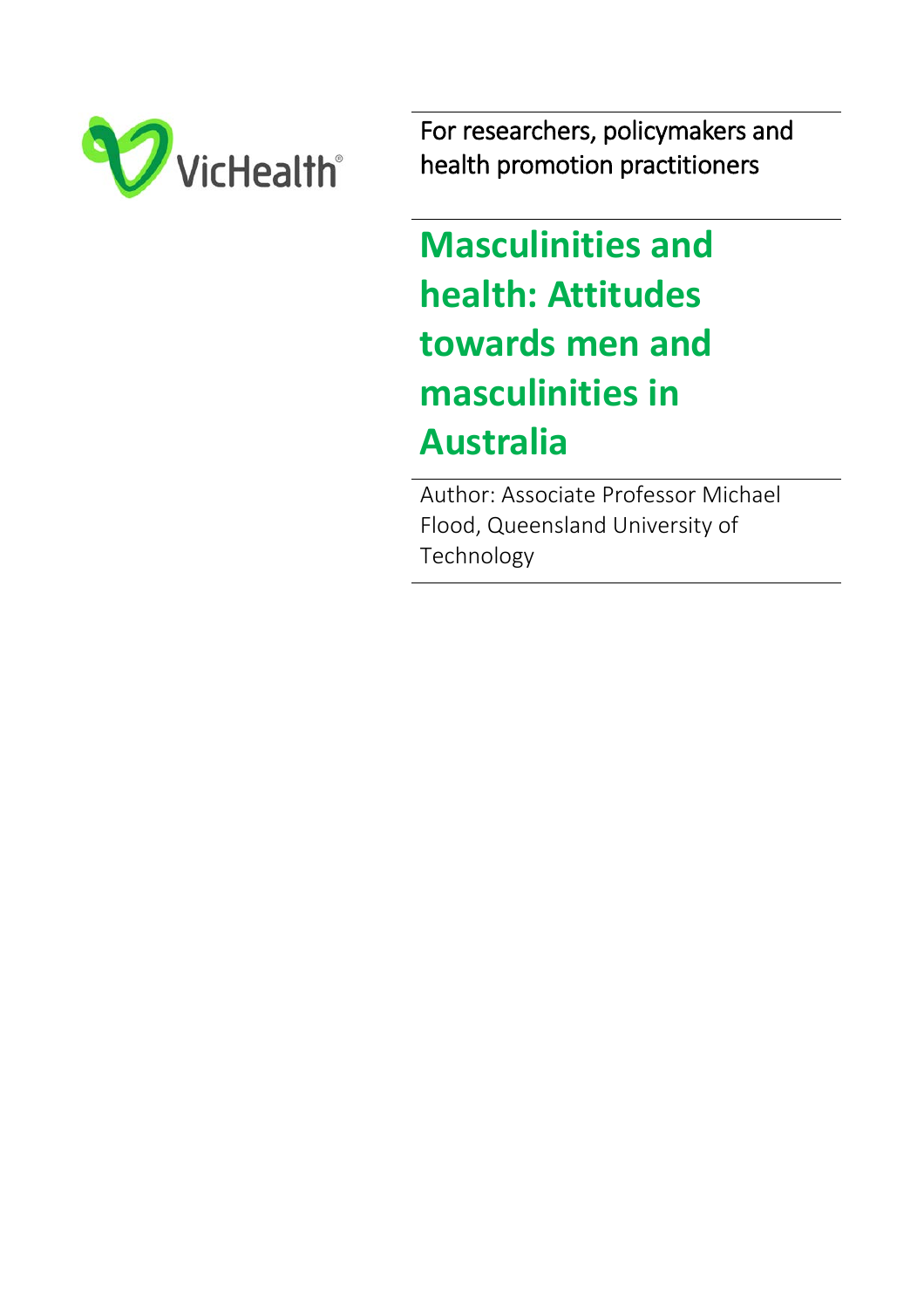# **Contents**

# **Suggested citation**

Flood, M. (2020) Masculinities and Health: Attitudes towards men and masculinities in Australia, Victorian Health Promotion Foundation (VicHealth), Melbourne.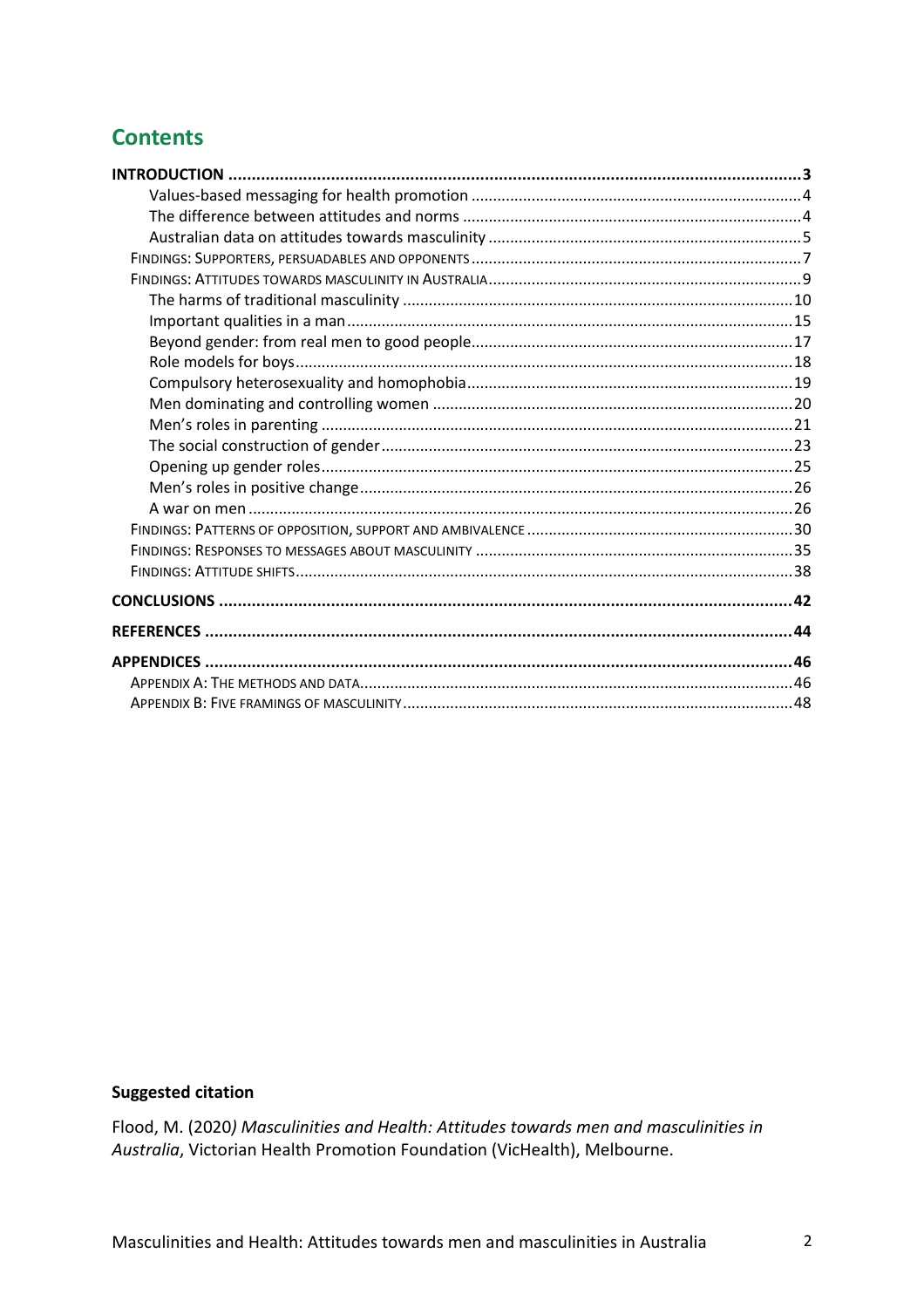# **Introduction**

There is growing attention in Australia and around the world to the gendered attitudes, practices, and relations associated with men and boys and their implications for health, violence and gender inequality. There are several signs of this: intensified public debate over codes of masculinity, increasing scholarship on the links between masculinities and various social issues, and growing streams of health promotion self-consciously aimed at men and boys.<sup>[1]</sup> In short, men and masculinities are on the public agenda.

There is a wealth of evidence that masculinities – the social organisation of men's lives and relations and the meanings given to being male – are influential determinants of men's health and wellbeing, their likelihood of perpetrating domestic and sexual violence, their involvements in fathering, their risks of suicide and a host of other issues. Given this, there is increasing interest in addressing those aspects of masculinity that are unhealthy, limiting, or dangerous and in promoting other, healthier masculinities.

One key dimension of masculinity is *attitudinal* – to do with men's and women's attitudes, their personal beliefs about manhood and gender. Another dimension, overlapping with this, is *normative* – to do with 'norms' of masculinity, that is, beliefs about what (other) men do and what is expected of men. Social norms are "the informal, mostly unwritten, rules that define acceptable, appropriate and obligatory actions in a given group or society". [2]

Various terms have been used in scholarship and popular commentary for societal expectations of men: 'sex roles' and 'gender roles', 'sex role stereotypes', 'traditional masculinity', 'hegemonic masculinity', and lately, 'toxic masculinity'. Whatever term is used, it is clear that men's conformity to masculine norms has important consequences, at individual, interpersonal and societal levels.

At the individual level, men who endorse stereotypical masculine beliefs are more likely than other men to have poor mental health, consider suicide, and take risks at work and on the road.<sup>[3]</sup> At the interpersonal level, men who endorse stereotypical norms of masculinity are more likely than other men to perpetrate violence against women, perpetrate violence against other men and refrain from involved fathering. There is increasing evidence too that it matters *which* norms men endorse: men's endorsement of some stereotypical masculine norms can have positive outcomes for their health, whereas endorsement of others has negative associations.<sup>[4]</sup> At the societal level, stereotypical masculine norms are embedded in media and popular culture, shape the cultures and social relations of workplaces, sports, and religion, and inform government policies on parenting, work and other areas.

Masculinity is not comprised only of attitudes and norms. Other important dimensions of masculinity include the behaviours or practices associated with being a man, the interpersonal relations among men and between men and women and children, and the institutional and structural organisation of men's lives. Although gender attitudes and norms are the focus of a growing range of health promotion and violence prevention efforts, to focus single-mindedly on them is to neglect the institutional and structural determinants of gender relations.<sup>[5]</sup> Addressing masculine attitudes and norms is, nevertheless, a vital part of a wider project of change.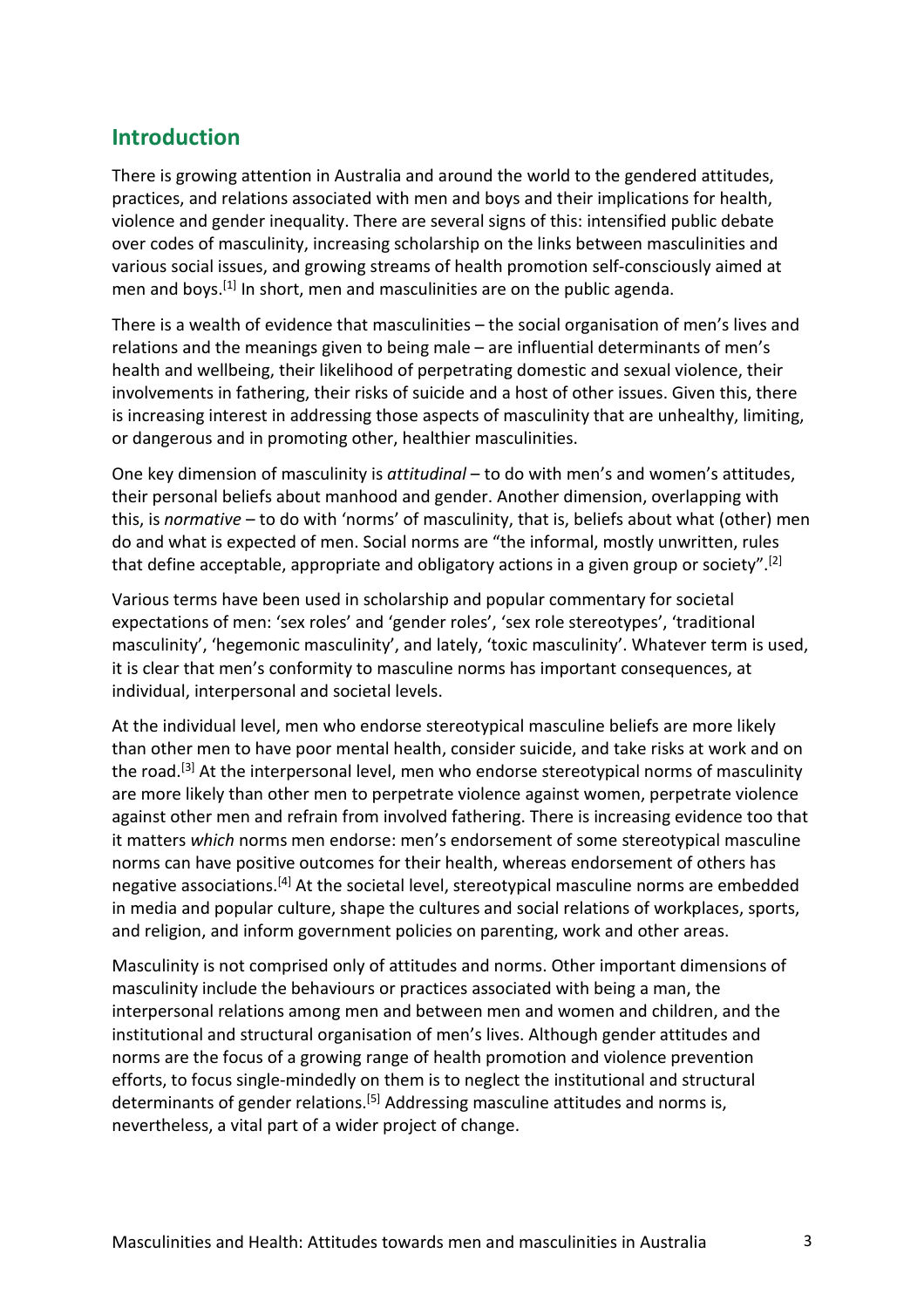## **Values-based messaging for health promotion**

The Victorian Health Promotion Foundation (VicHealth) began in 2018 a program of work on 'Masculinities and Health'. This starts from the premise that healthier expressions of masculinity may be one key way to promote gender equality and improved wellbeing. The research described in this report was commissioned by VicHealth as part of the Masculinities and Health program. The program has included:

- stakeholder and community consultations, including events in June 2018 and July 2019
- a scoping review on masculinities and health $[6]$
- the development of a framework, *Masculinities and health: A framework for challenging masculine gender stereotypes in health promotion*[7]
- research on values-based messaging for healthier masculinities, the focus of this report
- a *Framing masculinity: message guide*. [8]

As part of its health promotion work, VicHealth explores the strengthening of public support for health promotion. VicHealth has worked with Common Cause Australia, an organisation focused on values-based messaging,<sup>[9]</sup> and Common Cause collected the data on which this report focuses, providing detailed reports on the findings. These findings were then summarised and analysed by Dr Michael Flood.

What kinds of public messaging will be persuasive in promoting healthy masculinities – in fostering positive identities, practices and relations among men? What values, messages, appeals or frames should we use in social marketing, communications and other health promotion efforts? To develop persuasive public messaging about masculinities, two interconnected tasks are vital. First, we need to know about existing attitudes towards and norms of masculinity. Second, we need to know how to shift them – what kinds of messages will be effective and how to mobilise these. The research reported on in this report contributes to both tasks.

Before outlining the data collected for this survey, we explain the concepts of attitudes and norms.

# **The difference between attitudes and norms**

Attitudes and norms are distinct. Although they have often been conflated in health promotion efforts, they are not the same. 'Attitudes' refer to internally motivated judgements that people make about something, for example about what they like or do not like. 'Social norms' refer to beliefs about what other people do and approve of. They involve perceptions of "where a social group *is* or where the social group *ought to be* on some dimension of attitude or behaviour". [10] Social norms thus may be *descriptive* (identifying the typical attitudes and behaviours of the group) or *injunctive* (identifying the desirable attitudes and behaviours of a group).

To illustrate the differing concepts of attitudes, descriptive norms and injunctive norms, consider the example of intimate partner violence:

• Attitude: "I believe it is acceptable for me to hit my wife," "I believe it is acceptable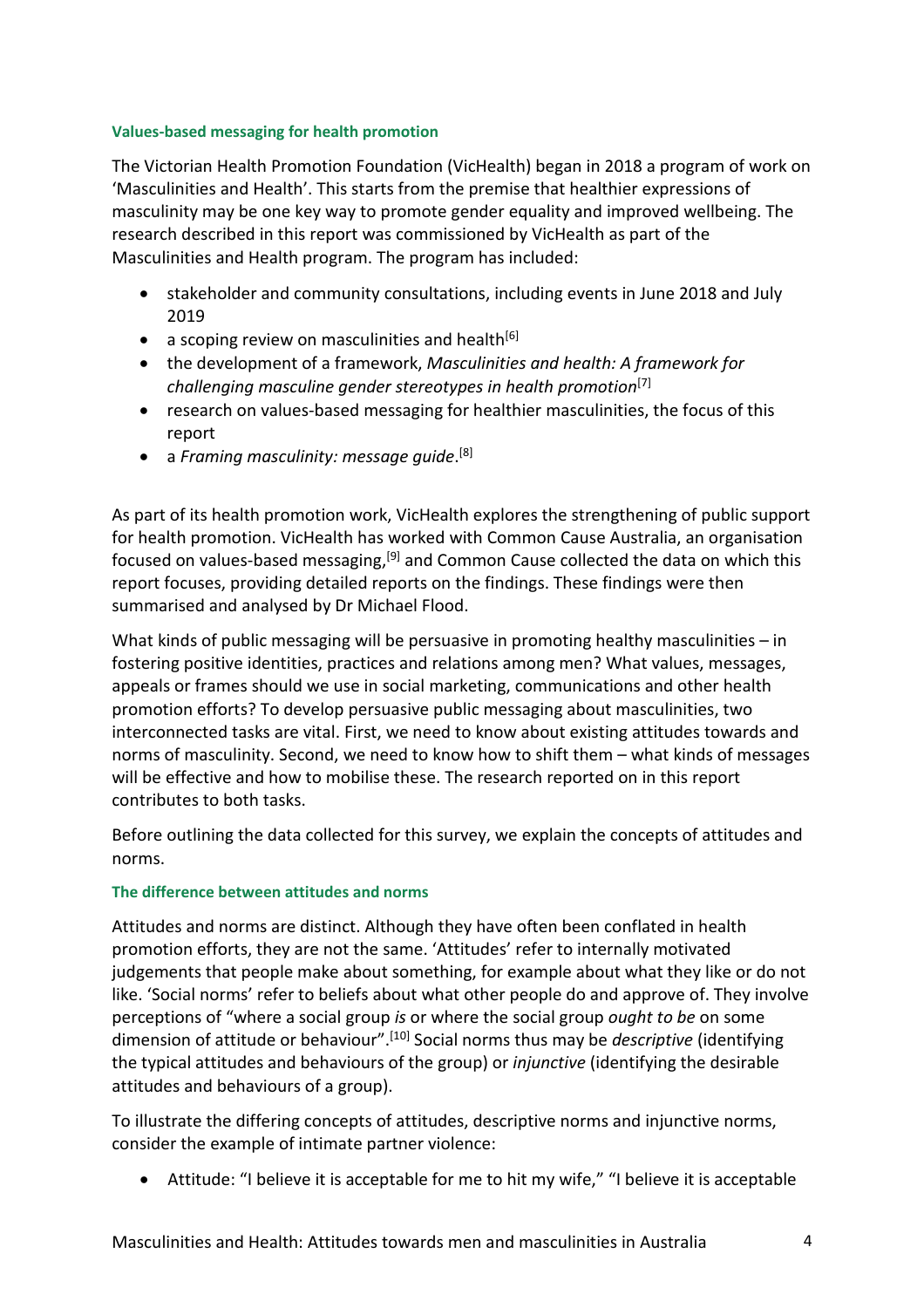for men to hit their wives."

- Descriptive norm: "In our community men typically hit their wives."
- Injunctive norm: "In our community it is acceptable for men to hit their wives."

Norms thus include beliefs about what others in one's group or a particular group do (descriptive norms) and beliefs about what others approve and disapprove of (injunctive norms).<sup>[2]</sup> The literature on efforts to shift social norms emphasises that it is vital to distinguish between these types of norms, as targeting one rather than the other may be more effective depending on the context.<sup>[11]</sup> Although attitudes and norms are distinct, they are related, in that either can influence the other.

The relationships between attitudes and norms vary. They may be aligned, where people's personal attitudes align with perceived descriptive and injunctive norms, as is the case in the example for intimate partner violence above. However, attitudes and norms may also misalign. An individual may have the attitude, "I believe it is *not* acceptable for me to hit my wife," and also believe that "In our community men typically hit their wives" or "In our community it is acceptable for men to hit their wives." The literature on efforts to shift social norms also stresses that our efforts should vary depending on the relation between people's attitudes and norms. [2]

The Common Cause survey<sup>[14]</sup> measures people's attitudes towards masculinity, that is, people's personal beliefs regarding men and masculinity. Many of the survey items ask about people's agreement or disagreement with various statements about men and masculinity. A survey focused directly on social norms would require a different approach, asking respondents about their perceptions of what others do (descriptive norms) and/or what others think should be done (injunctive norms). Data on individuals' attitudes are seen by some commentators as an inappropriate source of data on collective norms, although they can be treated as providing information about perceived norms.<sup>[12]</sup> On the other hand, various studies do treat aggregate data on attitudes as an indicator of social norms or at least as a proxy for data on social norms. In one understanding, the term 'norms' refers simply to the collective attitudes shared by members of a society.<sup>[13]</sup> Aggregate data on attitudes in a particular setting or country has been treated as an indicator of the social norms present in that setting.<sup>[2]</sup> We could therefore refer to this survey data as indicating 'collective attitudinal norms', or simply, norms. In any case, the data provides valuable information about patterns of masculinity-related beliefs in Australia.

## **Australian data on attitudes towards masculinity**

This report is based on three streams of data, using three distinct methods, as follows:

- 1) Discourse analysis: an analysis of the dominant frames used by Australians to think and talk about masculinity, and interviews with key advocates in Australia addressing gender and masculinity.
- 2) Survey: a representative survey of 1,619 respondents in Australia.
- 3) Message testing: 'dial testing' to test participants' responses to a series of possible messages about masculinity.

The three streams of data collection took place in the order listed above, with the later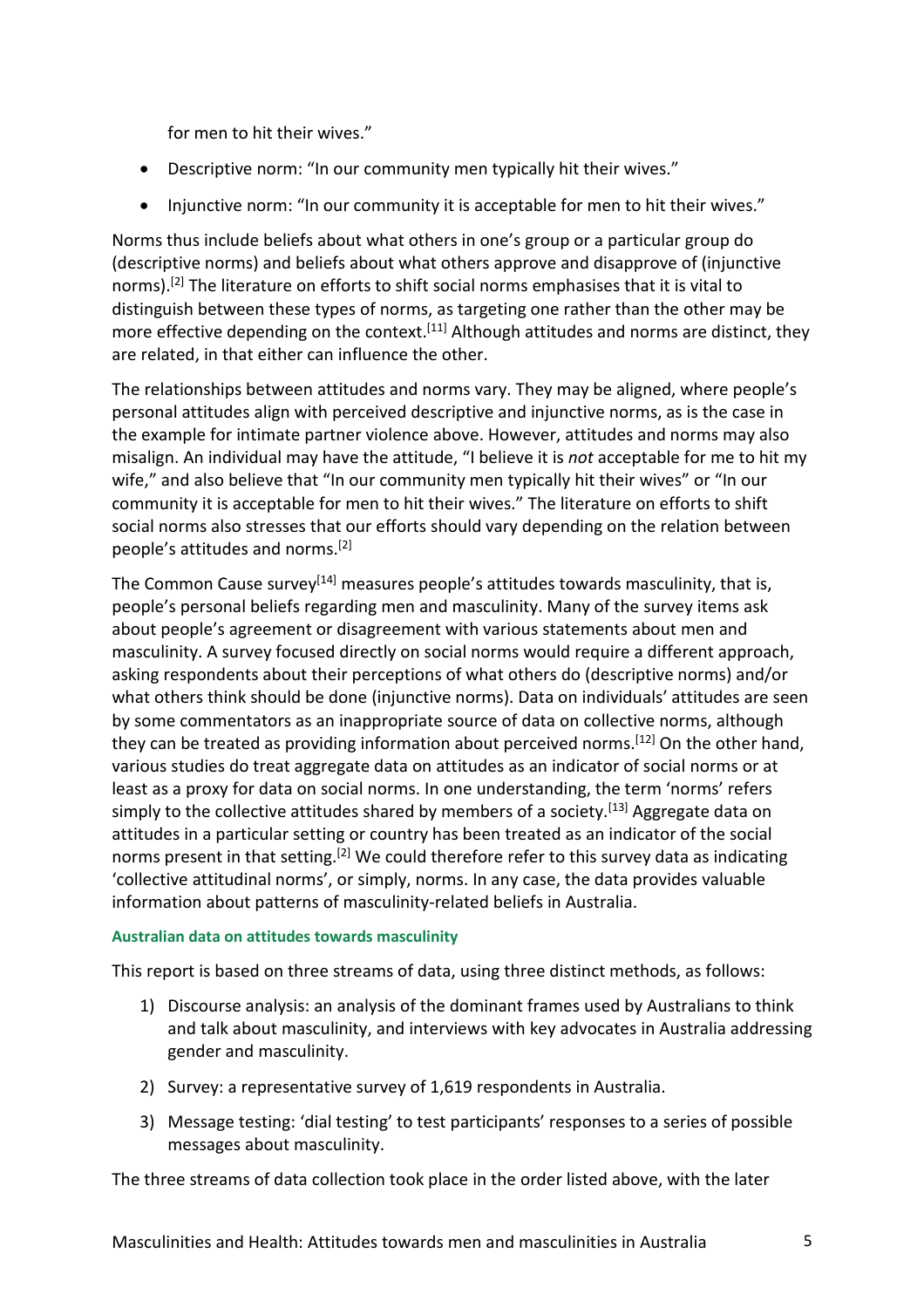methods building on the earlier ones. Further information on each of the methods is given in Appendix A.

This report focuses on the second and third of these three streams of data, the quantitative survey and message testing. The survey was an online, nationally representative survey, 20 minutes in duration, with the sample of 1,619 respondents drawn from a panel and weighted to be representative of the Australian population by age, state and gender. It provides valuable data on attitudes related to masculinity in Australia, drawing on patterns of response to 50 or so questions and statements focused on men, masculinities and gender, and to messages about masculinity. This report includes summaries of more detailed data in reports provided to VicHealth.<sup>[14, 15]</sup>

The survey used three forms of question:

- 1) *Agree/disagree statements:* Respondents were asked to rate their agreement or disagreement with a series of statements about men, masculinity and gender, using a five-point Likert scale to respond (Strongly disagree, Disagree, Neither agree nor disagree, Agree, Strongly agree).
- 2) *Forced choice statements:* Respondents were presented with a forced choice between two statements: shown two statements and asked which one they agree with most. The survey used a 'split sample' method to test different versions of these statements. The sample was split randomly into two groups, with each presented with different versions of the question.
- 3) *Ranked lists:* Finally, in a small number of questions, respondents were presented with a fixed list of qualities and asked to rank them.

This data complements other sources of data on gender attitudes and norms in Australia. Of the four most recent sources, the first is the largest, a periodic, representative population survey of the Australian population's knowledge and attitudes regarding violence against women. The National Community Attitudes Survey (NCAS) includes questions focused on attitudes towards gender, alongside a large variety of questions on domestic and sexual violence. A national survey of 17,500 Australians aged 16 years and over, it has had three waves of data collection thus far, in 2009, 2013 and 2017.<sup>[16]</sup> The second is a national survey in March 2018 of 2,122 Australians aged 16 and above, titled *From Girls to Men: Social attitudes to gender equality issues in Australia*. [17] The third is *The Man Box*, a survey of 1,000 young men aged 18 to 30 undertaken in 2018.<sup>[3]</sup> Finally, the Household, Income and Labour Dynamics in Australia (HILDA) Survey, a household-based panel study of over 17,000 people in Australia, provides data on community attitudes to marriage, parenting and work. These quantitative surveys are complemented by qualitative research on masculinities in Australia, including historical, ethnographic and other research.<sup>[1](#page-5-0)</sup>

<span id="page-5-0"></span><sup>&</sup>lt;sup>1</sup> See this online bibliography of scholarship on men and masculinities in Australia: [https://xyonline.net/books/bibliography/15-race-ethnicity-countries-and-cultures/b-masculinities-particular](https://xyonline.net/books/bibliography/15-race-ethnicity-countries-and-cultures/b-masculinities-particular-countries-regions-and-contexts/h-oceania/2-australia)[countries-regions-and-contexts/h-oceania/2-australia](https://xyonline.net/books/bibliography/15-race-ethnicity-countries-and-cultures/b-masculinities-particular-countries-regions-and-contexts/h-oceania/2-australia)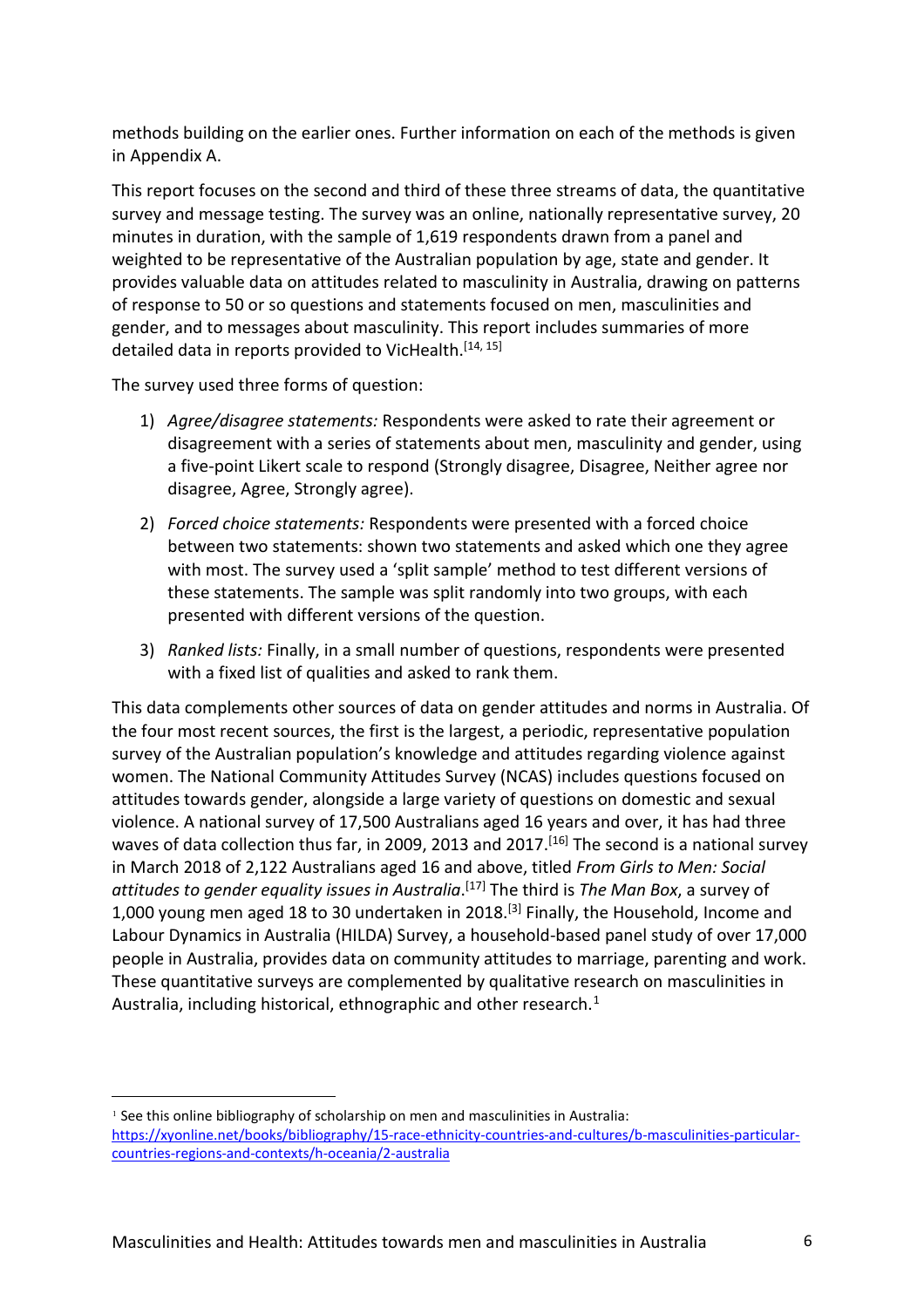# **Findings: Supporters, persuadables and opponents**

In measuring people's support for or opposition to a particular issue, value or agenda, one simple way of describing the resulting patterns is in terms of supporters, opponents, and between these two, persuadables. This segmentation of populations has been used most prominently in accounts of electoral politics, describing clusters of voter opinion and behaviour,<sup>[18]</sup> but it also can be used for other fields including health promotion. People's attitudes towards the proposition that traditional masculinity is problematic can be arranged along a continuum, from strong support for this notion to strong opposition. At the same time, by looking at the clustering of people's responses across the survey, we can also segment this continuum to identify key attitudinal groups. In this report, survey respondents were placed into one of the three categories – supporters, persuadables or opponents – depending on their overall patterns of response to the survey. In reporting on people's responses to each statement, the report uses these overall attitudinal clusters, rather than examining how people's responses cluster for each statement.

The report thus refers to three attitudinal segments among the survey respondents:

- 1) **Supporters:** people who strongly agree with messages suggesting traditional masculinity is problematic;
- 2) **Persuadables:** people who hold more ambivalent attitudes overall and tend to move between oppositional and supporter perspectives;
- 3) **Opponents:** people who strongly agree with messages suggesting concerns about traditional masculinity are exaggerated.

Another way of understanding these segments is that they represent progressive, neutral and conservative understandings of gender. Supporters show the highest levels of support for gender equality, persuadables show lower levels, and opponents show the lowest levels – they are 'opposed' to gender equality and to typical feminist positions on gender.

Dividing survey respondents into these three attitudinal segments, we see that about onequarter of people are supporters, one-quarter are opponents, and the remaining half are persuadables, as the right-hand column in Table 1 shows.

|                     | Women | Men   | All   |
|---------------------|-------|-------|-------|
| <b>Opponents</b>    | 16.0% | 35.6% | 25.9% |
| <b>Persuadables</b> | 51.3% | 46.8% | 48.9% |
| <b>Supporters</b>   | 32.7% | 17.6% | 25.1% |

|  | Table 1: Supporters, persuadables and opponents, by gender |  |  |
|--|------------------------------------------------------------|--|--|
|--|------------------------------------------------------------|--|--|

The three attitudinal segments show differing demographic profiles. Twice as many men as women are 'opponents': 35.6% of men and only 16% of women. That is, about one-third of men and one-sixth of women are opponents, opposed to critiques of traditional masculinity. Similar proportions of men and women are 'persuadables', about half each for women and men. Twice as many women as men are 'supporters': 32.7% of women and only 17.6% of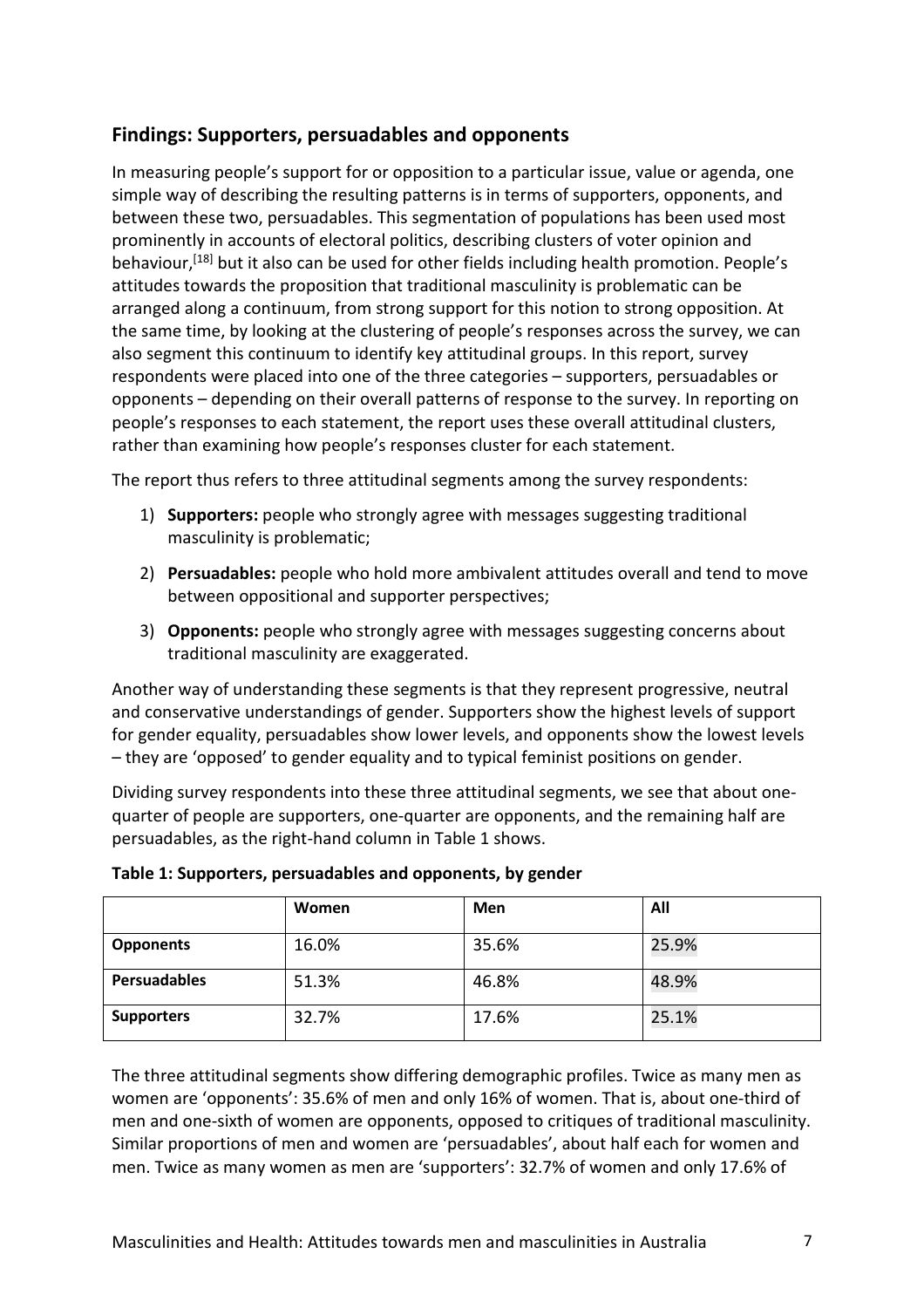men. So about one-third of women and one-sixth of men agree that traditional masculinity is problematic in important ways.

These gender contrasts are unsurprising given the well-documented gap between men's and women's attitudes towards gender equality in general and various gender issues in particular. Other studies find that men's attitudes to gender are consistently less progressive than women's.<sup>[19]</sup> Both Australian and international studies document that men are less supportive than women of principles of gender equality,<sup>[17]</sup> less likely to see sexism against women as extensive and systematic,<sup>[16, 17, 20]</sup> and more likely to endorse male dominance: in workplaces, politics, and in relationships and families.<sup>[16, 21]</sup>

Supporters in this survey are more likely to be female, younger (18–34), working full time, have a university qualification, to vote Green and ALP, to consider themselves "left wing", and to report being "very interested" in current affairs. Persuadables largely reflect the general population. They differ from supporters and opponents in that they are more likely to vote for a major party or be undecided, they identify as "centre" politically, and they are "not very" or "not at all" interested in current events. Opponents are more likely to be male, with a higher household income, in full-time work, more certain of their voting choices, more likely to vote for the Liberal National Party or small right-wing parties, and they describe being "very interested" in current affairs.

Another way to examine these patterns is to look at the composition of the attitudinal segments. Table 2 shows what proportions of opponents, persuadables or supporters are women or men. Among opponents, two-thirds (67.6%) are men and one-third (32.4%) are women. Among supporters this is reversed, in that two-thirds of supporters (66.6%) are women and one-third (32.7%) are men. Persuadables are comprised of slightly more women than men, 53.9% and 46% respectively.

|       | Hard opponent | Opponent | Persuadable | Supporter |
|-------|---------------|----------|-------------|-----------|
| Women | 27.9%         | 32.4%    | 53.9%       | 66.6%     |
| Men   | 72.1%         | 67.6%    | 46.0%       | 32.7%     |
| Other |               |          | 0.1%        | 0.2%      |

**Table 2: Women and men as supporters, persuadables or opponents**

Table 2 includes a fourth category, 'hard opponents'. This was a category that emerged in further analysis of the survey findings, a subset of opponents who are particularly strongly opposed to desirable messages about masculinity. Close to three-quarters of the hard opponents (72.1%) are men.

Breaking all respondents into these four attitudinal segments rather than three, hard opponents comprise 8%. That is, treating the survey sample as representative of people in Australia, about 8% of people are hard opponents. A further 18% are soft opponents, with opponents overall making up 26% of the population. Persuadables comprise 48% and supporters comprise 27%. Table 3 below is a version of Table 1, but now with the hard opponents category included. While this report comments at some points on the fourth category, hard opponents, the reporting of the survey results concentrates largely on the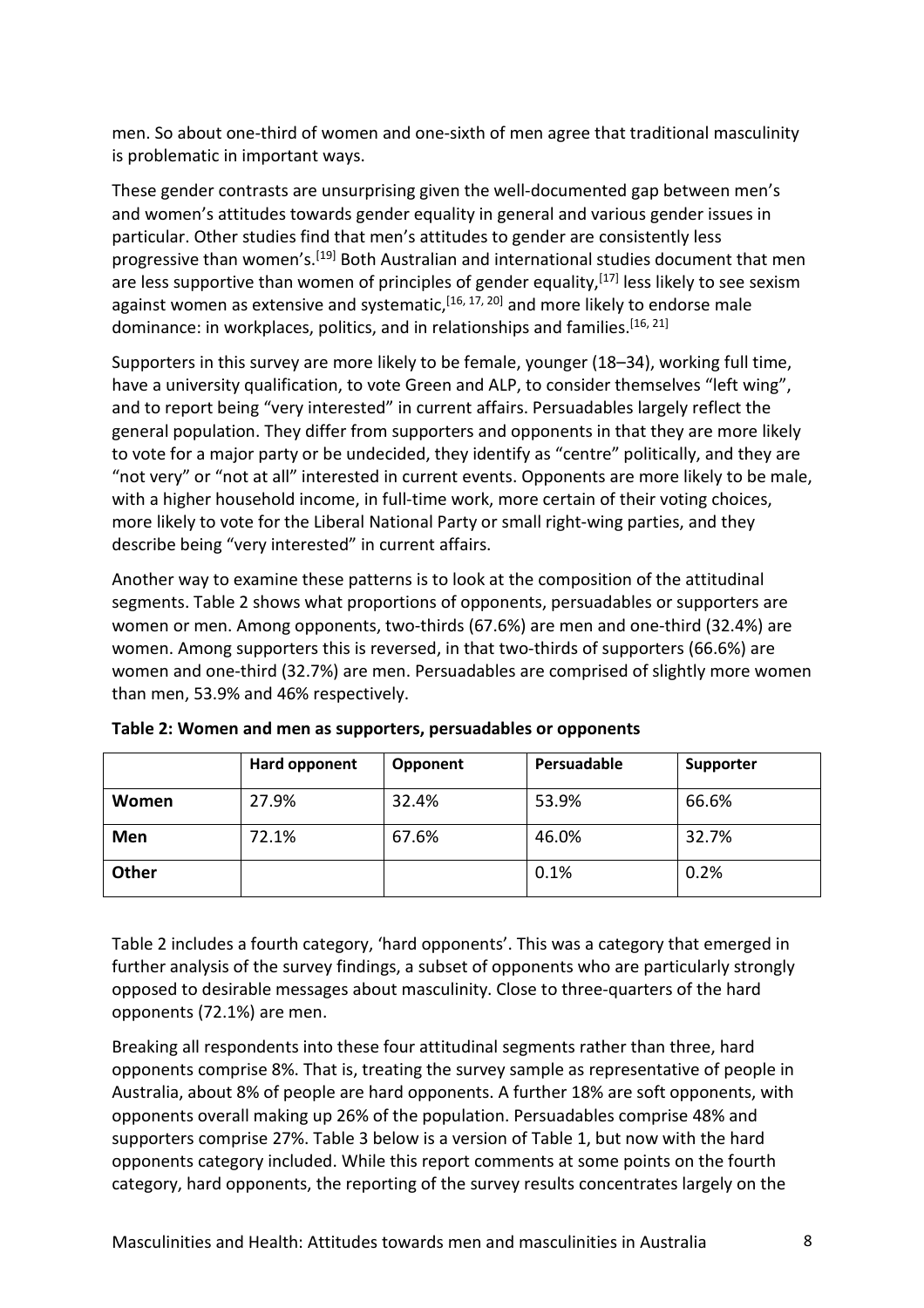three categories identified.

 $\overline{a}$ 

|                     | Women | Men | All |
|---------------------|-------|-----|-----|
| Hard opponents      | 5%    | 13% | 8%  |
| (All) opponents     | 16%   | 36% | 26% |
| <b>Persuadables</b> | 50%   | 46% | 48% |
| <b>Supporters</b>   | 34%   | 18% | 27% |

## **Table 3: Supporters, persuadables, all opponents and hard opponents, by gender**[2](#page-8-0)

# **Findings: Attitudes towards masculinity in Australia**

Do people in Australia agree that traditional masculinity is problematic, because it constrains men's and boys' lives or it feeds into social problems such as violence against women? Or, do people agree that concerns about traditional masculinity are exaggerated, and even that men are now 'under attack'? Or, are they somewhere between these, with more ambivalent and pliable attitudes?

We turn now to the further detail of the survey findings. The survey asked a wide variety of questions about men and masculinity, and this report clusters them into the following:

- *Beliefs about men and masculinity in general:* the harms of traditional masculinity, the benefits of change in masculine stereotypes or norms, what qualities are important in men, whether it is important for males to be 'good men' or 'good people', and the kinds of role models that boys need
- *Specific masculine norms:* compulsory heterosexuality and homophobia, men's domination and control of women, and men's roles in parenting
- *Gender:* gender as biologically determined or socially constructed
- *Changing gender:* opening up gender roles, and men's roles in positive change
- *A war on men:* anti-feminist accounts of men and gender

In this report's account of the survey results, 'net agreement' is comprised of agreement minus disagreement. It may be positive, signalling net agreement (where more people agree than disagree) or negative, signalling net disagreement (where more people disagree than agree). For example, if 60% agree with a statement and 40% disagree, then net agreement will be 20%. On the other hand, if 40% agree and 60% disagree, net agreement will be -20%. The report also uses the term 'overall agreement' as synonymous with net agreement. References to proportions agreeing with a particular statement refer to the sum of the proportions responding with either "Agree" or "Strongly agree". The report uses the terms

<span id="page-8-0"></span><sup>&</sup>lt;sup>2</sup> Note that the columns do not sum to 100% as the 'Hard opponents' category is a subset of the 'All opponents' category.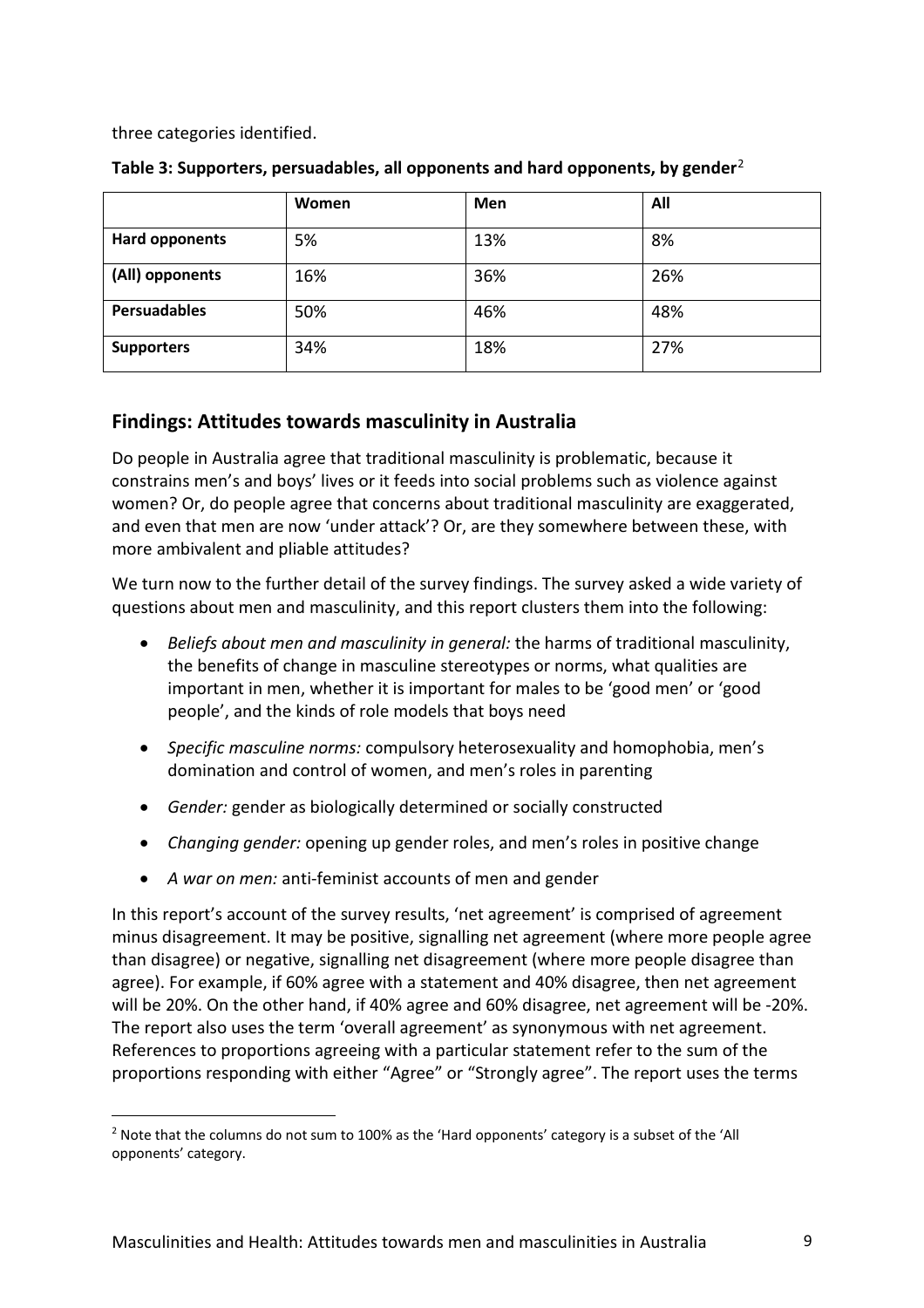'young women' and 'young men' for the samples of 16-17 year-old women and 16-17 yearold men respectively, and the terms 'adult women' and 'adult men' for the samples of over-18 women and over-18 men respectively.

#### **The harms of traditional masculinity**

There is widespread agreement among survey respondents that traditional gender stereotypes are limiting and harmful, for boys and men and for children in general. There were three agree/disagree statements in the survey focused on the general idea that gender stereotypes or masculinity are harmful or constraining, and they received substantial support. Ordered from higher to lower levels of overall support, they were as follows.

- There is high endorsement of the idea that "Expectations about masculinity force some people to suppress parts of themselves" (54.8%). Few people disagree with this: 8.2% of respondents overall, 4.2% of supporters, and still only 11.2% of opponents. Young women are particularly strong supporters of this idea, with net agreement at 84.4%, whereas adult women and young men show similar levels of support (61.9% and 59.4% respectively) and adult men's support is lowest (47.4%).
- There is also high overall agreement that "Traditional gender stereotypes for both boys and girls limit our children's potential", at 26.6%. This is particularly high among young women under 18 (with net agreement at 68.1%), young men under 18 (44.5%) and adult women (35.7%), while lower among adult men (17.5%), but levels of support among opponents (25.9%) are similar to those for the sample overall.
- There is general agreement that "Traditional masculinity harms both men and women" (24%). Close to half of respondents (45.3%) agree with the statement, although one-third (33.5%) are unsure. Again young women show the highest level of net agreement (75.6%), considerably higher than that of young men (36.8%) and adult women (31%) and far higher than that of adult men (16.4%).

Further elements in the survey spoke to the notion of traditional masculinity as constraining men or as giving them helpful guidance. For example, respondents had to choose between the following two statements:

- "Expecting men to be 'masculine' traps them in boxes and stops them from living full and happy lives."
- "Traditional ideas of masculinity give men helpful guidance for living full and happy lives."

Three-fifths of the sample (61.8%) chose the first statement. There were strong contrasts among the attitudinal segments in preferences. In line with their endorsement of the harms of traditional masculinity, supporters showed the highest support for the first statement, at 88.5%, this declined to 57.8% for persuadables, and the majority of opponents instead chose the second statement (59.4%).

Women in both age groups were more likely than men to choose the first statement, in which masculine expectations trap and constrain men. Close to nine in ten young women (87%) and two-thirds of adult women (67%) did so, compared to 57% of adult men and 54% of young men.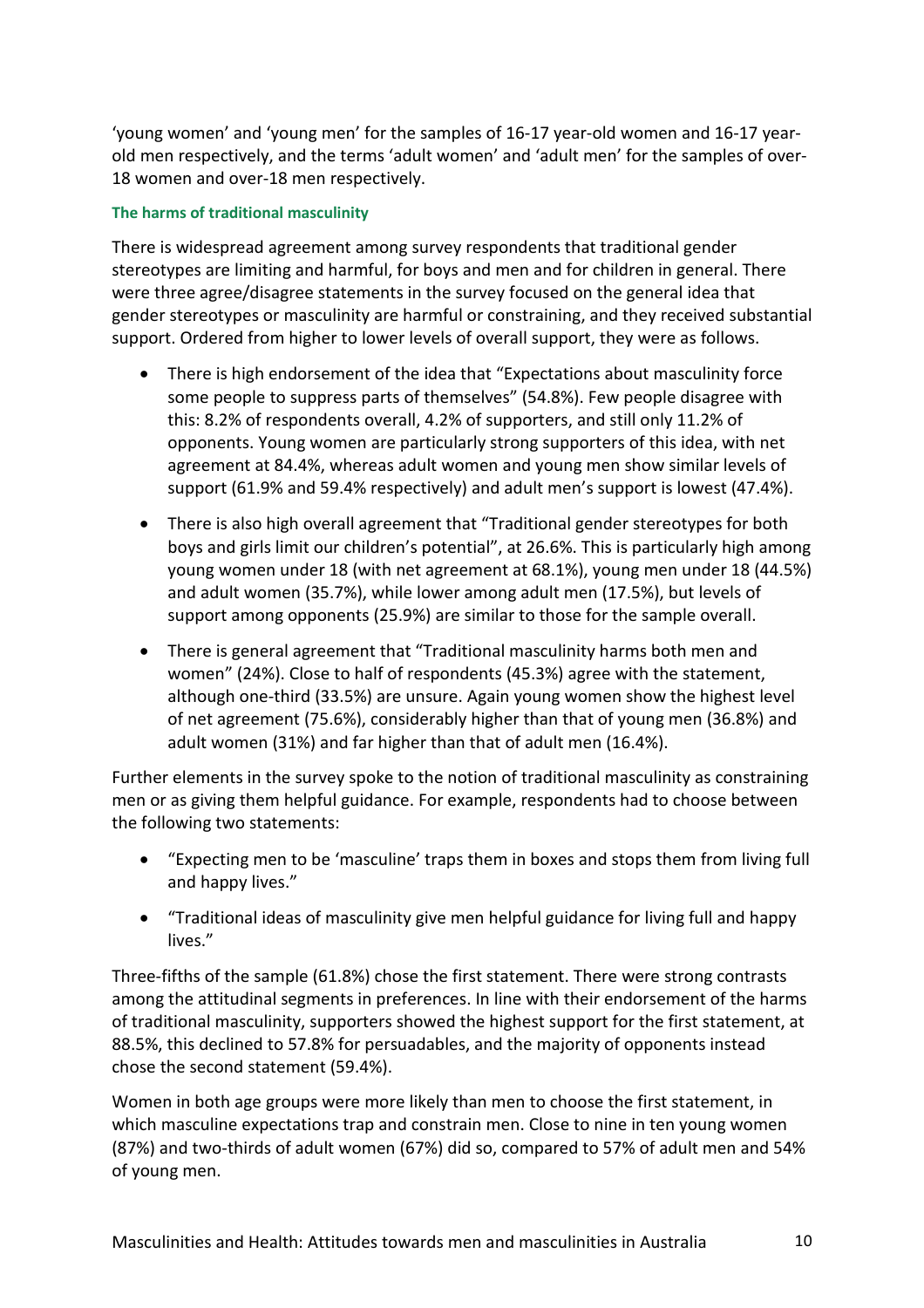A second version of this forced-choice item involved different wording for the first item. Rather than referring to expectations, it referred to 'outdated ideas', reading as follows:

• "Outdated ideas of masculinity trap men in boxes and stop them from living full and happy lives."

The patterns of response were similar to that for the first pair. Overall endorsement of the first rather than second statement was at similar levels, with 57.9% choosing it. Both young women and adult women again showed stronger support than young men or adult men for the notion of masculinity's constraints on men. Four-fifths of young women (80%) and twothirds of adult women (67%) did so, compared to 49% of adult men and 65% of young men.

The statement worded in terms of 'outdated ideas' rather than expectations attracted lower support among adult men (49%, down from 57%), but higher support among young men (65%, up from 54%). Here, it may be that young men under 18 were more comfortable than older men with the notion of certain ideas of masculinity being 'outdated', associated with an older generation of men.

Women consistently agree more often than men that gender stereotypes are harmful or constraining. They do this for gender stereotypes in general, but also for *masculine* gender stereotypes in particular, as a 2017 US survey of 2,023 15–24 year-olds illustrates. Only about one-quarter (26%) of young men reported that there is a great deal of pressure on men to conform to traditional ideas of masculine behavior, while nearly four in 10 (39%) women said the same.<sup>[20]</sup>

In the Common Cause survey, respondents were also presented with two statements identifying "traditional ideas about masculinity" as contributors to *specific* social problems – men's health problems and violence against women – and they showed net agreement with both. In the first, respondents were asked, "In Australia, men's rates of suicide, depression and anxiety are very high. Do you agree or disagree that traditional ideas about masculinity have contributed to this problem?" There was substantial overall agreement (44.8%) with this, including 58.6% of people agreeing or strongly agreeing. Agreement was particularly high among supporters (with 76% agreeing), but opponents and persuadables also showed majority agreement with the statement. Opponents in fact agreed more than persuadables, with 57.4% agreeing or strongly agreeing, compared to 50.1% of persuadables. Among the demographic groups, young women under 18 were particularly likely to agree that traditional ideas about masculinity contribute to the men's health problems named, with 86.3% agreeing, while young men under 18 also agreed more than both adult men and adult women (with agreement at 69.7%, 53.9% and 62.8% respectively).

The other statement linked "traditional ideas about masculinity" to sexual violence against girls and women. Respondents were asked, "In Australia, 1 in 5 women (including girls as young as 15) have experienced sexual violence. Do you think traditional ideas about masculinity have contributed to this problem?" Again, there was overall agreement (35.2%), although lower than for the first statement. Half of people (51%) agreed or strongly agreed, while one third (33%) were not sure. Supporters showed high levels of agreement, with 70.8% agreeing, but lower proportions of persuadables and opponents endorsed this statement, with 42.1% and 49% agreeing respectively. Again, young women showed the highest level of agreement. Close to four-fifths (78.1%) endorsed the notion that traditional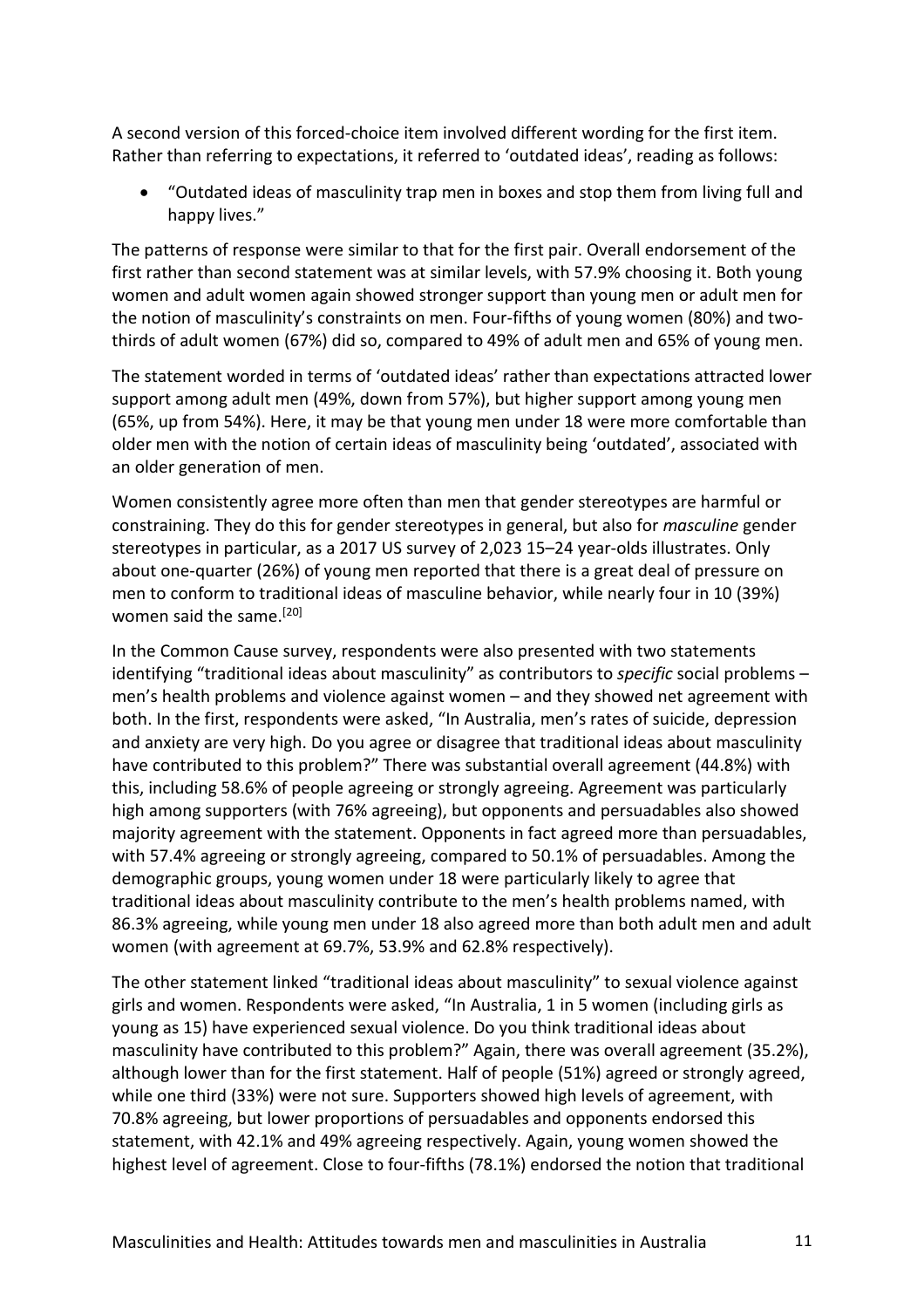masculinity contributes to sexual violence against women and girls. Net levels of agreement were lower then, in order, among adult women, young men and adult men, and in all three demographic groups about one-third of respondents were 'unsure'.

For both these statements, opponents showed slightly higher levels of agreement than persuadables that traditional ideas about masculinity contribute to these social problems. That is surprising given their overall greater rejection of critiques of masculinity and it is not clear why that might be the case.

A third statement also linked traditional masculinity to violence against women, but this time phrased in an *undesirable* direction, disavowing masculinity's contribution to the problem: "Traditional masculinity in no way contributes to violence against women." There was overall *dis*agreement with this statement, albeit just barely, with net agreement at -2.6%. One-third of the sample (32.5%) agreed, another third (32.4%) were unsure and 35.1% agreed. Supporters were particularly sceptical of the statement, with net agreement of -60.2% and only 11.4% agreeing. Opponents, in stark contrast, were supportive of the notion that "Traditional masculinity in no way contributes to violence against women," with net agreement of 48.2%, 63.7% agreeing and only 15.6% disagreeing. Close to half of persuadables (46.4%) were unsure, while about one-quarter (26.9%) agreed. Among the demographic groups, young women showed the highest overall levels of rejection of this statement, then adult women, then young men and then adult men.

From the findings above, there was a gender gap in beliefs about the contribution of traditional masculinity to sexual violence against women and girls, but not in beliefs about the contribution of traditional masculinity to men's rates of suicide, depression and anxiety. (For the latter, young women's *and* young men's agreement were higher than for adult men or women.) Some other data shows a more consistent gender gap in beliefs about the effects of pressure to conform to masculinity. In a US survey of 15–24 year-olds, young women were more likely than young men to say that societal pressure to act masculine prevents young men from expressing their emotions in healthy ways (69% vs. 52%), limits the type of friendships men can have with other men (56% vs. 44%), leads men to treat women as weaker and less capable (58% vs. 41%), encourages sexually aggressive behavior (54% vs. 37%), encourages violent behavior in general (53% vs. 34%), and encourages homophobic attitudes (54% vs. 39%).<sup>[20]</sup>

A different strategy for examining people's understandings of masculinity and men's health problems came elsewhere in the survey, with respondents presented with two statements about the causes of male suicide and asked to choose which one they agreed with most. The first such question was as follows:

- Which statement do you agree with most? One of the causes of high male suicide rates is:
	- o "…men worry about being judged if they talk about their emotions."
	- o "…society doesn't allow men to be real men anymore."

Three-quarters of respondents (76.2%) opted for the first statement, with most therefore endorsing the notion that men are concerned about gendered judgement and/or rejecting the notion that the problem is that men are 'not allowed to be real men anymore'. Whereas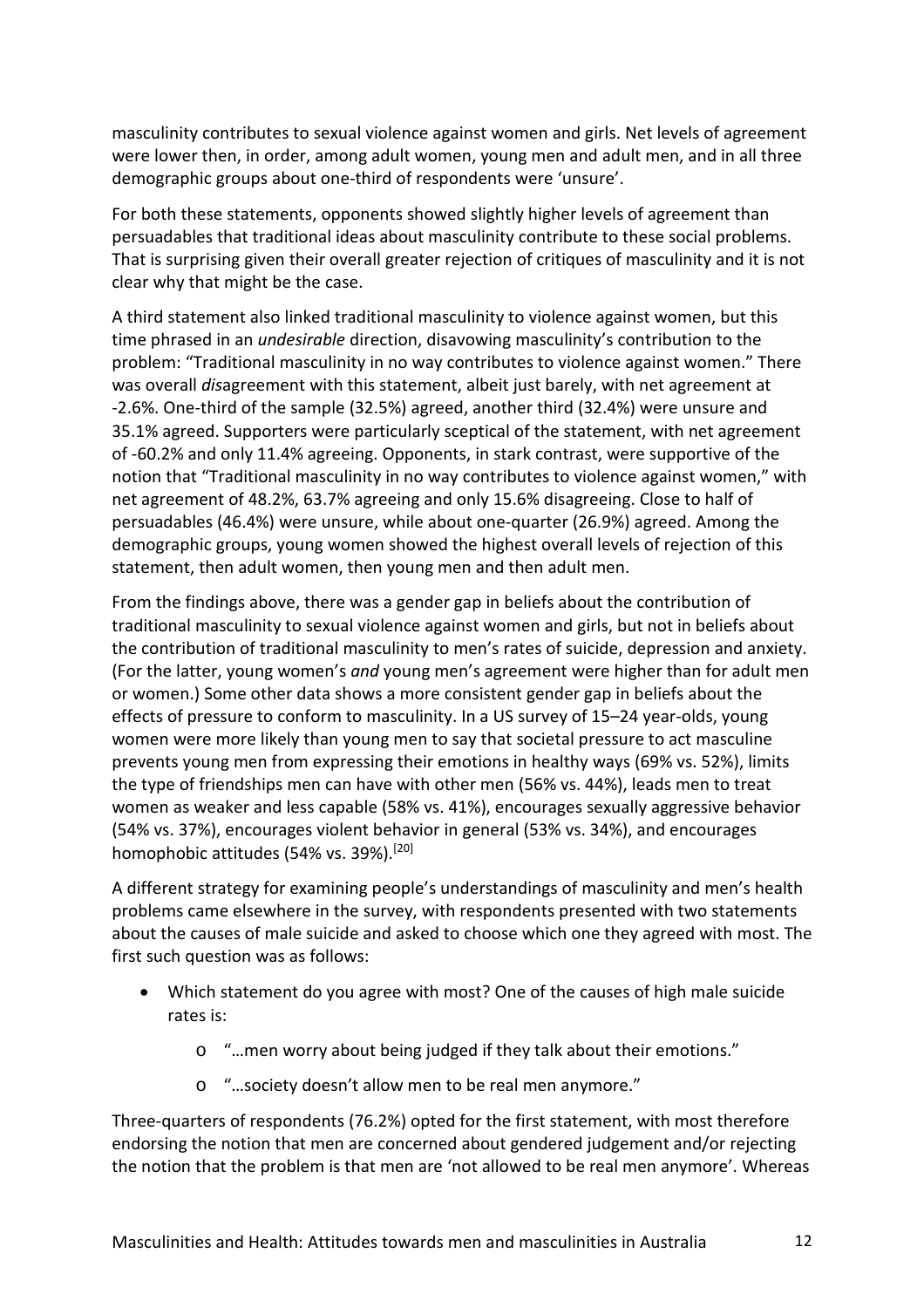nearly all supporters (94.9%) chose the first statement, close to half of opponents (44.3%) chose the second. Levels of support for the second statement among young men and adult men (32% and 30%) were higher than among adult women and young women (18% and 14%).

A second version of this question involved a revision to the wording of the first statement, so that it now read, "… men don't know how to talk about their emotions." This made no difference to overall agreement across the sample, with again three-quarters (73.4%) selecting this first statement. Patterns of support were similar across the other attitudinal and demographic segments.

Three statements in the survey focused on the benefits to men of progress towards gender equality: "Increasing gender equality for women will also be good for men"; "Breaking free of traditional masculine stereotypes will improve health outcomes for men"; and "Men will be better off if they break free from narrow gender stereotypes." While three of the four statements above express the point that men's lives are limited or constrained by gender, these statements make the complementary point that men will benefit from changes in gender and gender stereotypes.

The idea that men will benefit from progress towards gender equality is a common theme in efforts to engage men in building gender equality and ending violence against women.<sup>[22, 23]</sup> This typically takes the form that men are constrained by dominant constructions of masculinity and that gender equality will benefit men themselves, the women and girls in men's lives, and the communities in which men live and work. Men are represented in the 'engaging men' field as partners and co-beneficiaries in gender equity work, although it also has moved towards more nuanced accounts of benefits and costs to men.<sup>[11, 24]</sup>

To what extent do people in Australia agree that men will benefit from progress towards gender equality?

- There is widespread support for the idea that "Increasing gender equality for women will also be good for men," with net agreement at 53.2%. Close to two-thirds of people (62.6%) agree with the statement, one-quarter (28.1%) are unsure, and one in 10 (9.3%) disagree. As one would expect, supporters are in very strong agreement with the benefits to men of increasing gender equality for women: 88.7% agree and only 2.2% disagree. Persuadables and opponents also tend to agree with the statement, albeit at lower levels. Substantial proportions are unsure (39.1% and 25.5% respectively), but most agree (53% and 55.5% respectively). Looking at demographic patterns, net agreement is highest among young women (at 71.3%) but lowest among young men (41.9%), with adult women's and adult men's overall agreement between these at 59.6% and 47.1% respectively. Proportions agreeing that "Increasing gender equality for women will also be good for men" comprise 76.9% of young women, 66.4% of adult women, 58.7% of adult men, and 58.1% of young men.
- The claim that "Breaking free of traditional masculine stereotypes will improve health outcomes for men" receives slightly lower endorsement, with net agreement at 48.1%. A slightly lower proportion agree (57.9%) than for the previous statement, and a slightly larger proportion are unsure (31.8%). Looking at demographic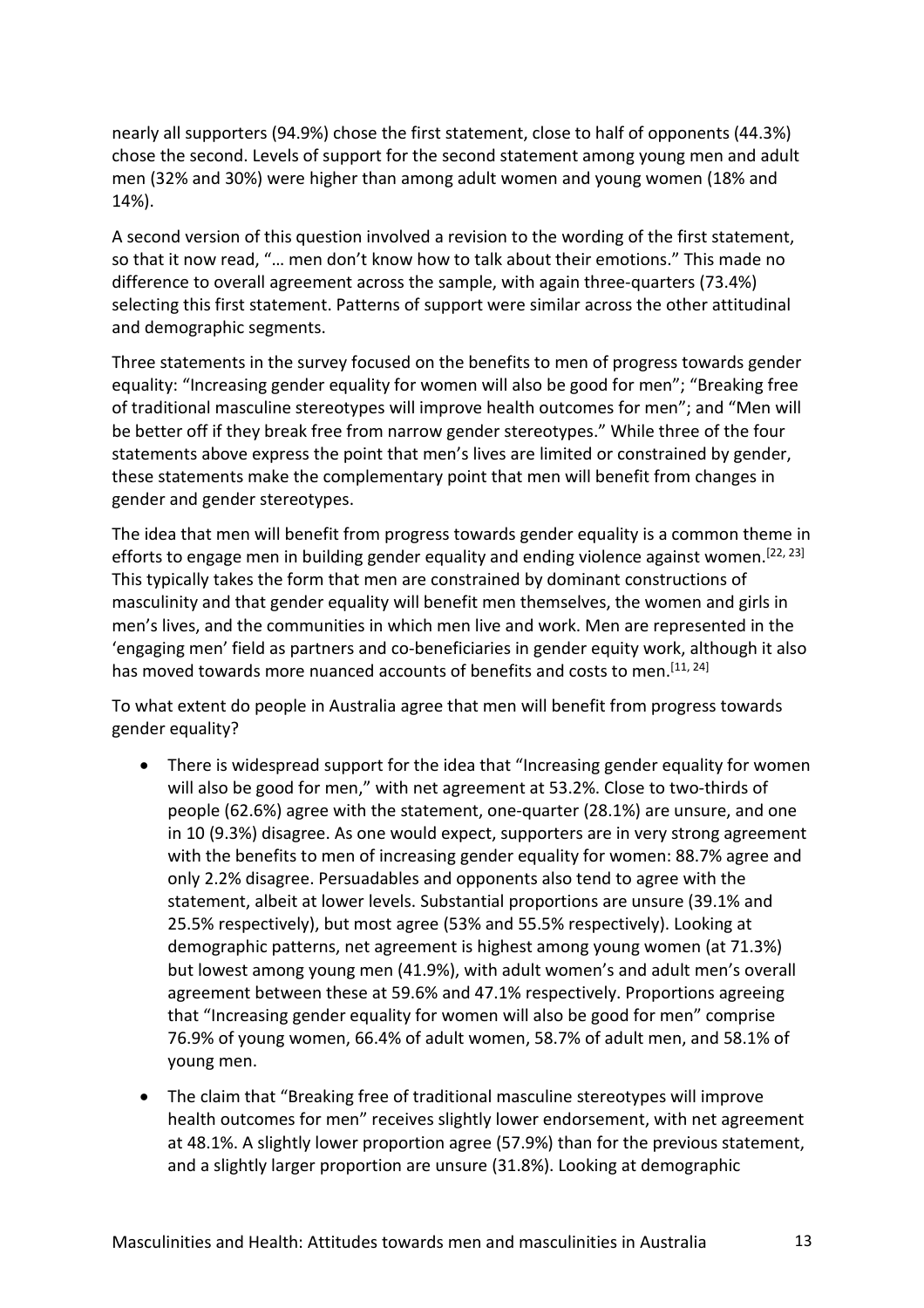patterns, as with the previous statement young women show the highest overall agreement (80%), but now adult women are next at 57.8%, then young men (47.7%) and adult men (38.7%). Proportions agreeing that "Breaking free of traditional masculine stereotypes will improve health outcomes for men" comprise 81.9% of young women, 64.4% of adult women, 60.2% of young men, and 52.1% of adult men.

• There is also high endorsement of the idea that "Men will be better off if they break free from narrow gender stereotypes" (46.5%). A majority of people (56.5%) agree, only 10% disagree and 33.6% are unsure. Even among opponents a similar proportion as for the overall sample agree (57.7%) and only 17.5% disagree. Supporters show very high agreement: 88.1% agree with the statement and 10.9% are unsure. Proportions agreeing included 71.9% of young women, 62.1% of adult women, 58% of young men, and 51.2% of adult men

A further statement in the survey focused on pressure on men to live up to masculine stereotypes, although not phrased in terms of harms to men. There was a high level of overall agreement (56.7%) with the statement that "There's still a lot of pressure on men to live up to traditional masculine stereotypes", as high as for the first statement above. Twothirds of respondents (66.8%) agreed. Supporters were particularly likely to agree, with 81.1% doing so, but opponents and persuadables too showed reasonably high levels of agreement, at 69.8% and 57.9% respectively.

Only one statement in the survey focused on people's perceptions of the state of gender inequality in Australia: "Even today, women and girls receive fewer opportunities and unequal treatment in many areas of life compared to men and boys." (Some other statements do bear on people's perceptions of gender equality, including those asking about agreement about a "feminist war on men" or whether "most men are good and decent". These are discussed further below.) Respondents showed net agreement (37.6%) with the statement, with over half (56.5%) agreeing, one-quarter (24.5%) unsure and onefifth (19%) disagreeing. As one would expect, supporters were most likely to agree, with 79.8% doing so, compared to 47.6% of persuadables and 50.7% of opponents. Opponents thus showed similar levels of direct agreement to persuadables with the idea that women and girls receive fewer opportunities and unequal treatment than men and boys, but also higher levels of disagreement: 31.4% disagreed, compared to 17.6% of persuadables. Respondents in the 'hard opposition' segment, the 8% of the sample with high levels of opposition to progressive messages about gender, strongly disagree with the statement: 63% disagree, including 37% who strongly disagree. Only 14% of hard opponents agree with the statement about gender inequalities, compared to 50.7% of opponents overall.

Other Australian data, similarly, finds that there is significant lack of recognition of gender inequality and discrimination as problems within Australian society. In a recent national survey of community attitudes among people in Australia, two in five (40%) believed that "many women exaggerate how unequally women are treated in Australia," and one in 10 (10%) agreed that "discrimination against women is no longer a problem in the workplace in Australia." The latter has declined slightly from 2013 and 2009, when agreement was at 13% and 11% respectively.<sup>[16]</sup> In another national survey of 2,122 Australians aged 16 and above, 85% of men and 91% of women agreed that "inequality between men and women (including boys and girls) is still a problem in Australia today". [17]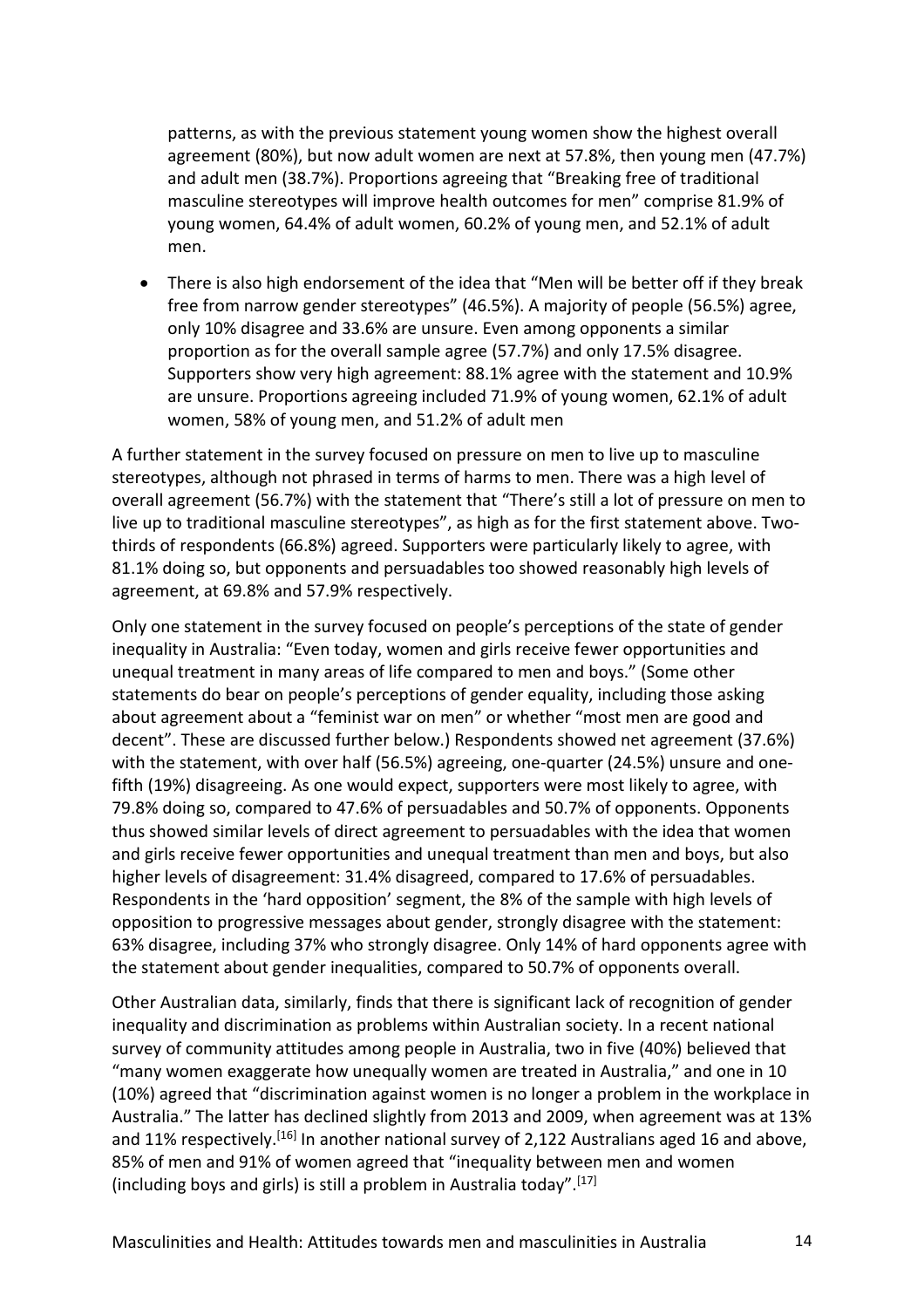Other Australian data also suggests that young people's lack of recognition of gender inequalities – their belief that gender equality has been achieved – is as high, if not slightly higher, than that among older people. While a similar proportion (11%) of 16–24 year-olds as people in general believe that "Discrimination against women is no longer a problem in the workplace in Australia," a slightly higher proportion (45%) of young people than people in general believed that "many women exaggerate how unequally women are treated in Australia".<sup>[25]</sup>

Men's recognition of gender inequality is poorer than women's. In the Common Cause survey women's endorsement of the claim that "women and girls receive fewer opportunities and unequal treatment in many areas of life compared to men and boys" was significantly higher than men's, with large gaps in their net agreement. Whereas two-thirds to three-quarters of women (65.6% of adult women and 75% of young women) agreed with the statement, only around half of men (47.8% of adult men and 53.6% of young men) did so.

This matches other Australian data finding that men are less likely than women to recognise gender inequality and to see it as pervasive.<sup>[16, 17, 21]</sup> For example, in the recent ANROWS survey, 45% of men compared to 35% of women agreed that "many women exaggerate how unequally women are treated in Australia".<sup>[16]</sup> This gender gap in recognition of gender inequality persists among young people. In the youth segment of the ANROWS survey, aged 16 to 24, three times as many young men as young women (15% vs. 6%) agreed that discrimination against women is no longer a problem in the workplace, and more young men (52%) than young women (37%) agreed that many women exaggerate gender inequality.<sup>[25]</sup>

#### **Important qualities in a man**

 $\overline{a}$ 

The survey asked respondents to select three qualities that they think are most important for a man, from a fixed list of 14 qualities. $3$  There are both similarities and contrasts in the three attitudinal segments' views of the qualities that are most important in a man. There is consistent support across the segments, although at varying levels, for the qualities 'respectful', 'caring' and 'loving'. However, the degree of support varies somewhat. Opponents selected similar qualities to other segments, but also were more likely to select traditional masculine qualities.

Opponents' top three qualities are 'respectful' (42.5%), 'caring' (30.4%) and 'loving' (29%). 'Strong' is close behind, at 28.5%. Persuadables' top three qualities are the same, although with greater weighting on these three: 'respectful' (61.4%), 'loving' (38.1%) and 'caring' (36.3%). High proportions of persuadables also selected 'thoughtful' (29.5%), 'kind' (28.3%) and 'strong' (23.1%). Supporters too chose 'respectful' (70.3%) and 'caring' (43.9%), but chose 'thoughtful' (40.8%) just in front of 'kind' (38.5%) and 'loving' (37.8%). Only 10%, on the other hand, chose 'strong', one-third the proportion of opponents who chose this (28.5%).

Opponents give greater weight than others to traditionally masculine qualities such as

<span id="page-14-0"></span><sup>&</sup>lt;sup>3</sup> The list included: Tough, Strong, Self-sufficient, Provider, In control, Risk-taking, Thoughtful, Kind, Loving, Emotional, Sensitive, Caring, Respectful, Sharing.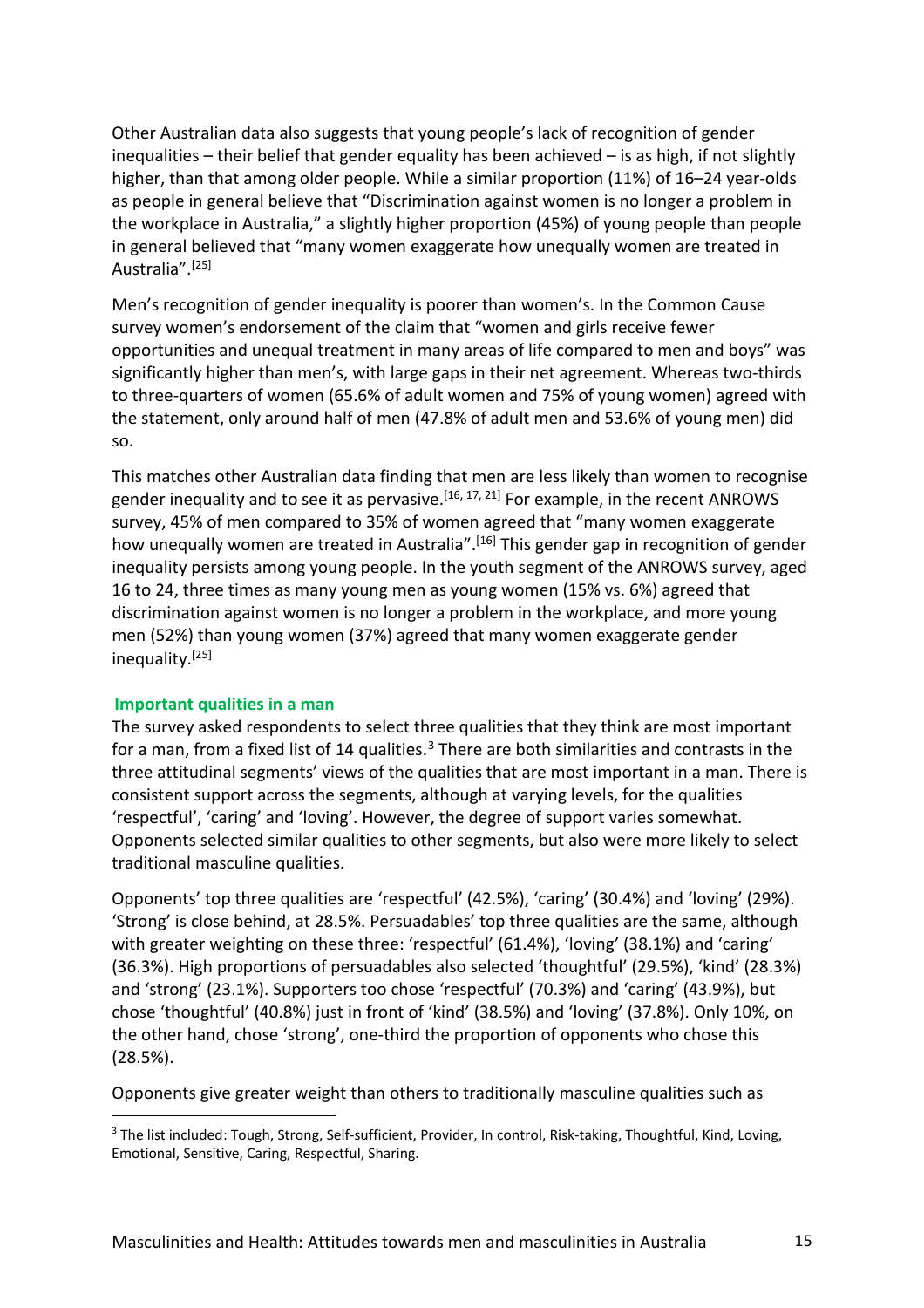strength, control, self-sufficiency, providing and risk-taking. While they agree with persuadables and supporters that qualities such as being respectful, caring and loving are the most important ones for men, they give these slightly less weight. Across the entire sample, adult women and men share the same top three qualities: respectful, loving and caring. 'Respectful' is the most frequently chosen quality for both men and women, but women give more weight than men to it, with 70.4% of women nominating this compared to 52.1% of men.

The popularity of the quality 'respectful' as important for men may rest in part on the flexibility and ambiguity of the term, its ability to be used in both conservative and feminist ways. On the one hand, from a conservative viewpoint, to be 'respectful' could mean to give due consideration to traditional values and institutions. Men's 'respect' to women, for example, could involve what some have called 'benevolent sexism', a form of sexism based on paternalism, complementary gender differentiation and heterosexual intimacy. Benevolent sexism involves notions that women should be protected and provided for by men, and while its idealisation of women appears positive it implies and involves women's inferiority.<sup>[26]</sup> On the other hand, from a feminist viewpoint, to be 'respectful' is to be egalitarian and to give due consideration to others' rights, needs and experiences. This is reflected in the widespread phrase 'respectful relationships education', describing education in schools and elsewhere intended to prevent and reduce intimate partner and sexual violence. In any case, the survey finds that the term 'respectful' is a popular one among desirable qualities for men. The same is true in other surveys too, such as a US survey of young men aged 11–24.<sup>[27]</sup>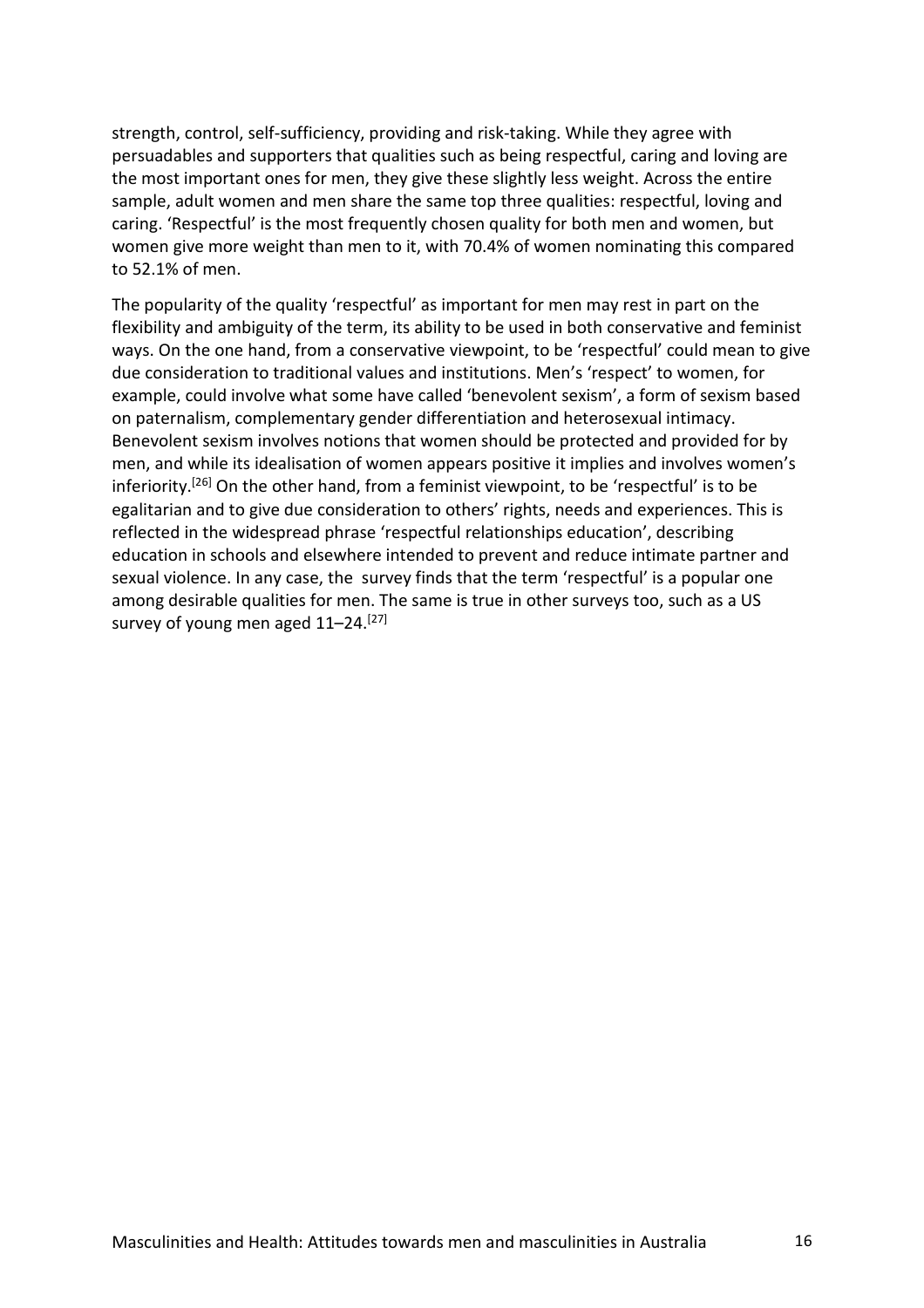#### **Beyond gender: from real men to good people**

The survey explored people's understandings of desirable qualities in men and the extent to which these are seen as exclusive to men, and whether people see it as more important for males to be 'real men' or 'good people' – their openness, that is, to degendered standards of personhood. Three statements were particularly relevant here:

- "What we value in a man is what we should value in all people men and women alike."
- "Being a good man is really just about being a good person."
- "These days, not enough men know how to be a man."

These statements work in opposite directions, with the first two implying degendered standards for personhood and the third endorsing specifically male standards for men.

Net agreement with the first statement was high, at 69.7%, and higher among supporters than among opponents and persuadables, at 87.3%. Persuadables' net agreement was 62%. However, opponents' net agreement was higher than this, at 67%, and virtually the same as overall levels of agreement.

A second statement again endorsing degendered standards of personhood in the survey was, "Being a good man is really just about being a good person". Again, net agreement was high at 72.4%, and this time with no difference between adult men's and women's levels of agreement. Among younger respondents there was a gender gap, with young women's agreement higher at 83.1% than young men's agreement at 68.4%. Supporters again showed higher levels of agreement that "Being a good man is really just about being a good person," with 90.5% agreeing and only 2.8% disagreeing. While persuadables' and opponents' endorsement of the statement was not quite as high, most too agreed, with 71.8% of persuadables and in fact 77.5% of opponents agreeing.

Responses regarding these first two statements, and particularly opponents' high levels of agreement with them, may reflect subtle differences in understandings of the statements and of desirable qualities in men, women and people. It may be that opponents understand the statements to say that male definitions of personhood are primary: men set the standards, so what we value in men should set the standards for everyone. On the other hand, supporters probably are more likely to understand the two statements as endorsing degendered standards for personhood.

The third statement here works in the opposite direction, implying a need for men to know "how to be a man". There was only moderate agreement with the notion that "These days, not enough men know how to be a man". Net agreement was at 19.2%, again with men's net agreement higher than women's: 25.6%, compared to women's 13.1%. Opponents overall agree with the statement, with net agreement at 55.6% and 69.2% agreeing. Persuadables show lower levels of agreement, with 46.9% agreeing, and a large minority (40.1%) neither agree nor disagree. Supporters largely reject the sentiment that "These days, not enough men know how to be a man": only 13.6% agree, and 21.9% neither agree nor disagree.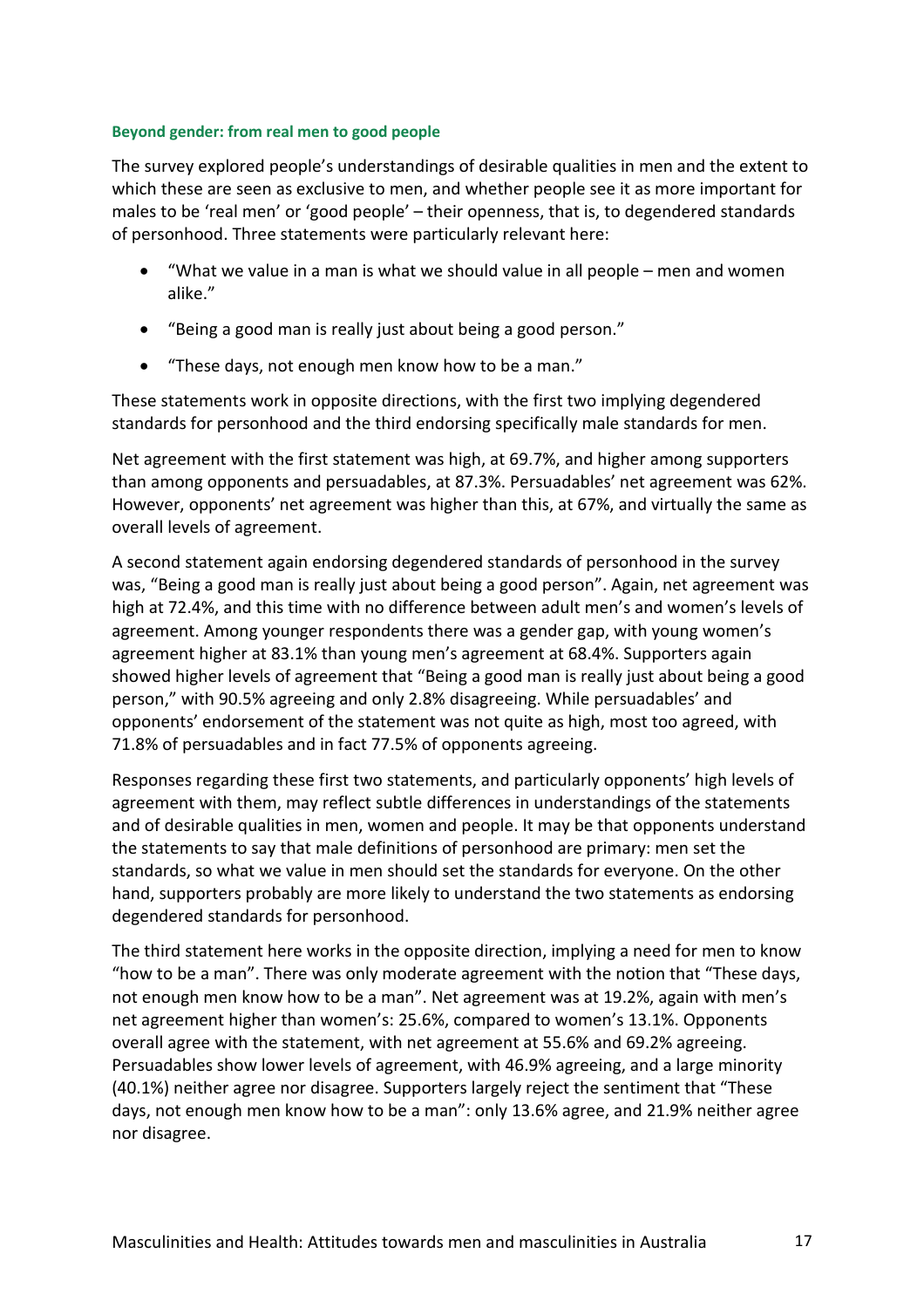#### **Role models for boys**

In popular discussions of boys, men and gender, one important area of concern is the 'role models' that boys have. This rests on an understanding of adult figures, whether parents or others, as important socialising influences on boys' emerging identities and behaviours. The survey explored people's perceptions of appropriate or desirable 'role models' for boys, through an agree–disagree statement and a series of forced-choice questions.

Respondents were asked whether they agreed that "Boys and men need better role models to break free from harmful forms of masculinity". Net agreement was at 57.6%. Two-thirds of people (65.5%) agreed that "Boys and men need better role models to break free from harmful forms of masculinity", one-quarter (26.5%) were unsure and few (8%) disagreed. Persuadables and opponents showed similar levels of net agreement, at 47.2% and 54.6% respectively, whereas supporters' net agreement was very high at 81%. Looking at the demographic patterns, there was less contrast by gender or age in patterns of response. Young women showed the highest levels of net agreement (77.5%), then adult women (64.5%), young men (53.5%), and adult men (51.4%).

The survey's content on role models also involved two sets of forced-choice questions, with the wording manipulated to compare responses to different versions of statements in the two pairs per set of statements. For these questions, the sample was split randomly into two groups, with one version of the paired statements tested on one group and the other version tested on the other.

Respondents in one half of the sample were asked which of the following statements they agreed with most:

- "Boys need both women and men as role models."
- "Boys especially need men as role models."

Four-fifths of people (81.1%) chose the first statement. Supporters did so overwhelmingly (95.4%), but persuadables (83.4%) and opponents (61.6%) also were more likely to do so.

Other respondents were presented with a second version of these paired statements, with the wording varied in the first statement so that it did not refer to "both women and men as role models" but stated, "Boys just need good role models and it doesn't matter what their gender is". With this change in wording there was less support for the first statement, although it was still the majority choice. With this different wording, under two-thirds of people (62.2%) chose the "it doesn't matter what their gender is" statement. Supporters and persuadables still were more likely to agree with the statement than with the "especially need men" one, but at lower levels, with 78.4% and 62.7% agreement respectively, and opponents now were more likely to agree with the latter statement, with 53% choosing this.

There was greater support for the notion that "Boys need both women and men as role models" (81.1%) than for the notion that "Boys just need good role models and *it doesn't matter what their gender is*" (emphasis added) (62.2%). The latter message is explicitly degendered, whereas the former message's reference to "both women and men" speaks perhaps to a more familiar, even traditional account of mothers and fathers as the desirable agents of boys' socialisation, and it is likely to be this that boosts its relative support.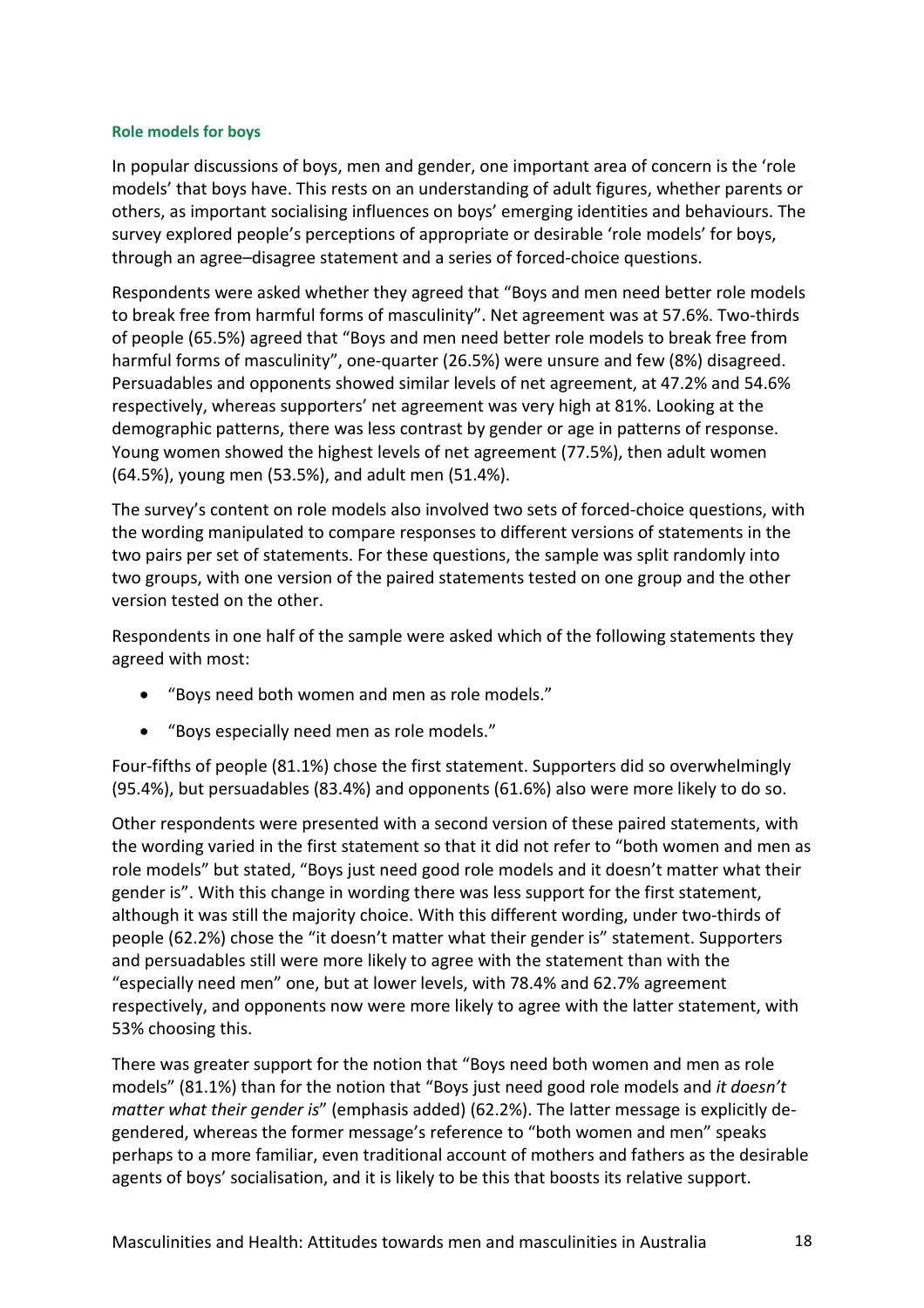The second set of statements focusing on role models included this pair:

- If we want boys and young men to live happy and fulfilled lives:
	- o "…they need role models who show them that there are many ways to be a good man."
	- o "…they need male role models who show them how to be real men."

There was strong support for the "many ways to be a good man" response. Over four-fifths of respondents (85.6%) chose this statement over the "show them how to be real men" one. Supporters again did so almost universally (98.2%), but persuadables (88.8%) and opponents (69.8%) also were more likely to do so. Among demographic groups, support for the "real men" statement was highest among young men, then adult men, then adult women, and then young women.

In the second version of these paired statements, the wording of the first statement did not refer to "many ways to be a good man" but to "being a good person". The second statement again stayed the same:

- If we want boys and young men to live happy and fulfilled lives:
	- o "…they need role models who show them that being a good man is really just about being a good person."
	- o "…they need male role models who show them how to be real men."

The change in language from "a good man" to "a good person" here seems to have had little effect on the patterns of response. Overall agreement with the "good person" statement was at a similar level to that for "many ways to be a good man", with 83.7% of respondents choosing this. Supporters again were almost unanimous in their agreement with the first statement over the second (97.9%), and persuadables (85.8%) and opponents (67.4%) also were more likely to side with this sentiment. One-fifth of both young men and adult men (21%) opted for the "real men" statement, as did lower proportions of adult women (11%) and young women (7%).

The survey also included statements focused on specific masculine norms, regarding sexuality, men's domination and control of women in relationships, and men's parenting.

## **Compulsory heterosexuality and homophobia**

Among respondents a definition of manhood in terms of compulsory heterosexuality seems weak. There is overall disagreement with the statement that "A gay guy isn't a real man", with 63.8% disagreeing. However, with one-fifth of the sample (19.9%) responding that they are 'not sure' or 'don't know', net agreement is just under half at 47.5%. Opponents however show far higher agreement with the idea that "A gay guy isn't a real man": 40.2% agree, compared to 10.8% of persuadables and 2.4% of supporters.

Adult men agree more than adult women with the notion that "A gay guy isn't a real man", although only 20.6% do so (compared to 11.9% of women). Young men show the highest levels of support for the statement, with over one-quarter (26.4%) agreeing, whereas young women's support is at the same, lower level as adult women's, at 11.3%. The proportion of young men endorsing this statement is nearly identical to the 28% of young adult men aged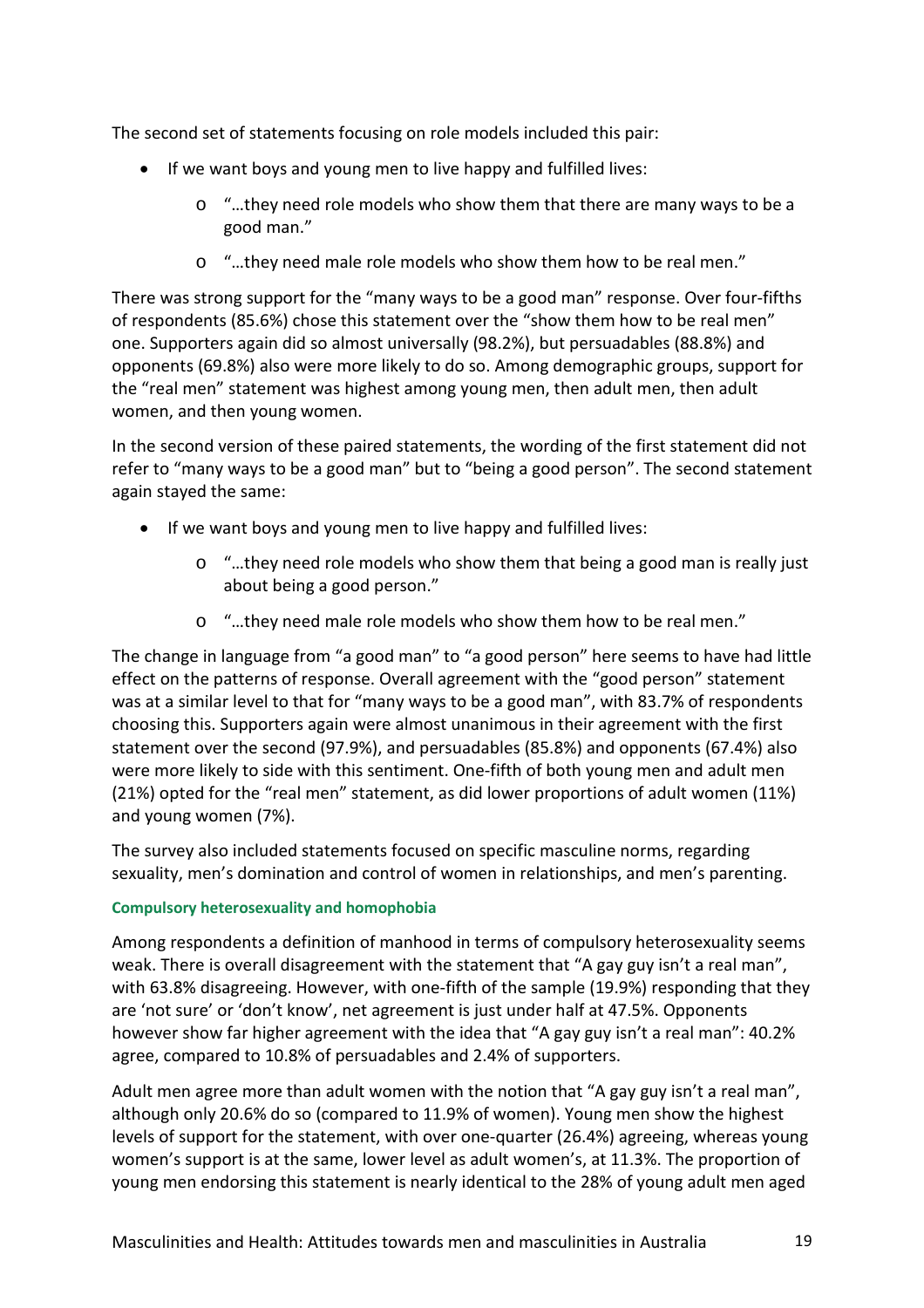18–30 who endorsed the same statement in *The Man Box*, another Australian survey in  $2018.<sup>[3]</sup>$ 

There is high overall agreement (75.3%) that "Straight guys being friends with gay guys is totally fine and normal". Fewer than one in 20 people (4.3% of the sample) disagree. Even opponents endorse the statement, again with only 5% disagreeing. Men's endorsement of this anti-homophobic sentiment is lower than women's sentiment. Three-quarters of adult men (75.1%) agree and one-fifth (19.6%) are unsure. Among younger men 74.9% agree, including 45.2% who strongly agree. The same statement was used in *The Man Box* survey of 1,000 young men aged 18 to 30 in Australia, and here 83% agreed.<sup>[3]</sup>

Looking at the demographic groups, endorsement of men's use of violence to get respect is strongest among young men, although still at low levels, and weakest among young women and adult women. Over one-fifth of young men under 18 (22.6%) agreed or strongly agreed that "Men should use violence to get respect if necessary," and this proportion is close to the 20% of young adult men aged 18–30 who endorsed the same statement in another Australian survey in 2018<sup>[3]</sup>. This is higher than direct agreement with the statement among adult women (7.3%), young women (8.3%), and adult men (15.3%).

Traditional definitions of masculinity in terms of the rejection of all things feminine also are not universal. There is overall agreement (54%) with the statement that "If a boy chooses a female character for a fancy dress event at school, that's totally fine." Few people disagree: 11.8% of the overall sample, 15.3% of men, and 17.1% of opponents. However, this is the only statement in the survey directly testing the definition of manhood as not-feminine.

#### **Men dominating and controlling women**

There is generally a strong rejection among the survey respondents of the idea that men should dominate and control women in relationships. Three statements in the survey focused on this area.

There is generally high net disagreement with the notion that "If a guy has a girlfriend or wife he deserves to know where she is all the time". It is troubling to note, nevertheless, that close to one in five respondents (18.7%) agree with the statement. Furthermore, opponents overall agree: 47.9% of opponents agree or strongly agree with this statement, and another 18.9% are not sure or don't know. Thus only one-third of opponents (33.3%) disagree with the statement. Levels of disagreement otherwise are high, although lower among under-18 males. As one might expect, supporters are particularly strong in their rejection of the idea that men should dominate and control women in relationships, with 96.1% disagreeing with the statement that "If a guy has a girlfriend or wife he deserves to know where she is all the time".

Focusing on the demographic segments, there is net disagreement among both men and women, adult and younger, although this is weaker among males than females: 15.4% of adult women, 20.7% of young women, 22.1% of adult men, and 27.1% of young men agree that "If a guy has a girlfriend or wife he deserves to know where she is all the time". The same statement was used in *The Man Box*, an earlier survey among young men aged 18 to 30 in Australia, and there 37% of young men supported it.<sup>[3]</sup>

There is a similar pattern for the statement, "A man should always have the final say about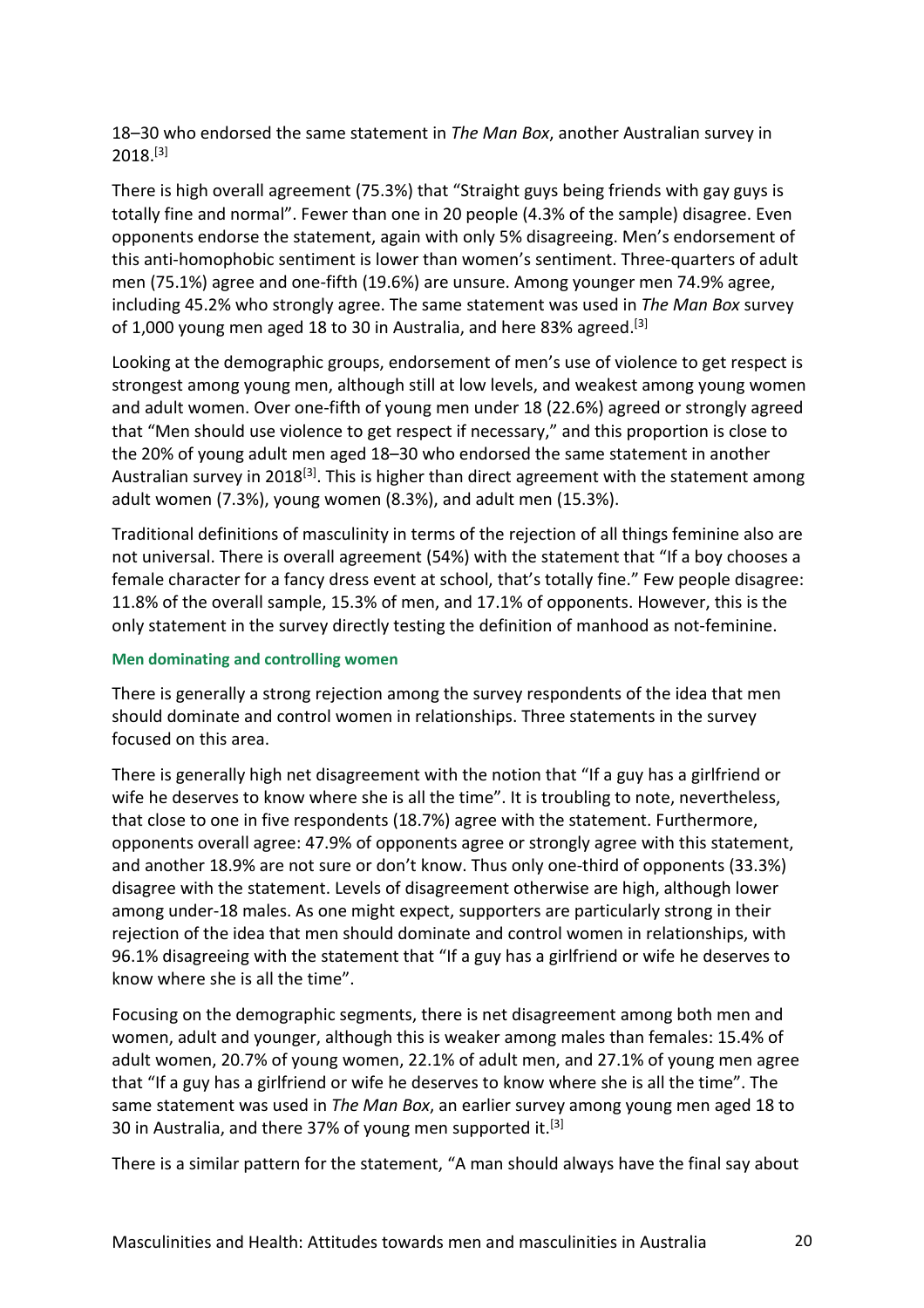decisions in his relationship or marriage." Only 14% of respondents agree with this notion, contributing to net agreement of -53.9%. However, among opponents the proportion who agrees is 47.3%, while another 18.7% are not sure or don't know, generating overall net agreement (13.3%) among opponents. Supporters show a near universal rejection of the statement, with 97.2% disagreeing. People's overall level of endorsement of men's "final say" in relationship and marital decisions is similar to that for a similar statement in the National Community Attitudes Survey, "Men should take control in relationships and be the head of the household". About one in six people (16%) agreed with this sentiment.<sup>[16]</sup> Levels of agreement were virtually identical among young people aged 16 to 24, with 17% agreeing, down from 22% in the previous survey in 2013. [25]

Again troubling, is the support among men for men's "final say" in relationships and marriages. Among the age and sex categories, young men show the highest levels of agreement with the notion that "A man should always have the final say about decisions in his relationship or marriage," with 29.7% agreeing and 15.5% unsure. Among adult men, close to one-fifth (18.7%) endorse the statement. These levels of agreement are higher than those among young women and adult women, at 12.5% and 9.3% respectively. The same statement was used in *The Man Box* survey, and there 27% of young men aged 18–30 supported it.<sup>[3]</sup>

Men's higher endorsement of male power and control in relationships and marriages in this survey is similar to that documented in the National Community Attitudes Survey. Asked whether "Men should take control in relationships and be head of the household," almost twice as many men (21%) as women (12%) agree.<sup>[16]</sup> This gender gap persists among younger people aged 16–24: 22% of men, compared to 12% of women, agreed with this sentiment.<sup>[25]</sup> These levels of agreement have declined slightly since the previous survey in 2013, in which 27% of young men and 17% of young women agreed that "Men should take control in relationships and be head of the household". [21]

The third statement in the survey related to power and violence, not focused on men's domination of women but endorsing men's use of violence to 'get respect', receives even less support. Only about one-tenth of respondents (11.2%) agree that "Men should use violence to get respect if necessary," contributing to net agreement of -67.3%. Supporters are almost universal in their rejection of the statement, with 99.6% disagreeing, including 92% strongly disagreeing. Persuadables too reject the statement, with 80.2% disagreeing. Opponents are more receptive to men's use of violence, with one-third (33.2%) agreeing that "Men should use violence to get respect if necessary." Still, over half (55%) disagree.

Looking at the demographic groups, endorsement of men's use of violence to get respect is strongest among young men, although still at low levels, and weakest among young women and adult women. One-fifth of young men aged under 18 (20.6%) endorsed the idea that "Men should use violence to get respect if necessary," and this proportion is nearly identical to the 20% of young adult men aged 18–30 who endorsed the same statement in *The Man Box* survey. [3]

#### **Men's roles in parenting**

The survey's content on men and parenting comprised two sets of forced-choice questions, with the wording manipulated to compare responses to different versions of statements. Respondents in half the sample were asked: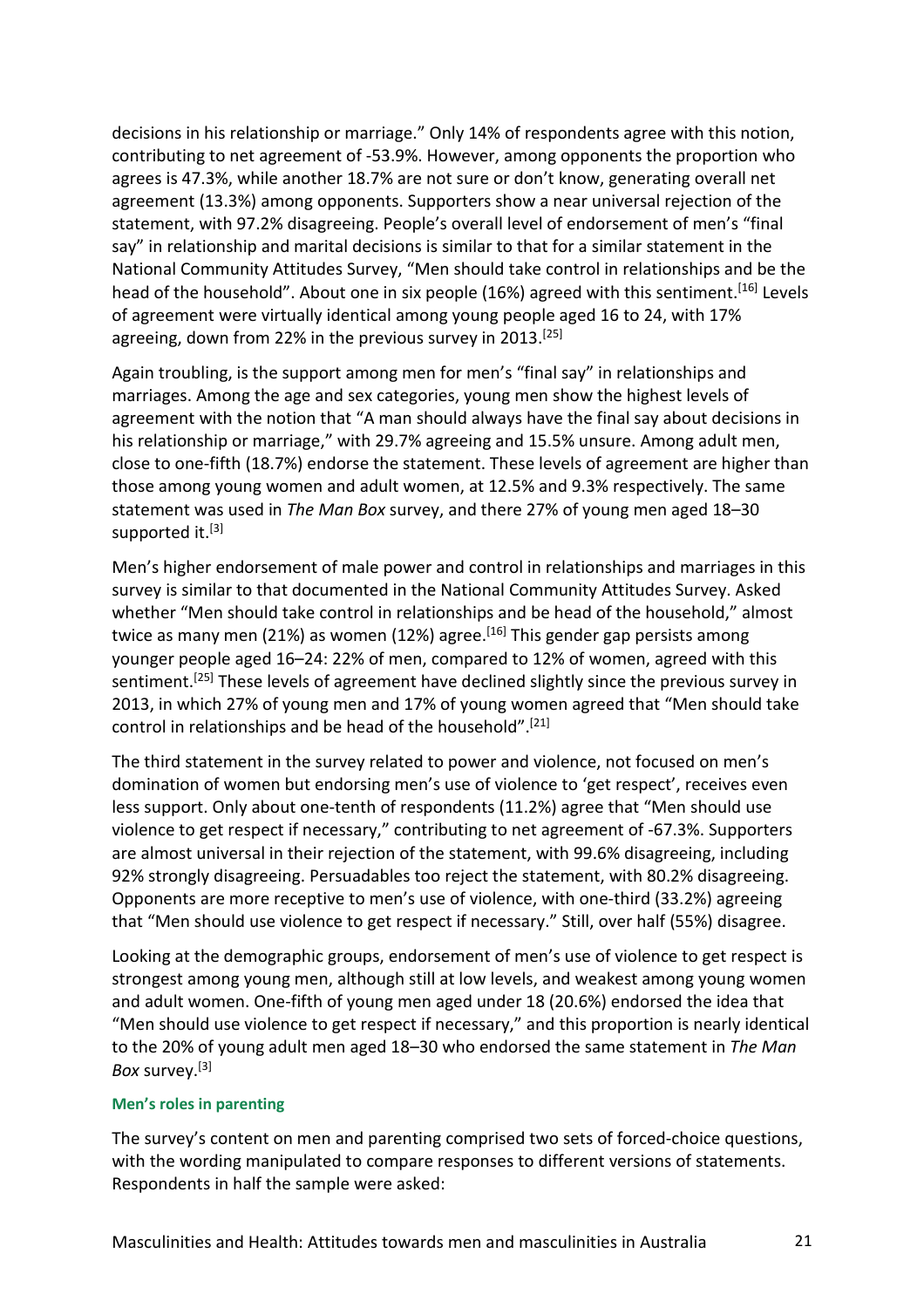- Which statement do you agree with most?
	- Men who stay home full-time to care for their children and men who go to work are both good role models.
	- o It's important for children, and especially boys, to see their fathers go to work and earn a living.

There was strong endorsement for the first statement rather than the second, with 80.7% agreement. Supporters were almost unanimously supportive (98.6%), and there was endorsement too from four-fifths of persuadables (78.5%), two-thirds of opponents (65.5%), and over half (59%) of the hard opposition. Among demographic groups, support for the first statement was highest among young women, at 92%, and lowest among young men, at 64%. One-third of young men (36%) instead agreed, "It's important for children, and especially boys, to see their fathers go to work and earn a living." This suggests a large gender gap in young people's support for stay-at-home fathering.

What about when the choice is between fathers who go to work and fathers who stay home? Respondents in the other half of the sample were asked a second version of these questions, with the first statement now reading, "Men who stay home full-time to care for their children are good role models." With this revised wording omitting the option of "men who go to work", support for the first statement was significantly lower. Total agreement now was at 55.9%. Among the attitudinal segments the same ordering of support was visible, but now at far lower levels: 77.5% of supporters, 56% of persuadables, 36.7% of opponents and 20% of hard opponents. Young women and adult women endorsed men staying home full-time at similar levels, at 65% and 63% respectively, fewer young men (57%) did so, and adult men now showed the lowest levels of support (50%). The gender gap in support for men's caregiving went from 28% among young people and 7% among adults for the first pair of statements, to 8% and 13% for the second pair of statements.

People thus are less supportive of men as role models for children in general, or boys in particular, when those men are full-time parents at home than when they are full-time parents *or* in paid work. They are more comfortable with an account of men's roles in which full-time parenting is one option or variation, alongside men's paid work, than with an account in which men stay home to care for children. It may be that the latter message moves too far from stereotypical notions of men's roles as paid workers and breadwinners. Nevertheless, a majority of respondents (55.9%) do endorse the 'staying home' statement, and higher proportions of young women and adult women.

Other Australian data also finds a gender gap in attitudes towards families and parenting roles, with men more supportive than women of male breadwinner and female caregiver roles and 'traditional gender roles' more generally. In the 2018 survey *From Girls to Men*, there were statistically significant differences between men's and women's agreement with each of the statements listed in Table 4.<sup>[17]</sup> On the other hand, there were not significant gender differences in endorsement of the statements "Women prefer to stay at home with young children" (with 29% overall agreement) and "Caring for children and elderly parents is best done by women" (with 25% overall agreement). Men also show slightly more traditional attitudes towards parenting and paid work in another dataset, the HILDA Survey, a household-based panel study of over 17,000 people in Australia from 2005 to 2015. This finds that attitudes have become less traditional over time, across all groups.<sup>[28]</sup>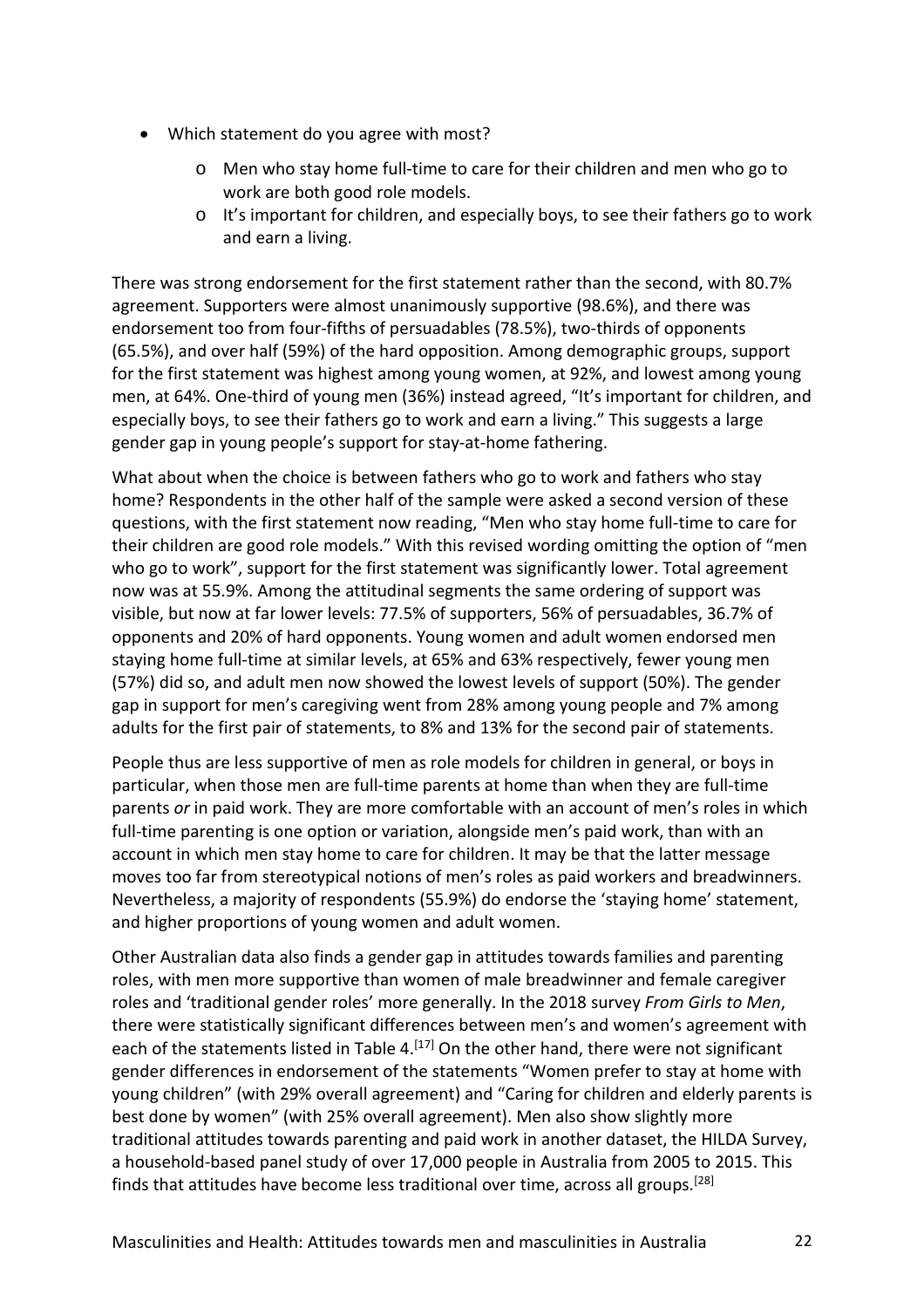# **Table 4: Endorsement of traditional gender roles,** *From Girls to Men* **survey (2018)**

|                                                                                                                                          | <b>Males</b> | <b>Females</b> | All |
|------------------------------------------------------------------------------------------------------------------------------------------|--------------|----------------|-----|
| Women are best suited to be the primary carer of<br>children                                                                             | 40%          | 31%            | 35% |
| Domestic work should be shared equally between<br>partners regardless of gender                                                          | 80%          | 89%            | 85% |
| It is important to maintain traditional gender roles so<br>that families function well and children are properly<br>supported            | 37%          | 26%            | 31% |
| It is important to maintain traditional gender roles so<br>that Australia remains globally competitive with a<br>well performing economy | 27%          | 22%            | 24% |

The survey also tested people's understandings of gender roles and relations as biologically determined or socially constructed.

# **The social construction of gender**

There is broad support for an understanding of gender as socially constructed – for the understanding that boys' and men's lives and relations are shaped by social messages, by gender socialisation, as much as they are by biology. For example;

• There is overall agreement (38.2%), and little direct disagreement, with the statement that "Traditional masculine attitudes and behaviours are learned, not part of men's biology". Even most opponents agree (38.1%), and their net agreement is higher than that of persuadables. At the same time, relatively high proportions of respondents also indicate being unsure or not knowing, including one-third (32.1%) of the sample overall and 44.8% of persuadables.

While there is widespread support for the idea that attitudes and behaviours are learned, there is also support for the notion of 'natural' differences between men and women:

• There is a high level of agreement with the notion that "It's natural for men and women to think and act differently to each other." Net agreement is at 68%, with very few people (6.3%) disagreeing. Even among supporters, only 11.4% disagree with this statement and 70.8% agree. Net levels of agreement with the statement are highest among opponents, as one might expect, but also in the majority among persuadables and supporters. All the age and sex categories show net agreement of between 60% and 70%.

This suggests that a general notion of gender differences is widespread, even alongside an acknowledgement of the fact of gender socialisation, and that a simplistic language of gender sameness will be rejected. The term 'natural' here may not necessarily mean, 'based in biology' or hardwired in some sense. It may mean something more 'everyday', a recognition that men and women often think and act in contrasting ways and that this is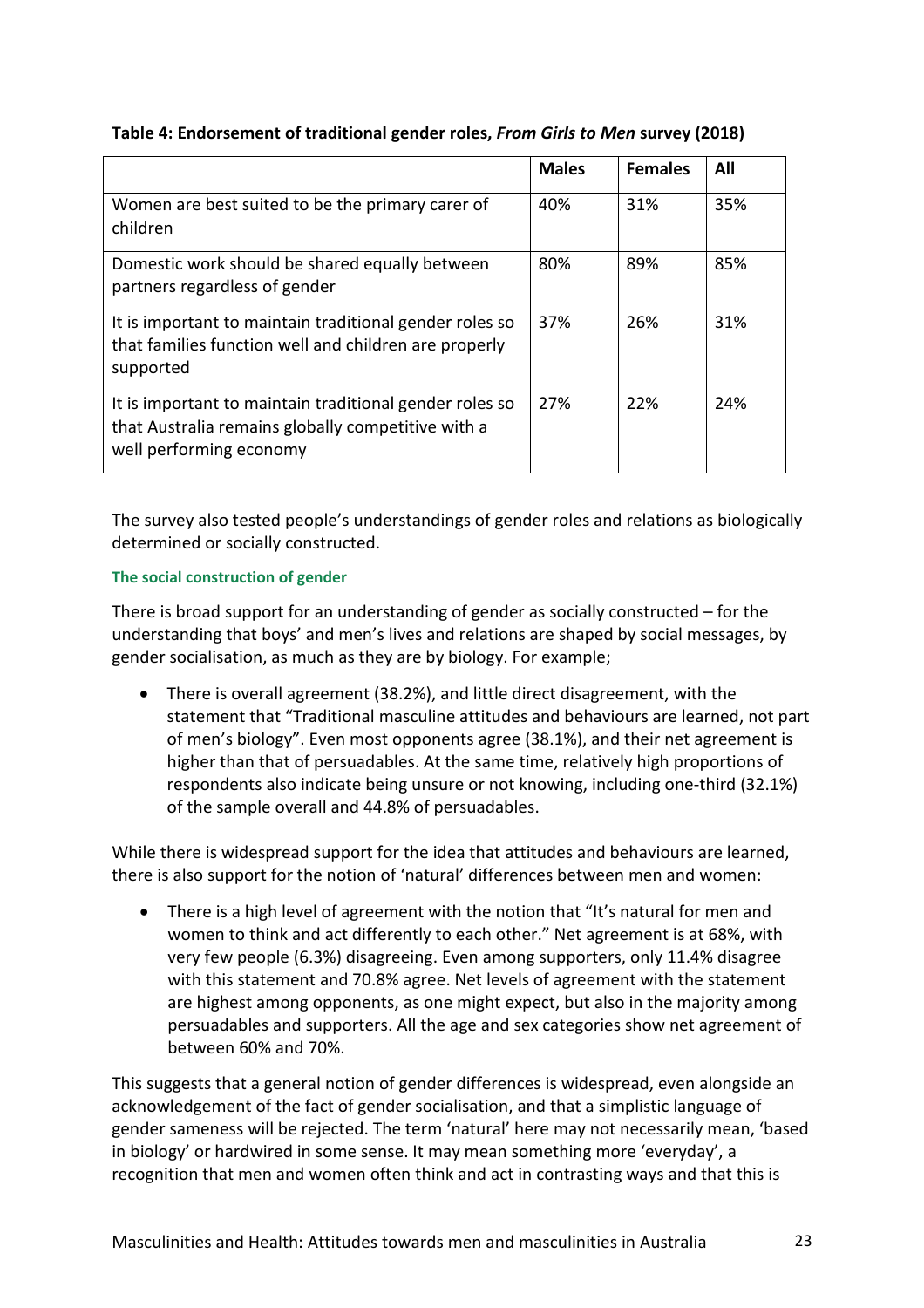therefore common, expected or 'natural'.

Net agreement with another biologically determinist statement is lower overall. Only 34.9% of people agree that "People who advocate gender equality want men to behave in ways that go against their natural instincts", and 35.2% are unsure, meaning that net agreement is at 5%. Agreement with this statement may be lower given the phrasing of 'natural instincts', which invites a more strictly biologistic reading. However, there is very high agreement with this notion among opponents. Net agreement is at 79.3%, with 81.4% of opponents agreeing. The gender gap in attitudes is particularly evident here, with large gaps in responses between young men and young women and between adult men and adult women. Nearly twice as many young men as young women agree that "People who advocate gender equality want men to behave in ways that go against their natural instincts", 39.4% and 21.9% respectively. Older respondents were similar, with far more men (42.3%) than women (27.3%) agreeing.

A statement said to excuse or justify males' anti-social behaviour as inevitable, natural or biological is that "Boys will be boys". Levels of agreement and disagreement among Australians with the notion that "Boys will be boys" are evenly split: one-third (32.4%) disagree, over one-third (38%) agree, and close to one-third (29.6%) neither agree nor disagree, meaning that overall sentiment tips slightly towards net agreement at 5.6%.

However, there is a substantial gender divide in support, with far higher support for the statement among men. Adult men's net agreement that "Boys will be boys" is 22%, while adult women's is -11.5%. For example, 45.7% of adult men, but 30.1% of adult women, agree with the notion. There is a similarly large gender gap between young men and young women: while among under-18 men net agreement is at 18.1%, among under-18 women it is at -24.4%. Opponents show far higher levels of support than other segments, with 64.1% agreeing with the statement, and the gap between their attitudes on this statement and those of persuadables and supporters is far greater than for the two other statements here. A little over one-third of persuadables (36.6%), but only 14% of supporters, agree that "Boys will be boys".

Other Australian data also finds gender gaps in attitudes towards gender as biologically determined or socially constructed. A 2018 survey, *From Girls to Men*, found that men were more likely than women to agree that "Women are not naturally ambitious" (14% and 9%.).<sup>[17]</sup> (This survey also found that men were more likely than women to agree with statements about differences in men's and women's level of ambition, suitability for leadership roles, and skills and talents, but responses here may be based on appraisals of typical social differences rather than fixed biological attributes.)

The notion of 'masculinity' in scholarship is built on a social constructionist approach, in which the term refers to the meanings given to being male and the social organisation of boys' and men's lives and relations. However, the term 'masculinity' is not necessarily widely understood in these terms. Instead, it may be understood as referring simply to 'men' or 'what men are'. This also means that the phrase 'toxic masculinity' may be misunderstood as conveying the message that men *per se* are toxic.

It may be this confusion that we can see in the evenly split support for the contrasting statements "Masculinity and femininity are naturally determined by biology" (49.6%) and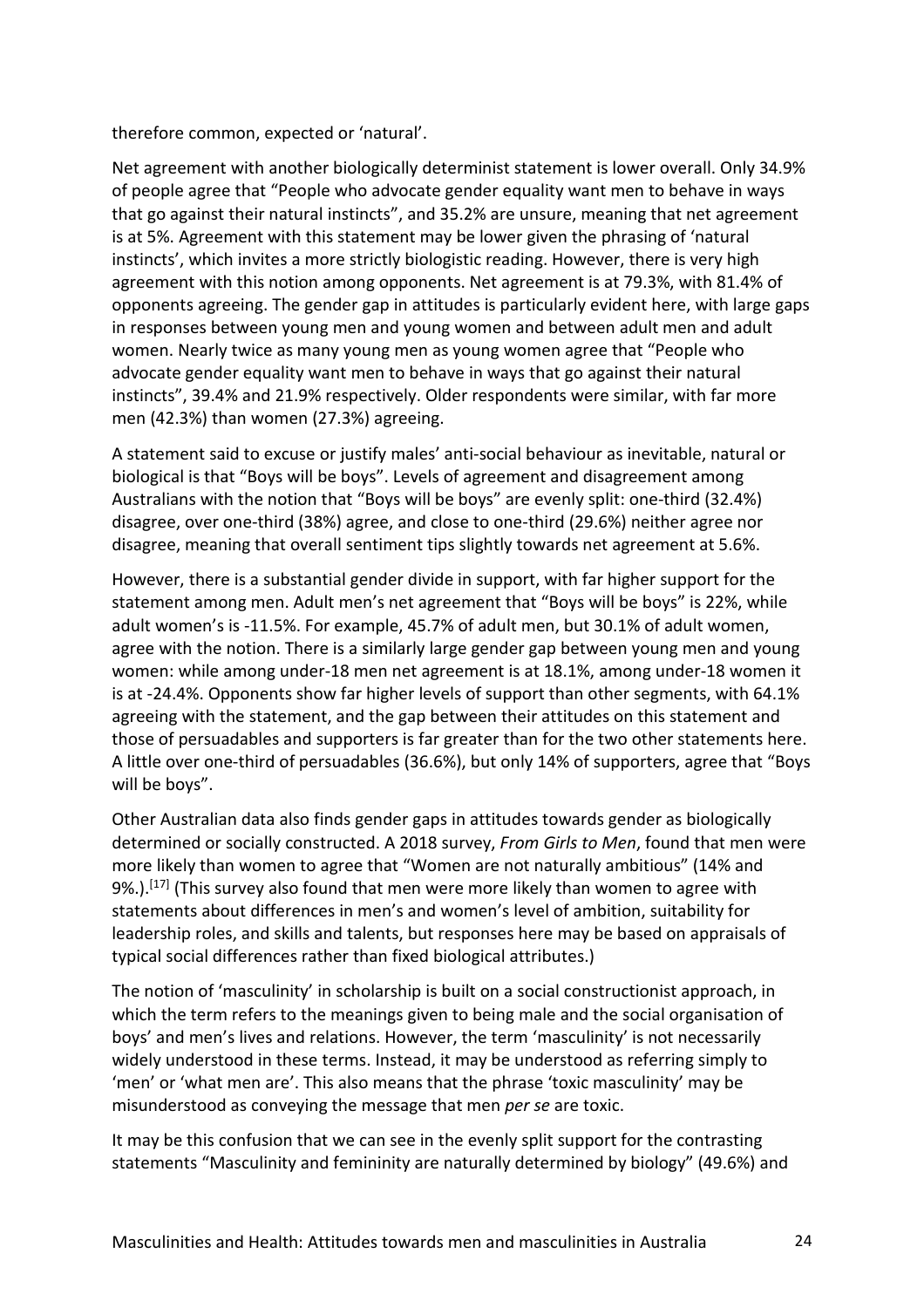"Masculinity and femininity are stereotypes imposed on people from a young age" (50.4%). Respondents were presented with a forced choice between the two statements. Supporters show stronger support for the social constructionist statement (with 71.9% choosing this), opponents and adult men show stronger support for the biological statement (with 64% and 61.4% respectively choosing this), and adult women's overall support is split evenly between the two. Persuadables too are evenly split between the two statements, while supporters side with the social constructionist statement, with 71.9% choosing this.

Having explored people's understandings of the harms of traditional masculinity and the benefits of change, the survey also explored their agreement with the need to open up or transform gender roles.

## **Opening up gender roles**

There is widespread recognition among survey respondents of the need to open up gender roles for men, particularly with regard to gender roles that constrain males' own health and wellbeing. This includes strong levels of agreement with statements endorsing the need for men and boys to be free of gender stereotypes or harmful forms of masculinity; for boys to cry; and endorsing the idea of diversity in ways of being a man. For example:

- Net agreement that "People should be free to explore and develop who they are without the pressure of gender stereotypes" is at 65.5%. Over two-thirds of people (72.1%) agree with this sentiment, and only 6.6% disagree. Supporters are overwhelmingly positive about this idea, with 94.2% agreeing and less than 1% disagreeing. There is reasonable agreement among persuadables and opponents, with 62.8% and 68.1% agreeing respectively.
- Most people agree that "It's time for men to escape narrow gendered stereotypes the same way women have in recent years," with net agreement at 53.8%. More than half of people (61.8%) agree, including 82.7% of supporters, 51.9% of persuadables and 60.5% of opponents. Among the demographic groups, young women show the highest levels of overall agreement that "It's time for men to escape narrow gendered stereotypes the same way women have in recent years" at 73.8%, with only 2.5% disagreeing. Then come adult women, young men, and finally adult men.

Two statements here receive particularly high levels of endorsement, as follows.

- "There is more than one way to be a man" receives high net agreement, at 77.2%. Four-fifths of the sample (80.4%) agree with this statement. Adult men and women show similar levels of agreement, and even opponents show net agreement (75.9%), slightly more than that of persuadables (69.9%).
- "We need to teach our boys that it is okay to cry" receives high net agreement, at 76.8%. Four-fifths of people (80.6%) agree with the statement, and only 3.8% disagree. There is greater endorsement of the statement among adult women, under-18 women, and supporters in particular, with levels of agreement at 87.9%, 93.1%, and 95.8% respectively. Even among opponents and adult men, threequarters agree with this sentiment, with agreement at 77.1% and 73.5% respectively.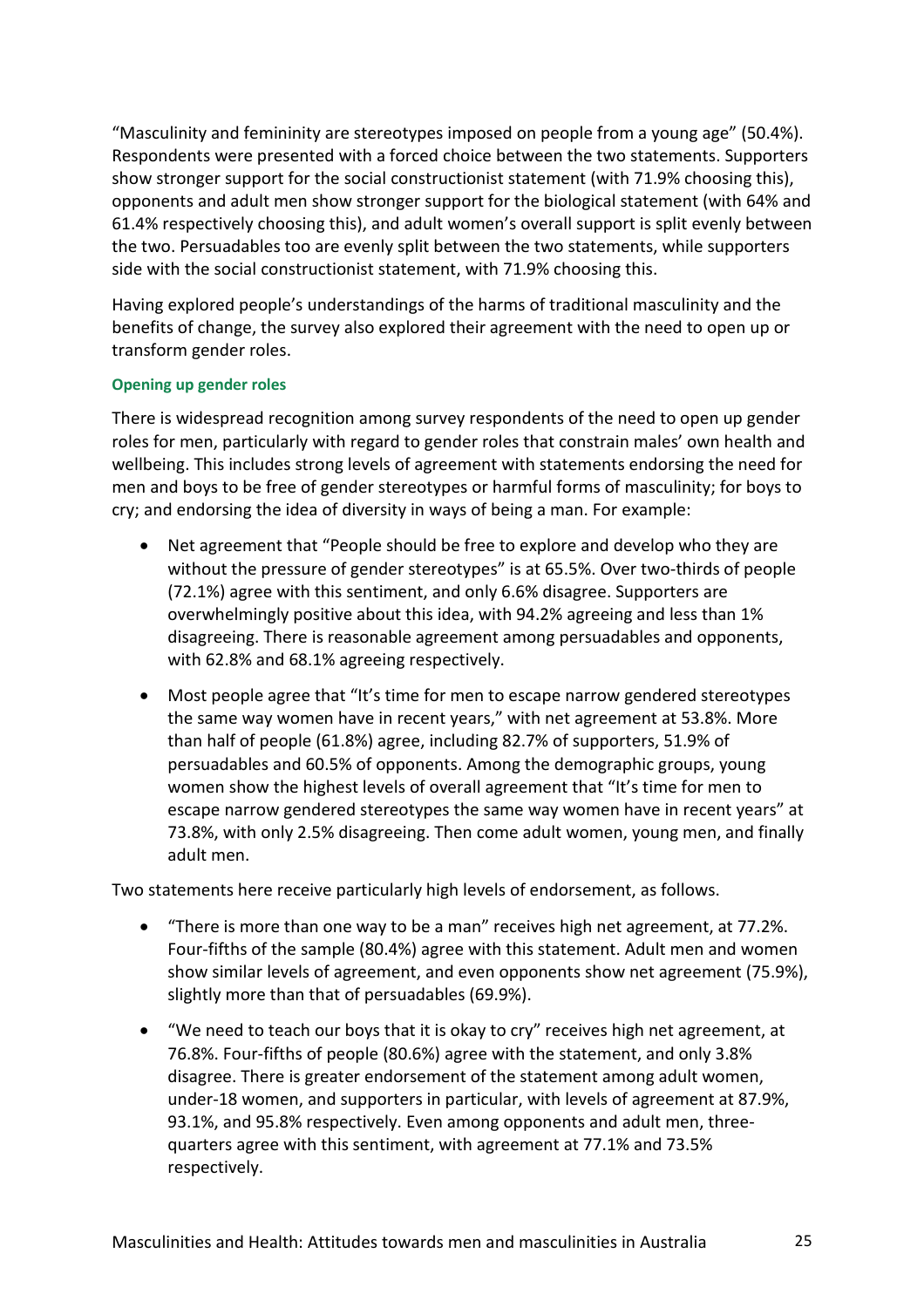There is widespread agreement with the norm of men sharing emotions when times are tough, although support is lower among men than women. Respondents were presented with a forced choice between two statements, "It's important for a man to share his emotions when times are tough," and "It's important for a man to show strength when times are tough." Three-quarters (74.4%) of the sample chose the first statement. Support for the notion of men sharing emotions, as indicated by choice of the first statement rather than the second, was lower among men (62.5%), and particularly low among the 'hard opponents' (43%).

## **Men's roles in positive change**

Most statements in the survey addressed general perceptions of men, masculinity and gender and explored general ideas of the need for positive change in gender roles. However, one item focused on men's active roles in positive change. Respondents were asked about their agreement or disagreement with the statement, "There are things that all men can do to help prevent violence against women."

There is very high, and almost universal, agreement among the survey respondents that men can play a role in preventing violence against women. Net agreement was at 75.4%. Just under four out of five respondents (79.4%) agreed with the statement, with this comprised almost evenly of agreement and strong agreement. About one in six respondents (16.6%) were unsure, and only 4.1% disagreed. Adult men's endorsement of men's roles in preventing violence against women is slightly lower than women's, with net agreement of 71.2% and 79.4%, and proportions agreeing of 76% and 82.6%, respectively. The gender gap is larger for younger respondents, because whereas young men agree more than older men with the statement (with net agreement of 76.1%), young women agree substantially more than older women (with net agreement of 90%).

Agreement that "There are things that all men can do to help prevent violence against women" was visible across the three attitudinal segments. Even amongst opponents, for example, 77.1% agree and 18% are unsure. As one might expect, supporters show near universal agreement: 94.1% agree, including 64.3% strongly agreeing, 3.5% are unsure and only 2.3% disagree. Hard opponents, however, are particularly unlikely to endorse this sentiment: 30% are not sure, 22% disagree and just under half (49%) agree.

The survey, finally, examined people's endorsement of conservative and anti-feminist understandings of men and gender: that traditional masculine qualities have served men well, men are being excessively and unfairly criticised, or even that there is now a 'war on men'.

#### **A war on men**

So far, this report has highlighted a wide range of ways in which most survey respondents agree with desirable statements regarding men and gender, endorsing a critique of the limiting character of traditional masculinity and supporting the need to break free of gender stereotypes and open up gender roles for men. These patterns were evident largely in response to statements phrased in desirable terms. Yet when we phrase statements instead in undesirable terms, endorsing anti-feminist perspectives, this support for progressive views of men and gender appears weaker.

When statements about men and gender are framed in *anti-feminist* terms, then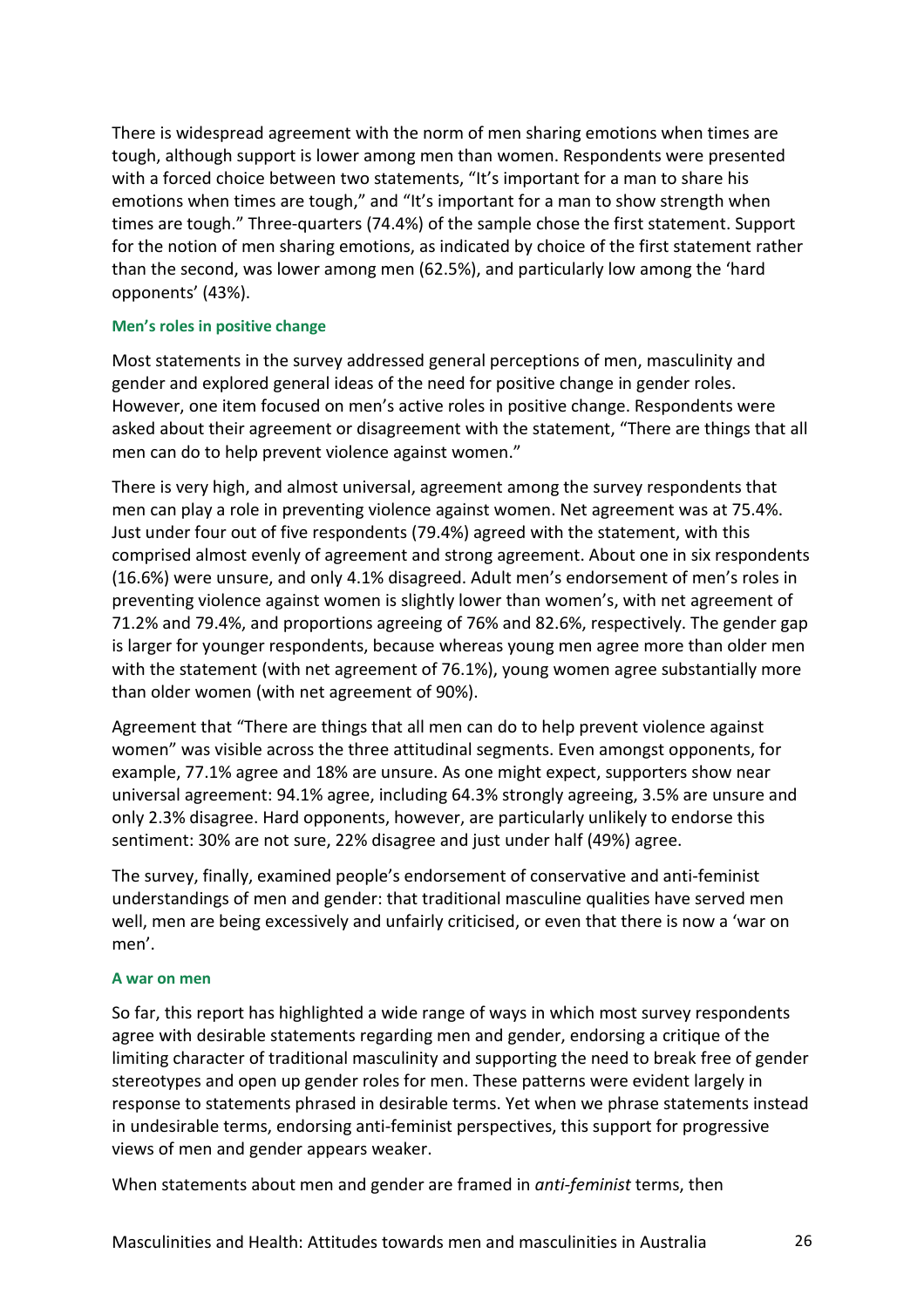opponents' views tend to be markedly more conservative, and often to differ from those of persuadables and supporters. In fact, on some anti-feminist statements, overall levels of sympathy – and not just those among opponents – are troubling high.

The survey's agree–disagree content included four statements framed in anti-feminist terms:

- "The focus these days on harmful masculinity is part of a feminist war on men."
- "Criticising masculinity is unfair because most men are good and decent."
- "Men are being lectured too much about toxic masculinity."
- "Traditional masculine qualities have served society well."

Survey respondents showed overall agreement with all four statements. Levels of net agreement vary from lows of 7.6% and 13.2%, for the first and fourth statements above respectively, to 17.2% for the third statement, to 47.6% for the second one. Thus, while there is net agreement with all four statements, this is weakest for the notion of a "feminist war on men" and strongest for the notion of most men as "good and decent".

Taking the first statement, there is substantial, although minority, direct agreement with the notion of a "feminist war on men". Respondents show net agreement, although at a low level (7.6%). This is because about one-third of the population (34.3%) agree, another third (38.8%) are unsure, and only one-quarter (26.8%) disagree. Men in general show higher agreement, for example with 41.3% agreeing and net agreement of 21.2%, whereas women overall disagree, with net agreement at -6.5%. Opponents show very high levels of agreement with this notion of a 'feminist war on men', with 83.4% agreeing, 14.7% unsure and only 1.8% disagreeing. Supporters, of course, reject the notion, with only 6.1% agreeing, although 21.8% are unsure or don't know.

Support in this survey for the notions of a feminist attack on men is echoed in an earlier Australian survey. In a national survey of 2,122 Australians aged 16 and above in March 2018, there were significant levels of agreement with statements such as "Gender equality strategies in the workplace do not take men into account" and "Men and boys are increasingly excluded from measures to improve gender equality".<sup>[17]</sup> More detail on these findings is below.

The notion of a feminist attack on men overlaps with the notion that men in general, or masculinity, are being unfairly criticised or tarnished, and this is the focus of the second statement above. There is net agreement (47.6%) that "Criticising masculinity is unfair because most men are good and decent." Over half of respondents (58.9%) agree with the statement, and 29.8% are unsure or don't know. Four out of five opponents (79.7%) agree with this, with net agreement at 73.9%. Even among supporters there is net agreement (24.5%), with just under half (48.2%) agreeing with the statement. Young women's level of agreement that "Criticising masculinity is unfair because most men are good and decent" is particularly low, with 38.8% agreeing but about the same proportion (37.5%) unsure, and thus net agreement at only 15%. Young men are much more supportive of the statement, with net agreement at 40.6%, and 54.9% agreeing.

The sentiment in the statement that "Criticising masculinity is unfair because most men are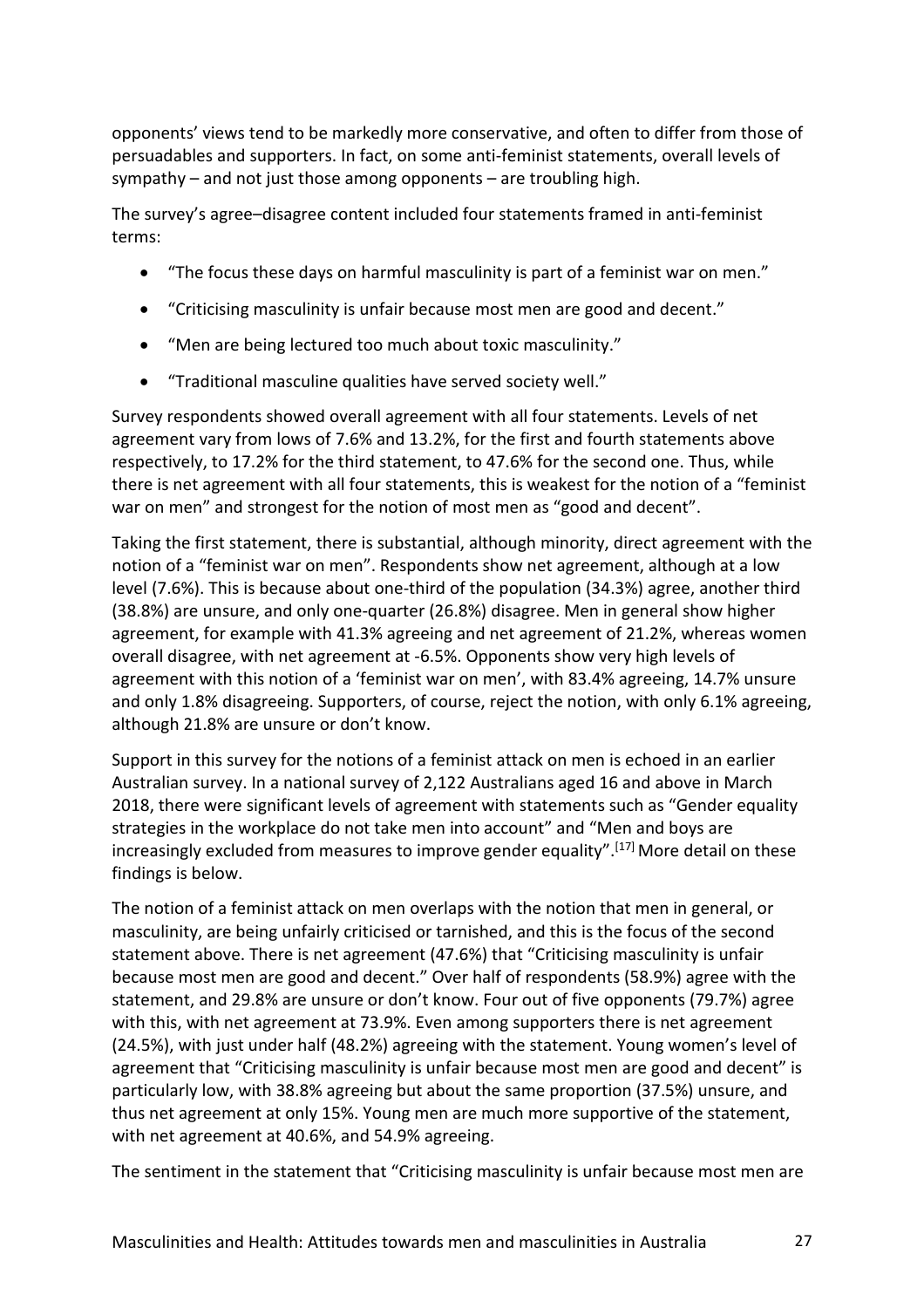good and decent" is similar to that in "#NotAllMen", the hashtag that emerged in 2014 as a popular response to feminist criticisms of men's violence against women and men's sexism more widely. #NotAllMen was criticised as a defensive side-tracking of attention to men's violence. The point that 'most men are good and decent' can serve to obscure the actual extent of men's involvement in sexist and violent behaviours and neglect the unfair privileges many men receive as men. At the same time, it is vital to recognise that many men do not perpetrate violence or sexism and that men's involvements in these vary markedly.<sup>[11]</sup>

There is also net agreement (17.2%) with the third statement above, that "Men are being lectured too much about toxic masculinity." Close to half of men (48.6%) agree, as do close to one-third (30.2%) of women. Opponents are particularly supportive of this notion, with 85% agreeing and only 2.1% disagreeing. Over half of persuadables (53.5%) are unsure or don't know, while 29.3% agree. On the other hand, supporters are more likely to disagree. Just over half of supporters (53%) disagree that "Men are being lectured too much about toxic masculinity," and another third (34.5%) are unsure. Males, both those under 18 and adult men, overall agree with the statement at similar levels, with agreement at 50.3% and 48.6% respectively, whereas only 30.2% of adult women and 27.5% of young women agree.

Net agreement that "Traditional masculine qualities have served society well" is not quite as low as for the "feminist war on men" statement, but still relatively visible at 13.2%. About one-quarter of the sample (23.9%) disagree. Disagreement is far lower among opponents (9.2%), and supporters generally disagree (54.2%). As with the previous statement, both adult men and young men tend to agree with this statement, a lower proportion of adult women do so, and few young women agree. Levels of agreement with the statement for these four groups are at 43.8%, 41.3%, 30.2% and 21.9% respectively.

There are three points to take from these findings regarding anti-feminist attitudes. First, anti-feminist messages do have a general currency among people in Australia. If people are offered anti-feminist messages, then substantial proportions will endorse them.

Second, while a pre-existing anti-feminist opposition shows some agreement with desirable messages, it does not take much to make them look and act like an opposition when they hear anti-feminist messages e.g. of a 'war on men'.

Of these four statements, the one about 'criticising masculinity as unfair because most men are good and decent' attracted the most support, although there was net agreement with all four. This suggests, and this is the third point, that critics of masculinity must be careful to avoid the perception that they are suggesting that most men behave badly. If the term 'masculinity' is understood as synonymous with 'men', then any criticisms of masculinity may be misheard as blanket criticisms of men, generating defensive and hostile responses.

Returning to the first point, two Australian surveys corroborate the point that significant proportions of the population will endorse anti-feminist beliefs that men are treated unfairly or discriminated against. *From Girls to Men*, a national survey of 2,122 Australians aged 16 and above, included a number of statements offering a regressive or opposition framing of men and gender,<sup>[17]</sup> shown in Table 5. Note that the first two statements in the table are somewhat ambiguous: agreement could reflect an anti-feminist concern about discrimination and injustice suffered by men, or a feminist concern that men's potential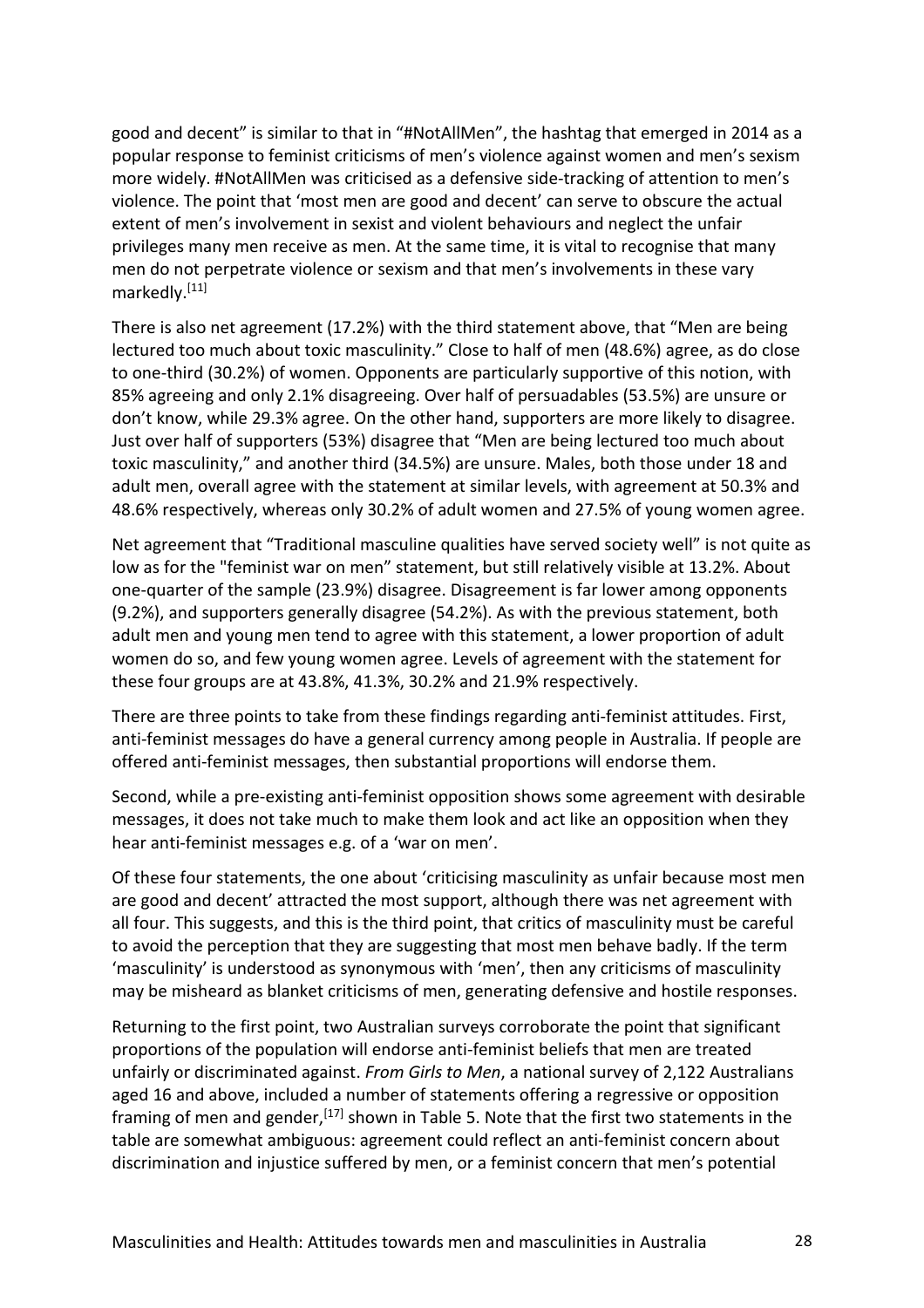roles in building gender equality are being neglected.

| Table 5: Endorsement of regressive statements, From Girls to Men survey (2018) |  |  |  |  |  |
|--------------------------------------------------------------------------------|--|--|--|--|--|
|--------------------------------------------------------------------------------|--|--|--|--|--|

|                                                                                       | <b>Males</b> | <b>Females</b> | All |
|---------------------------------------------------------------------------------------|--------------|----------------|-----|
| Gender equality strategies in the workplace do not<br>take men into account           | 42%          | 26%            | 34% |
| Men and boys are increasingly excluded from<br>measures to improve gender equality    | 42%          | 23%            | 32% |
| Political correctness gives women an advantage in the<br>workplace                    | 41%          | 23%            | 31% |
| Political correctness means I cannot say openly what I<br>think about gender equality | 54%          | 40%            | 47% |

The *From Girls to Men* survey also documents generational differences in support for these and other statements about gender. Among males for example, there were uneven relationships between support and age. Millennial males (in their mid-20s to late 30s) and older males (aged 73+) showed the highest levels of agreement that "Gender equality strategies in the workplace do not take men into account", at 45%, compared to 38% of Gen Z males (aged 16–23) and 39% of Gen X men (aged 39–53).<sup>[17]</sup> Asked whether "Men and boys are increasingly excluded from measures to improve gender equality," again, Millennial men (in their mid-20s to late 30s) were significantly more likely (48%) to agree or strongly agree, but this time followed by Gen Z males (aged 16–23) at 44%.<sup>[17]</sup>

Evidence for the currency of anti-feminist beliefs among people in Australia also comes from the ANROWS survey [16]. Substantial proportions endorse statements suggesting a general hostility towards or criticism of women and women's efforts to gain equality (see Table 6).

|                                                                                | All | All young<br>people 16-24 | Young men<br>$16 - 24$ | Young women<br>$16 - 24$ |
|--------------------------------------------------------------------------------|-----|---------------------------|------------------------|--------------------------|
| Many women exaggerate how<br>unequally women are treated in<br>Australia       | 40% | 45%                       | 52%                    | 37%                      |
| Many women mistakenly<br>interpret innocent remarks or<br>acts as being sexist | 50% | 49%                       | 57%                    | 41%                      |
| Many women fail to fully<br>appreciate all that men do for<br>them             | 36% | 29%                       | 33%                    | 25%                      |
| Women often flirt with men just                                                | 20% | 15%                       | 20%                    | 11%                      |

| Table 6: Endorsement of regressive statements, National Community Attitudes Survey |  |
|------------------------------------------------------------------------------------|--|
| (2018)                                                                             |  |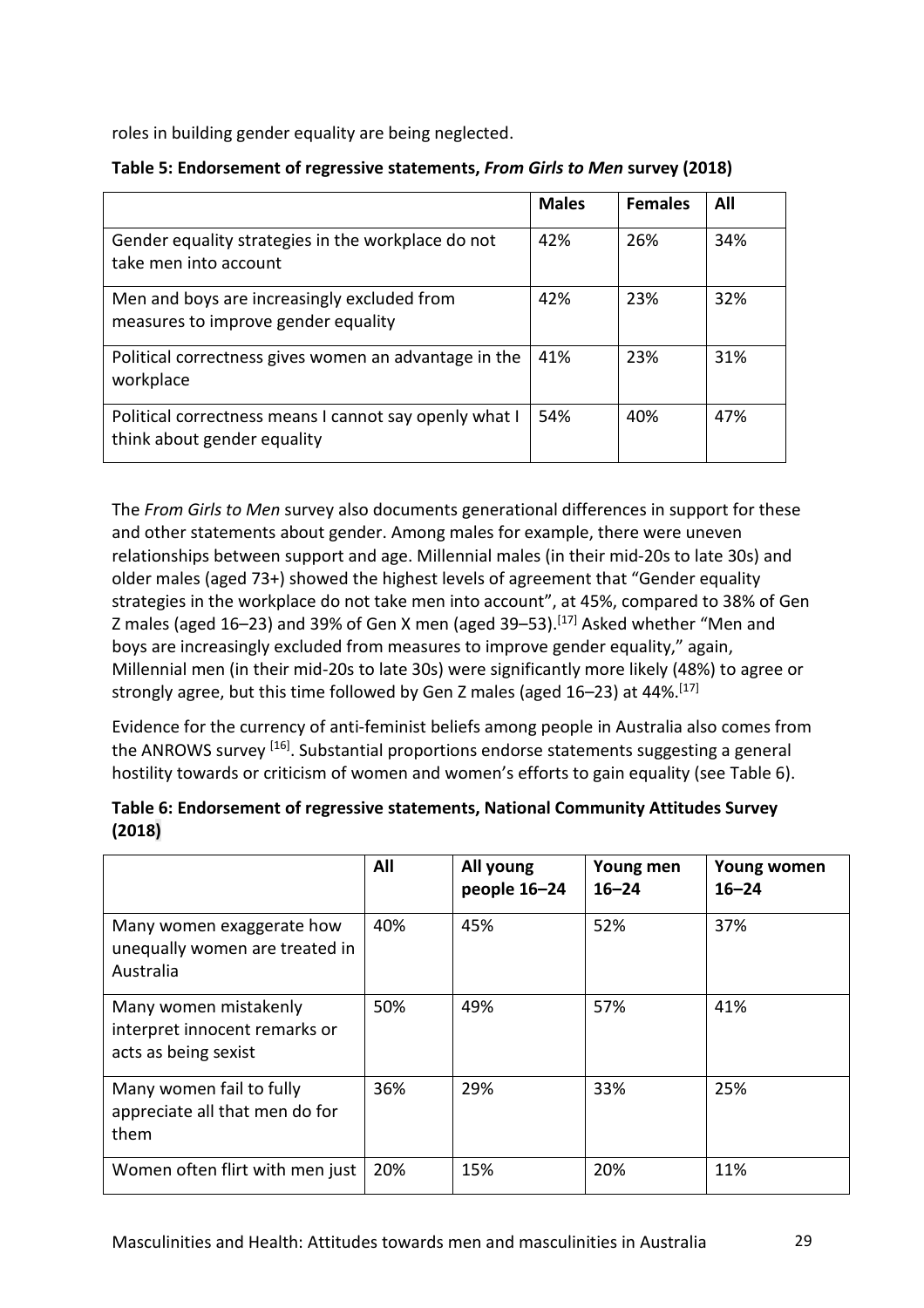All four statements above are instances of what some have called 'modern sexism' or 'neosexism', characterised by a denial of discrimination against women and resentment of complaints about sexism and efforts to assist women.<sup>[26]</sup> The first of these statements suggests that women deliberately exaggerate the extent of gender inequality, and 40% of Australians agree. The second statement allows that women simply make mistakes in naming sexism, and half agree. The last represents a view of women as malicious towards men, and one in five people in Australia agree.

These forms of sexist denial and resentment are, predictably, more common among men than among women. Among young people in Australia, young men were significantly more likely than young women to agree with each of the four statements. [25][4](#page-29-0) Overseas data also shows that substantial proportions of young men endorse anti-feminist sentiments. For example, in a US survey of young men aged 11–24, three-quarters (74%) did not dispute that "men/boys are held to a higher standard than women/girls" (43% agreed and 31% were neutral), two-thirds of young men (64%) did not challenge the assertion that "men/boys are punished just for acting like men/boys today" (32% agreed, 32% neutral), and two-thirds of young men (67%) did not disagree that "women/girls receive special treatment" (37% agreed, 30% neutral).<sup>[27]</sup>

# **Findings: Patterns of opposition, support and ambivalence**

This section offers some reflections on the patterns of support, resistance and ambivalence documented in this report.

The 'opponents' are one quarter of the sample (25.9%). However, they are a relatively weak opposition, in that sometimes their views are similar to those of the 'persuadables'. The framing of messages seems to matter. For example, when statements on gender are framed in terms that we see as desirable, members of the opposition segment often agree with these to similar degrees as members of the persuadable segment (but not to the same degree as supporters). However, when statements on gender are framed in opposition terms, members of the opposition segments show responses significantly different from persuadables (and even more different from supporters).

For example, members of the opposition and persuadable segments show similar levels of agreement with statements that:

• Endorse a social constructionist understanding of gender

 $\overline{a}$ 

- o Traditional masculine attitudes and behaviours are learned, not part of men's biology.
- o It's natural for men and women to think and act differently to each other.
- Overlapping with this, recognise the pressures on boys and men to act in certain

<span id="page-29-0"></span><sup>&</sup>lt;sup>4</sup> Gender breakdowns for each statement for the entire sample, and not just young people, are not available.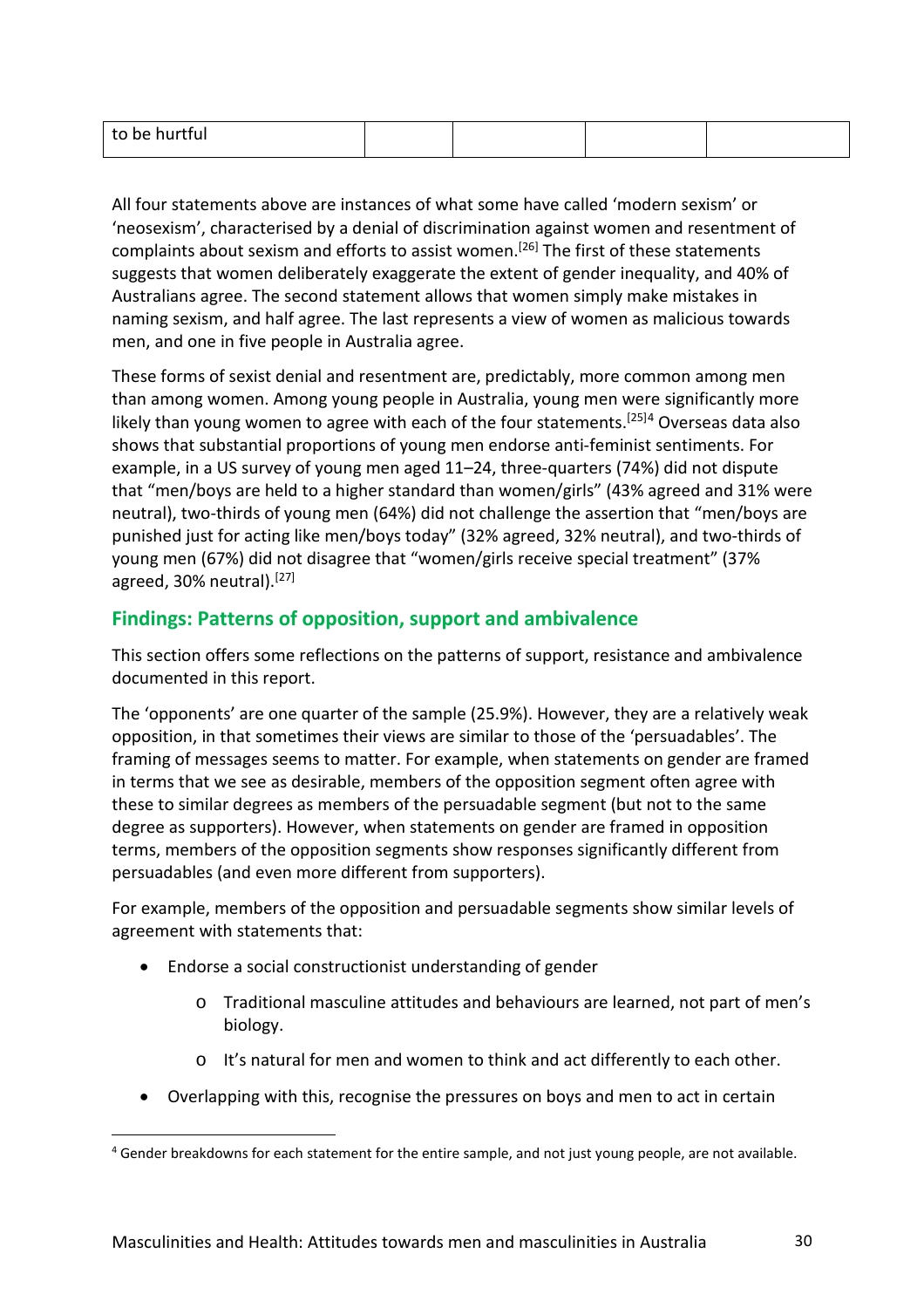ways and/or the harms of traditional gender stereotypes:

- o There's still a lot of pressure on men to live up to traditional masculine stereotypes.
- o Traditional masculinity harms both men and women.
- o Expectations about masculinity force some people to suppress parts of themselves.
- o Traditional gender stereotypes for both boys and girls limit our children's potential.
- o Men will be better off if they break free from narrow gender stereotypes.
- o Increasing gender equality for women will also be good for men.
- Call for opening up gender roles and/or moving past gender stereotypes
	- o People should be free to explore and develop who they are without the pressure of gender stereotypes.
	- o It's time for men to escape narrow gendered stereotypes the same way women have in recent years.
	- o We need to teach our boys that it is ok to cry.
	- o Boys and men need better role models to break free from harmful forms of masculinity.
	- o Breaking free of traditional masculine stereotypes will improve health outcomes for men.
	- o There is more than one way to be a man.
- Recognise gender inequalities that disadvantage women and girls
	- o Even today, women and girls receive fewer opportunities and unequal treatment in many areas of life compared to men and boys.
- Diminish the primacy of a gender binary in desirable traits
	- o What we value in a man is what we should value in all people men and women alike.
- Support other progressive gender beliefs regarding heterosexuality
	- o Straight guys being friends with gay guys is totally fine and normal.
	- o If a boy chooses a female character for a fancy dress event at school, that's totally fine.
- Endorse men's roles in building gender equality or challenging violence against women
	- o There are things that all men can do to help prevent violence against women.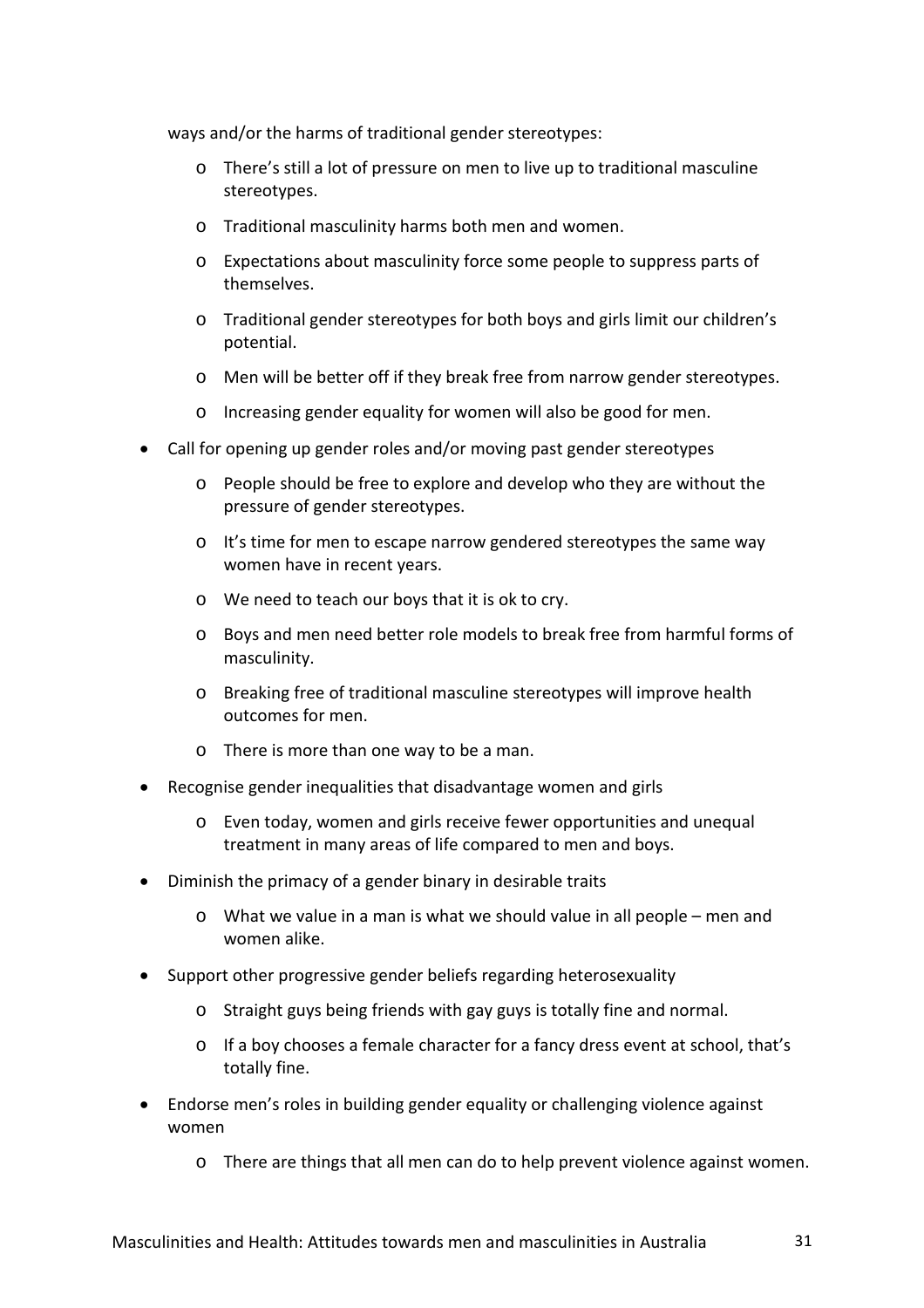On the other hand, when statements are framed in terms aligned with opposition perspectives, members of the opposition segment then show levels of agreement significantly higher than those of persuadables. That is true for statements:

- Praising traditional masculinity
	- o Traditional masculine qualities have served society well.
	- o Criticising masculinity is unfair because most men are good and decent.
- Suggesting there is a 'war on men'
	- o The focus these days on harmful masculinity is part of a feminist war on men.
	- o Men are being lectured too much about toxic masculinity.
- Supporting male dominance and control in relationships
	- o A man should always have the final say about decisions in his relationship or marriage.
	- $\circ$  If a guy has a girlfriend or wife he deserves to know where she is all the time.
- Endorsing biological essentialism
	- o It's natural for men and women to think and act differently to each other.
	- o People who advocate gender equality want men to behave in ways that go against their natural instincts.
- Supporting other conservative gender beliefs regarding violence and heterosexuality
	- o Men should use violence to get respect if necessary.
	- o A gay guy isn't a real man.

When we frame things from an opposition perspective, the opposition looks like the opposition. But when we frame things from more positive perspectives, the opposition segment's responses look similar to those for persuadables.

It is important to note too that the 'positive' statements include ones which we might have expected would challenge traditional forms of gender conservativism, including challenging the defence of patriarchal masculinity, rigid boundaries between male and female, homophobia, biological essentialism and denial of gender inequalities that disadvantage women. The 'positive' statements take a variety of forms, including statements that emphasise that boys and men are constrained by gender roles and that patterns of gender are socially constructed. The positive statements also include even more explicitly feminist ones, that there are gender inequalities that disadvantage women, and men can help to prevent violence against women.

Note that the patterns of agreement and disagreement do not map straightforwardly onto the *domain* or *dimension* of gender under discussion – in other words, onto what one might think of key streams of feminist, non- and anti-feminist discourses regarding gender. Let us focus for example on biological essentialism or biological determinism. Presented with a biologically essentialist statement, "People who advocate gender equality want men to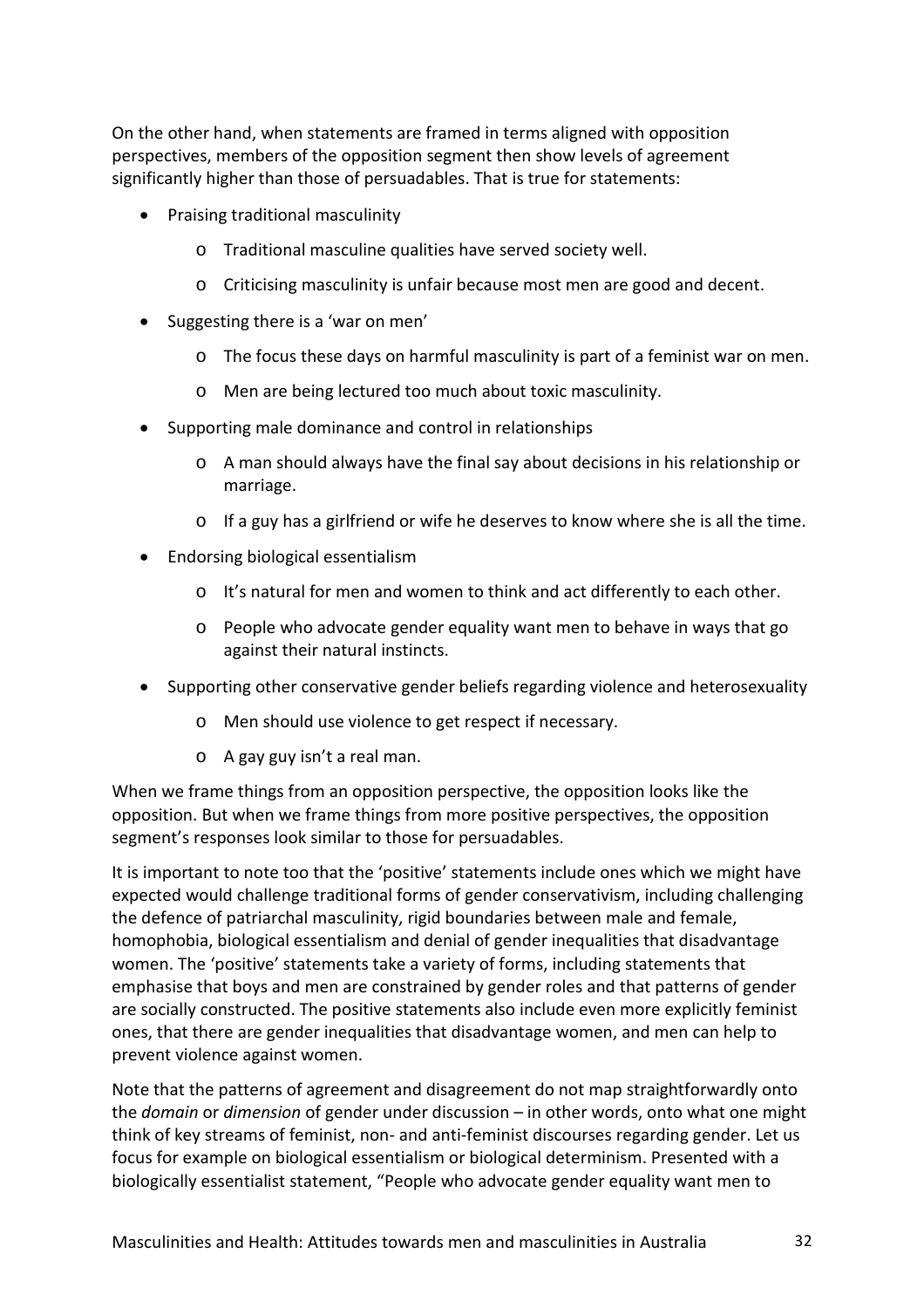behave in ways that go against their natural instincts", members of the opposition segment agree far more than other segments with this. Four-fifths (81.4%) agree, compared to 26% of persuadables and 4.5% of supporters. But presented with a social constructionist statement, "Traditional masculine attitudes and behaviours are learned, not part of men's biology", the opposition segment in fact agrees more with this than the persuadable segment (57.9% agree, compared to 39.1% of persuadables). That is, the impact of the *framing* of the statement seems to have a greater impact than the *issue or area* addressed in the statement.

#### **Persuadables**

A further pattern in the findings is that there is a substantial proportion of people, the 'persuadables', who seem uncertain or ambivalent about or unused to considering issues of masculinity and gender.

Persuadables often seem unsure of their positions, for example, on the 10 or so statements about masculinity and gender presented early in this report. Substantial proportions, often one-third or close to half, choose the "Not sure/don't know" option when presented with these statements, as Table 7 below shows. This suggests that many of this attitudinal segment are unused to thinking about men and masculinities and do not have firm or settled attitudes towards these issues.

Persuadables are more consistently unsure, and often far more unsure, than the other two attitudinal segments. The proportions responding with "Not sure / don't know" are 15% to 20% greater than for supporters or opponents for all but three of the 11 statements below. They are still higher for these three, but by a smaller margin, because of "Not sure" responses among opponents on three statements: "We need to teach our boys that it is okay to cry" (for which 15.4% of opponents were unsure); "People should be free to explore and develop who they are without the pressure of gender stereotypes" (for which 21.6% of opponents were unsure); and "There is more than one way to be a man" (for which 13.4% of opponents were unsure).

| <b>Statement</b>                                                                             | Proportion<br>responding "Not<br>sure/don't know" |
|----------------------------------------------------------------------------------------------|---------------------------------------------------|
| "Expectations about masculinity force some people to suppress parts of<br>themselves"        | 41.1%                                             |
| "Traditional gender stereotypes for both boys and girls limit our<br>children's potential"   | 40.9%                                             |
| "Traditional masculinity harms both men and women"                                           | 44.4%                                             |
| "Increasing gender equality for women will also be good for men"                             | 39.1%                                             |
| "Breaking free of traditional masculine stereotypes will improve health<br>outcomes for men" | 38.5%                                             |

# **Table 7: Persuadables' levels of "Not sure/don't know" response to selected statements about masculinity and gender**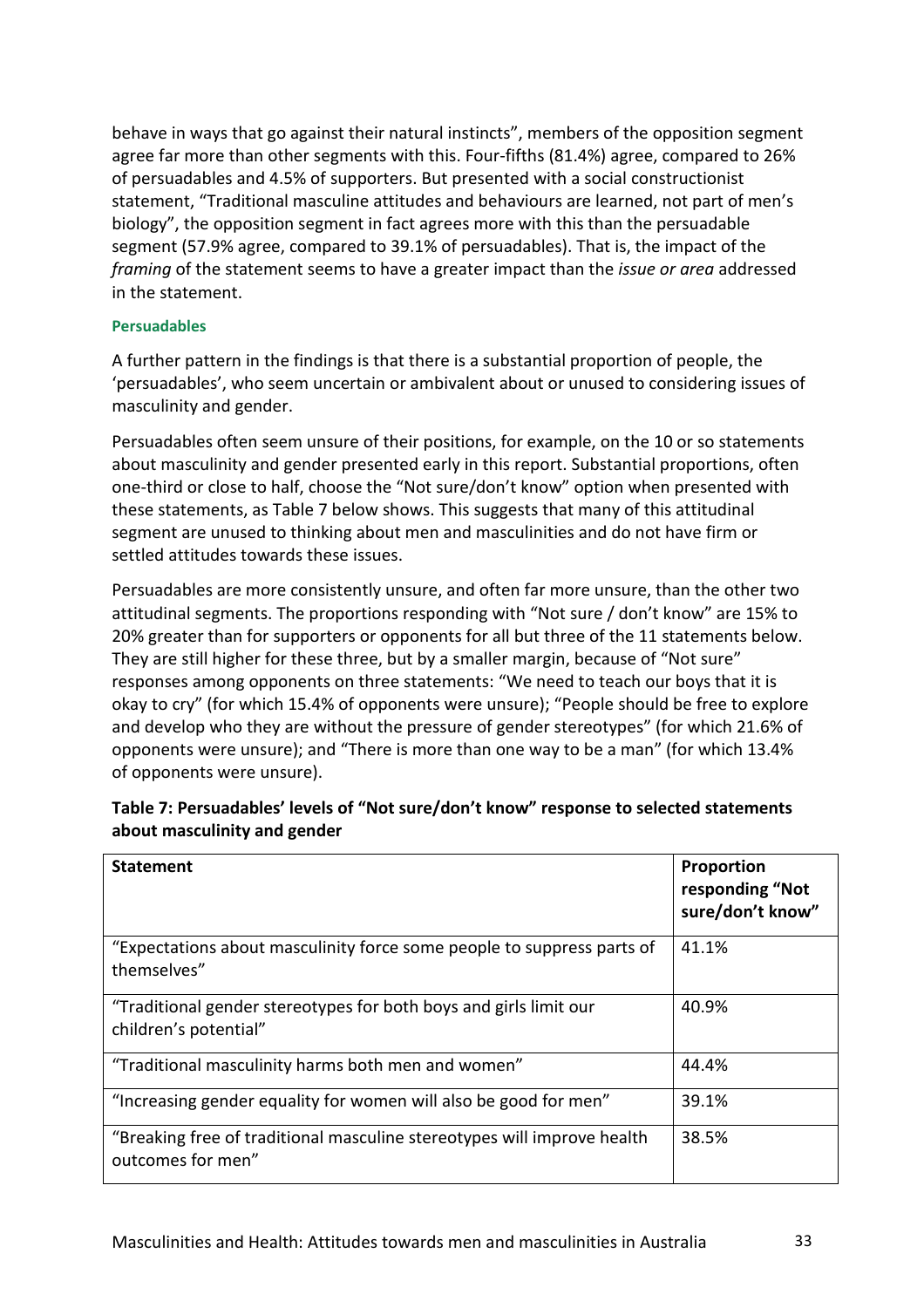| "Men will be better off if they break free from narrow gender<br>stereotypes"                             | 49.9% |
|-----------------------------------------------------------------------------------------------------------|-------|
| "People should be free to explore and develop who they are without the<br>pressure of gender stereotypes" | 29.4% |
| "Boys and men need better role models to break free from harmful<br>forms of masculinity"                 | 36.6% |
| "It's time for men to escape narrow gendered stereotypes the same way<br>women have in recent years"      | 41.3% |
| "There is more than one way to be a man"                                                                  | 24.1% |
| "We need to teach our boys that it is okay to cry"                                                        | 22.2% |

The persuadables also show high levels of uncertainty or ignorance in response to the statements linking traditional masculinity to specific social problems. Table 8 below shows the proportions of persuadables responding with "Not sure / don't know" to the three relevant statements. Around one-third, and close to half, of persuadables do so. The proportions responding in this way to the three statements below are substantially higher than for supporters or opponents: 12%, 15% and 25% higher than the next highest proportion responding "Not sure / don't know" respectively.

# **Table 8: Persuadables' levels of "Not sure / don't know" response to selected statements about masculinity and social problems**

| <b>Statement</b>                                                                                                                                                                         | Proportion<br>responding "Not<br>sure / don't<br>know" |
|------------------------------------------------------------------------------------------------------------------------------------------------------------------------------------------|--------------------------------------------------------|
| "In Australia, men's rates of suicide, depression and anxiety are very<br>high. Do you agree or disagree that traditional ideas about masculinity<br>have contributed to this problem?"  | 35.8%                                                  |
| "In Australia, 1 in 5 women (including girls as young as 15) have<br>experienced sexual violence. Do you think traditional ideas about<br>masculinity have contributed to this problem?" | 42.2%                                                  |
| "Traditional masculinity in no way contributes to violence against<br>women."                                                                                                            | 46.4%                                                  |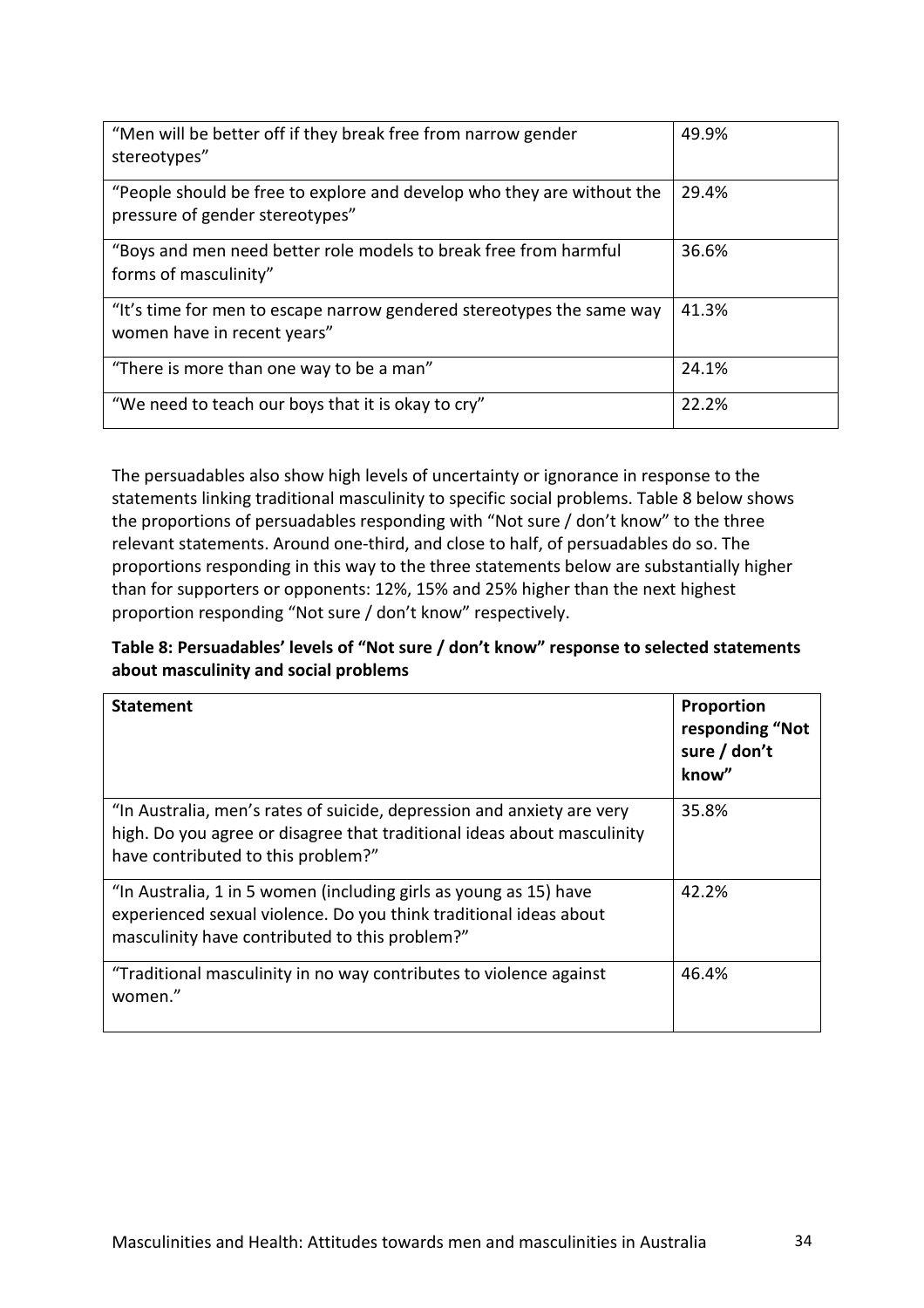# **Findings: Responses to messages about masculinity**

Alongside the survey, this research involved an examination of people's responses to specific framings of masculinity. The survey respondents were presented with five 30 second audio messages about men and masculinity, using a dial they could turn to signal their agreement or disagreement with each message as it played aloud. The resulting data indicates both the path of participants' responses over the course of the spoken message and their mean levels of agreement with the message.<sup>[15]</sup> This 'dial testing' thus indicates responses, in real time, to a message, and may give a greater indication than survey data of people's emotional responses.

Five spoken messages were used to test different framings of men and masculinity. Most of these came from the discourse analysis of public discussions of men and masculinity. The first four messages represent alternative ways of framing positive messages about men and masculinity, whereas the fifth represents an oppositional framing.<sup>[29]</sup> The first three were the most visible of the 'healthy' or desirable messages in the discourse analysis, whereas the 'Gender Bender' one was less visible but still important to test. The following lists and summarises the five messages. Appendix B provides a more detailed account of each message, including the transcript of the 30-second messages.

- 1) Free Men: men and boys are restricted by masculine stereotypes and should be freed from them.
- 2) Man Made: socially constructed models of manhood are unhealthy for men, and we should build new, healthier models of how to be a man.
- 3) Context Matters: masculine traits are suitable for some times and places but not others, and we need more flexible models of manhood.
- 4) Gender Bender: men and boys should think of themselves as people or human beings first, rather than as men.
- 5) Opposition Message: men are largely good and decent, but are now being attacked and shamed.

Table 9 shows the dial means for each message, by attitudinal segment.

**Table 9: Dial means for messages, by segment**

|                                     | Supporter | Persuadable | Opponent | <b>Hard</b><br>opponent<br>(subset) |
|-------------------------------------|-----------|-------------|----------|-------------------------------------|
| <b>Free Men</b>                     | 75.7      | 66.3        | 62.1     | 46.4                                |
| <b>Man Made</b>                     | 74.0      | 65.7        | 63.6     | 49.7                                |
| <b>Context Matters</b>              | 68.6      | 63.5        | 62.1     | 55.1                                |
| <b>Gender Bender</b>                | 75.2      | 66.6        | 62.3     | 49.0                                |
| <b>Opposition</b><br><b>Message</b> | 47.2      | 61.9        | 66.8     | 72.6                                |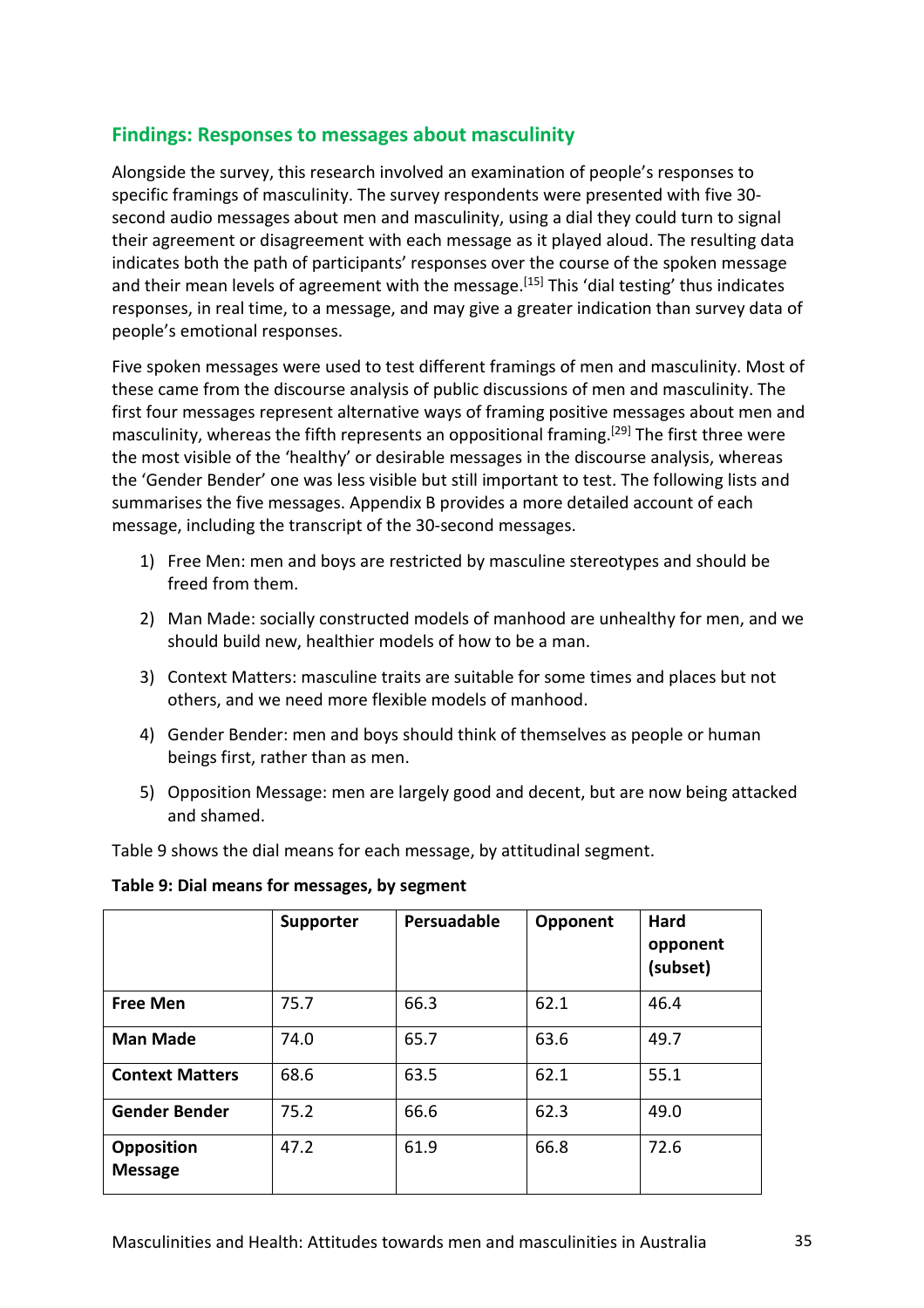Looking at Table 9 above, opponents show a consistent degree of support for the first four messages, but higher support, as one would expect, for the opposition message. However, opponents' level of support for the first four messages also is reasonably high. That is, when opponents are presented with a desirable message, they are relatively supportive of it, and only slightly less supportive than persuadables. In other words, opponents act like a persuadable audience when we put forward our case. Opponents can be persuaded that men and boys should be freed from narrow masculine stereotypes ('Free Men'), that we should build new, healthier models of how to be a man ('Man Made'), that we need more flexible models of manhood ('Context Matters'), and even that men and boys should be freed from gender stereotypes and gender binaries and be good human beings or people ('Gender Bender'). The hard opponents, a subset of the opponents with more consistently conservative views, do show significantly lower levels of support for the first four messages. Returning to the opposition overall, their level of support for an 'opposition message' is not very high, at 66.8, and lower than supporters' levels of support for any of the four desirable messages.

In turn, when persuadables are presented with an opposition message, that feminists and others are "waging a war on men" and so on, they are reasonably supportive of it. Looking at dial responses as the Opposition Message plays, persuadables' levels of support remain steady as the backlash themes of 'gender equality going too far' and feminists 'waging a war on men' are introduced. (See Appendix B for the transcripts of each message.) In contrast, when supporters hear this they withdraw their support. Supporters' levels of agreement stay up during the opening text on "good men who provide protection and strength", but rapidly drop away as the backlash themes are introduced. Supporters' agreement rises and falls as further elements are introduced, and some of this may reflect some support e.g. for criticising 'attacking men for the crime of being masculine' and 'shaming men', but their levels of agreement remain low.

Supporters show the strongest levels of overall support for the Free Men, Gender Bender, and Man Made messages. Support for the Context Matters message is lower, perhaps because this message takes a more ambivalent position on stereotypical masculine qualities.

None of the messages generate a strong divide in support between opposition and persuadable segments. The largest gap is less than five percentage points. This may be an artefact of the dial testing method, in that its workings may tend to produce only small gaps in levels of support. On the other hand, it may also suggest the malleability of responses across the attitudinal segments and the influence of message framing itself.

Respondents were asked not only to signal their agreement or disagreement with each message, but to rate how 'convincing' they found it. At the end of each audio message, respondents were given a sliding scale between 0 and 100 to rate how convincing they found the message. Scores 50+ were judged as "convincing" and scores 80+ were judged as "very convincing".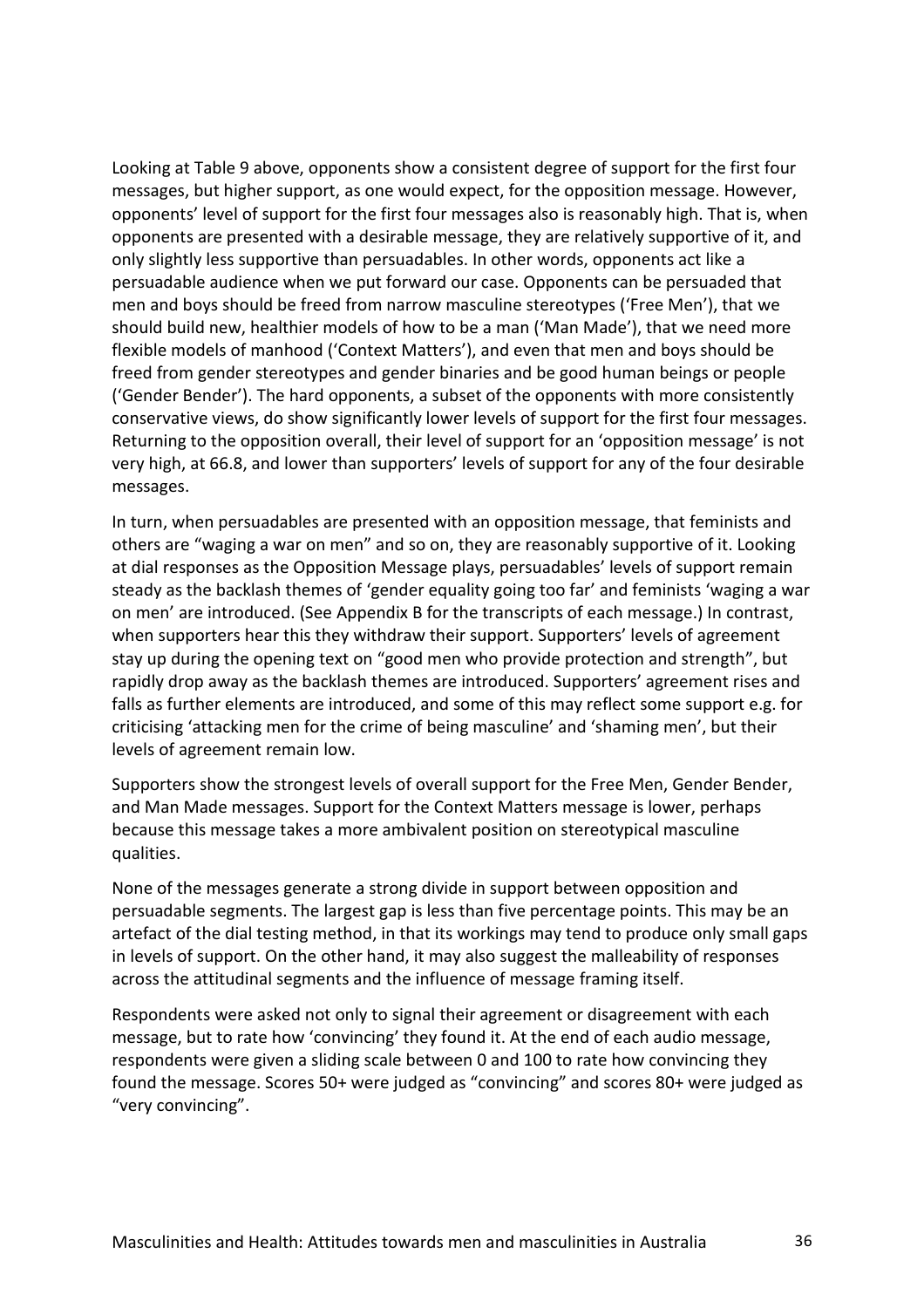|                                     |                    | <b>Supporter</b> | Persuadable | Opponent | Hard<br>opponent<br>(subset) |
|-------------------------------------|--------------------|------------------|-------------|----------|------------------------------|
| <b>Free Men</b>                     | Convincing         | 94.9%            | 86.0%       | 82.9%    | 47.3%                        |
|                                     | Very<br>convincing | 70.3%            | 36.6%       | 37.5%    | 13.8%                        |
| <b>Man Made</b>                     | Convincing         | 95.3%            | 85.8%       | 82.4%    | 54.0%                        |
|                                     | Very<br>convincing | 62.7%            | 36.6%       | 38.2%    | 15.6%                        |
| <b>Context Matters</b>              | Convincing         | 94.1%            | 87.4%       | 85.3%    | 62.6%                        |
|                                     | Very<br>convincing | 65.2%            | 38.2%       | 37.3%    | 18.6%                        |
| <b>Gender Bender</b>                | Convincing         | 95.3%            | 88.2%       | 81.5%    | 55.1%                        |
|                                     | Very<br>convincing | 71.8%            | 42.4%       | 33.7%    | 11.4%                        |
| <b>Opposition</b><br><b>Message</b> | Convincing         | 50.3%            | 83.0%       | 91.9%    | 83.5%                        |
|                                     | Very<br>convincing | 17.9%            | 31.6%       | 50.1%    | 49.9%                        |

**Table 10: Ratings of messages as convincing, by segment**

The data on people's perceptions of these messages as 'convincing' or not shows similar patterns to their patterns of agreement or disagreement. All three attitudinal segments rate the first four messages about men and gender as convincing. Supporters give higher ratings than persuadables or opponents, as we might expect, but at least four-fifths (80%+) of persuadables and opponents find the four desirable messages convincing, with opponents only slightly less convinced of each than persuadables. Among opponents however, the subset who are particularly strongly opposed to desirable messages about masculinity, the 'hard opponents', are highly unconvinced by the first four messages about men and gender, providing low ratings of each, well below those of their 'soft' opponent peers.

When opponents (and persuadables) are presented with progressive messages about men and gender, not only do most support these, but most find them convincing as well. This is the case not only for messages about restrictive masculine stereotypes ('Free Men') and the need for healthier or more flexible models of manhood ('Man Made' and 'Context Matters'), but also for messages endorsing the need to move beyond gender binaries ('Gender Bender'). While some may assume that people with 'opposition' attitudes will be quick to reject a 'gender bender' message, this does not seem to be the case. Still, opponents and persuadables are less convinced of the four messages than supporters, with significantly fewer of these two attitudinal segments than supporters rating the messages as very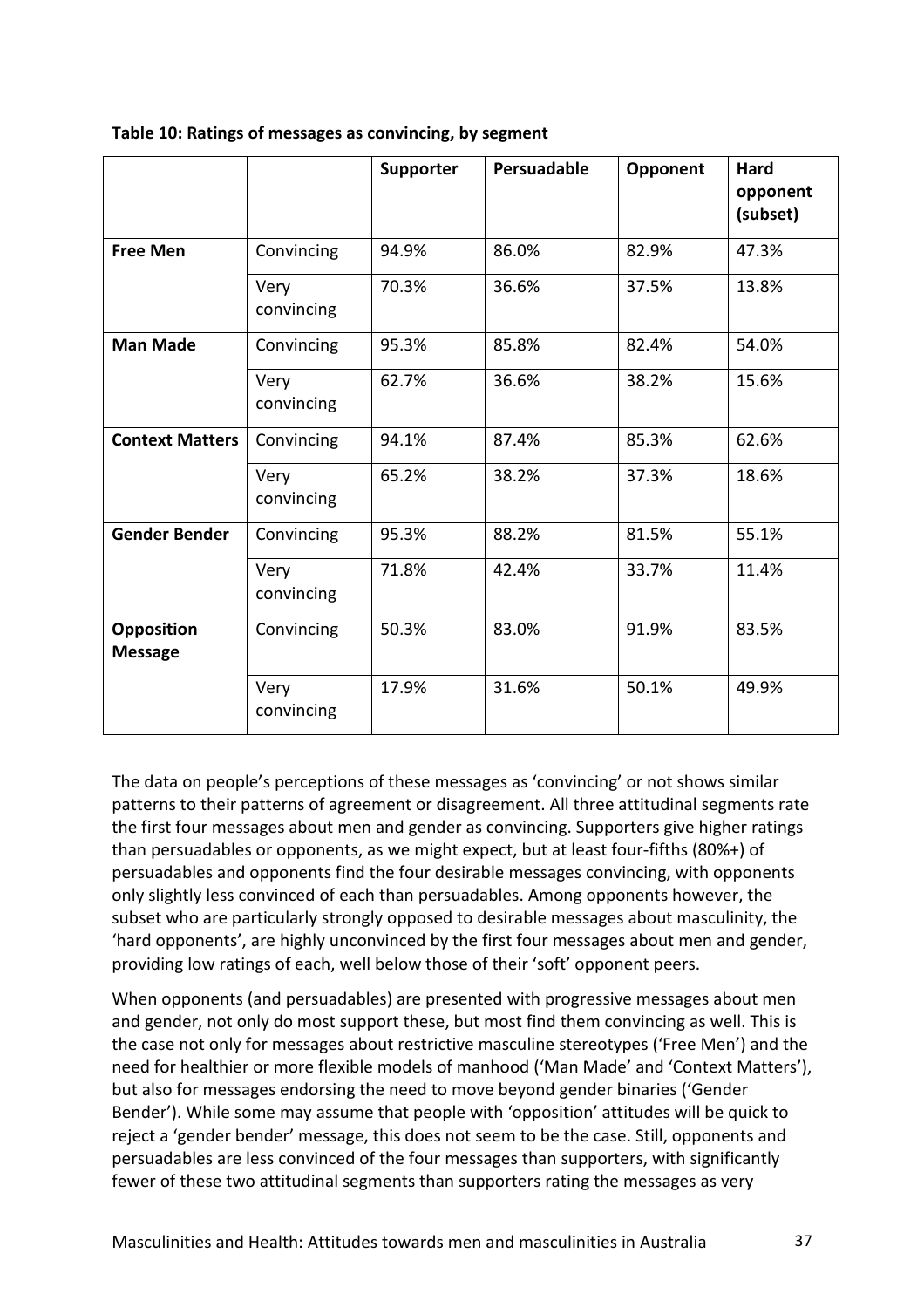convincing. In addition, 'hard opponents' are particularly unconvinced, although they seem least persuaded by the 'Free Men' message than say the 'Gender Bender' one.

However, when presented with an opposition message, opposition respondents find it more convincing than they do any of the other four messages. Over nine in 10 (91.9%) rate it as convincing, higher than the 81.5% to 85.3% that had rated other messages as convincing. Over four-fifths (83.5%) of hard opponents rate the opposition message as convincing, far above their ratings for the other messages. In contrast, supporters' ratings drop from proportions in the 90s to 50.3%, while persuadables' rating stays at a level (83%) close to their other ratings. Although the oppositions' level of agreement with an 'opposition message' was not especially high (see above), they certainly find it convincing, and to a slightly higher degree than they find the four other messages convincing.

# **Findings: Attitude shifts**

The final data in this report focus on whether respondents' attitudes shift after being presented with the five messages above. Immediately after listening to the five messages, respondents were asked 12 of the questions again from the earlier survey.<sup>[5](#page-37-0)</sup> The following three figures show four questions each, with the pattern of change for each. The columns show the degree of change, positive or negative, per segment and overall. Columns above the 0% line represent increased agreement, while columns below the 0% line represent decreased agreement.

## **Figure 1.**



## Attitude shifts after hearing messages about masculinity

<span id="page-37-0"></span><sup>5</sup> Before being shown the repeat questions, respondents are told the following: "It's not unusual to change your mind over the course of a survey. We're now going to ask you just a few more questions which are similar to the earlier questions. It's okay to give a different answer if your opinion has changed, or if you can't remember what you answered the first time."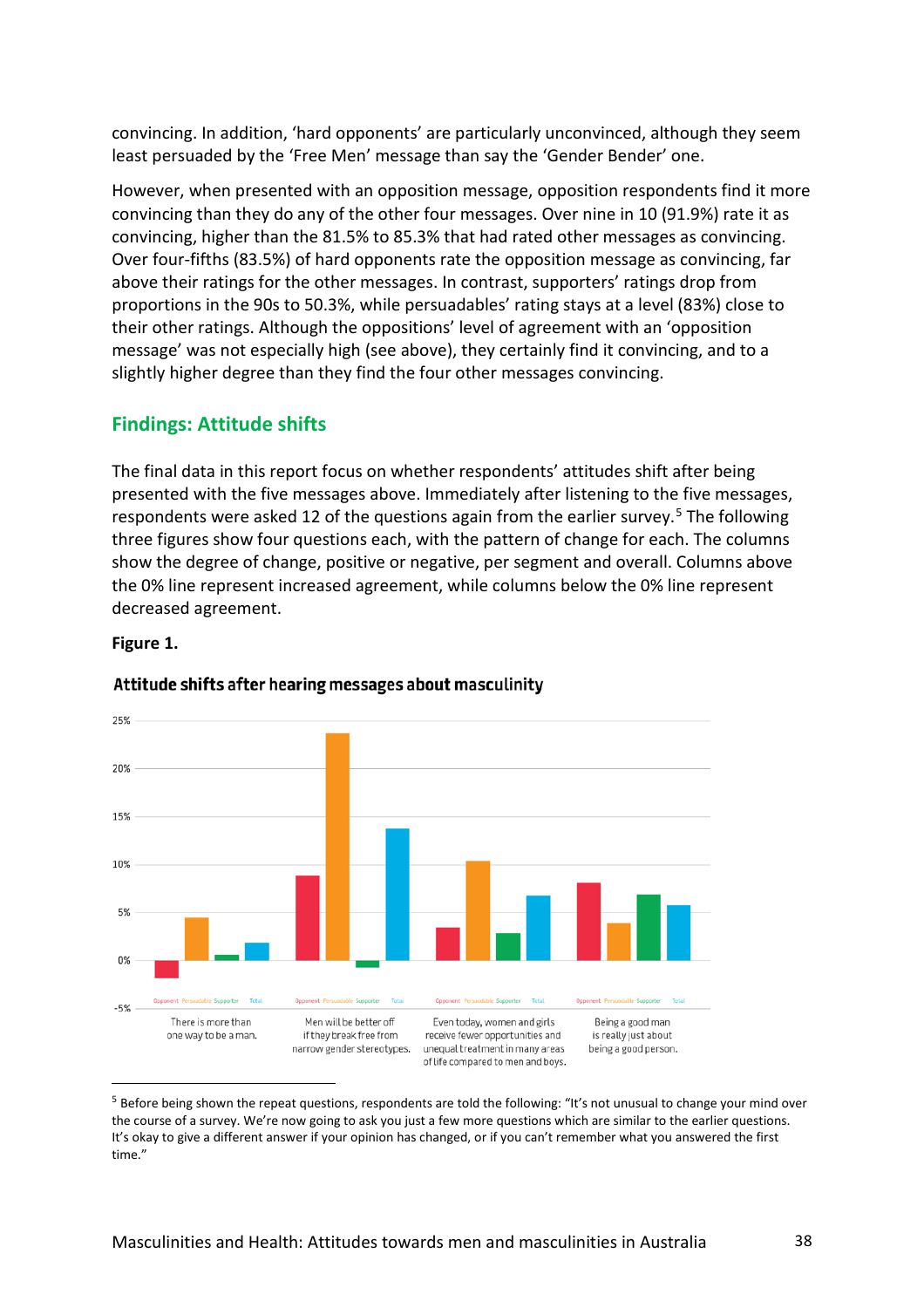



# Attitude shifts after hearing messages about masculinity

## **Figure 3.**

# Attitude shifts after hearing messages about masculinity

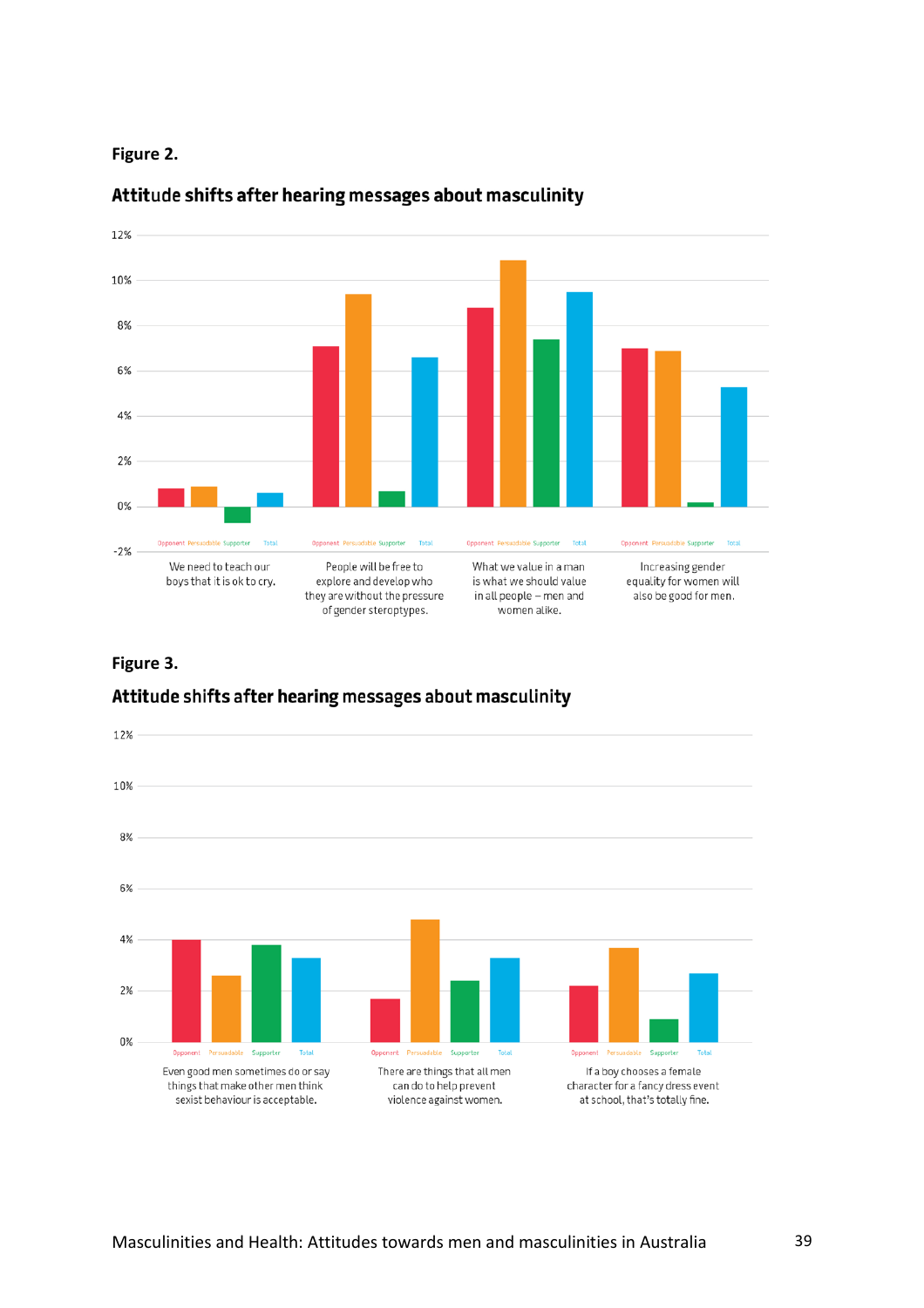Across these 12 statements, it is clear that it is possible to generate change in people's patterns of agreement with statements about men and gender. More specifically, it is possible to increase people's agreement with desirable messages about men and gender. Persuadables, for example, showed substantial increases in their support for statements such as "Men will be better off if they break free from narrow gender stereotypes", "What we value in a man is what we should value in all people – men and women alike", and "People should be free to explore and develop who they are without the pressure of gender stereotypes". Increases in agreement with these statements among persuadables were in the order of 10 to 23%, with the biggest increases seen for the first of the three statements mentioned.

Positive change is apparent particularly among the persuadables, but also among opponents. For example, opponents increased in agreement by about seven or eight percentage points with five of the 12 statements: "Men will be better off if they break free from narrow gender stereotypes", "Being a good man is really just about being a good person", "People should be free to explore and develop who they are without the pressure of gender stereotypes", "What we value in a man is what we should value in all people – men and women alike", and "Increasing gender equality for women will also be good for men." Opponents also showed positive shifts, albeit smaller ones, on all the other statements other than one for which their shift was negative, "There is more than one way to be a man."

It must be borne in mind that the change documented here is measured only immediately after the intervention, and we do not know whether it will last. Other studies of the impacts of interventions document that changes often decay or 'rebound' to pre-intervention levels weeks or months after the intervention.<sup>[11]</sup> At the same time, there is evidence that welldesigned social marketing and communications strategies can produce substantial and lasting shifts in attitudes and behaviours, particularly if they are intensive, involve exposure to messaging through more than one component, and/or are complemented by on-theground strategies.<sup>[11]</sup>

There are some tentative conclusions to draw from this data on shifts in attitudes. First, the persuadables are persuadable. That is, the portion of the population defined as in the 'the middle' are in fact a 'movable middle'. This segment comprises half the population (48.9%).

Why might the persuadables be so 'movable'? One possibility is that issues of men, gender and masculinity are new ones for them, and that positive and appropriate framings of these issues effectively can increase their desirable attitudes. They already have relatively desirable attitudes, conducive to a support for gender equality, and exposure to positive messages thus intensifies their support.

The supporters generally do not show much shift across the 12 statements, although they show positive shifts similar to those for other segments for statements such as "Being a good man is really just about being a good person", "What we value in a man is what we should value in all people – men and women alike", and "Even good men sometimes do or say things that make other men think sexist behaviour is acceptable." It could be that their support for desirable views of men, gender and masculinity already is at high on many statements, so there is little room for further positive change. For instance, for the three statements here, the proportions of supporters who agreed or strongly agreed were at 78%,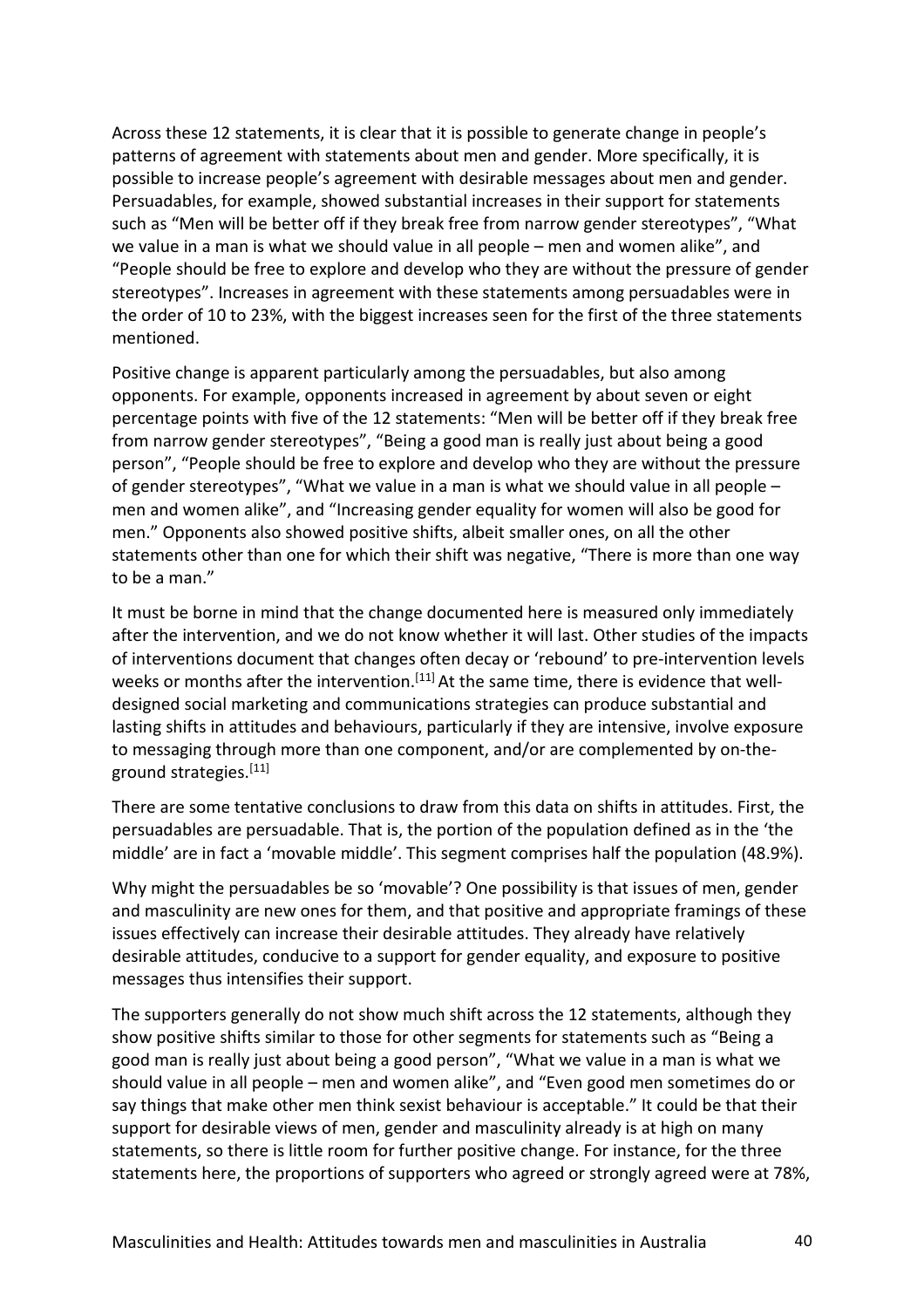89.6% and 57.8% respectively.

The opponents, or at least many of the opponents, also are capable of attitudinal change. Comprising one-quarter (25.9%) of the population, they too are movable, although to a smaller degree than the persuadables.

There is also evidence of further segmentation among opponents, with some opponents 'rusted on' to strongly conservative understandings of gender. Further analysis of the survey data did suggest that there is a 'hard opponent' subset of opponents, 8% of the total population, with particularly conservative attitudes towards gender. Nevertheless, the degree of change visible among opponents suggests that many are persuadable at least to some degree.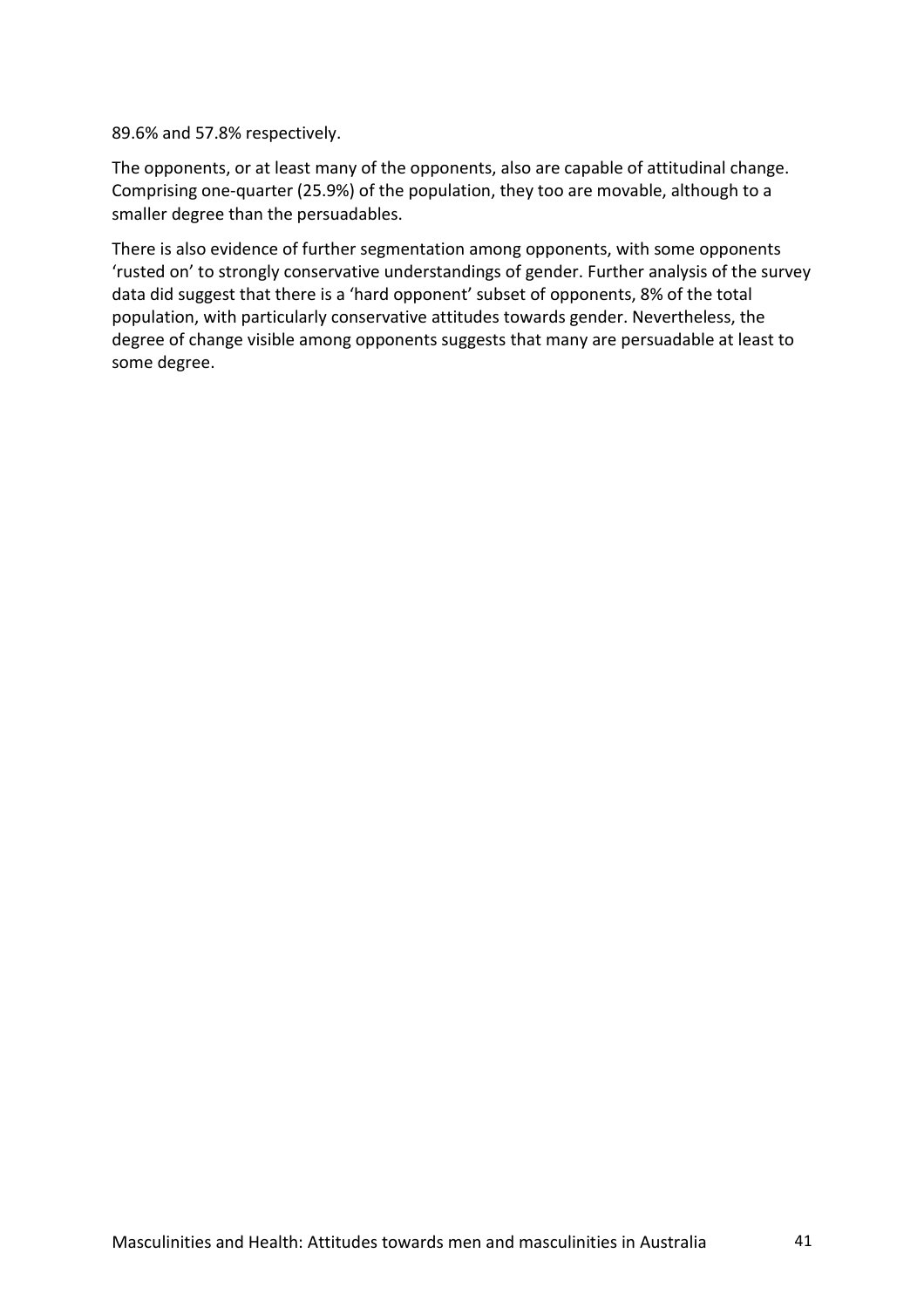# **Conclusions**

This report provides a snapshot of contemporary attitudes towards men, masculinity and gender in Australia. It documents that there is widespread agreement that traditional gender stereotypes are limiting and harmful, for boys and men and for children in general. Most people agree that there is pressure on men to live up to traditional masculine stereotypes. Most believe that masculine expectations or outdated ideas of masculinity constrain men and prevent them from living full lives. There is majority agreement that traditional ideas about masculinity contribute to social problems, including men's poor health (suicide, depression and anxiety) and, to a lesser extent, violence against women.

Support for traditional definitions of masculinity in terms of compulsory heterosexuality and homophobia is weak in Australia. There is also only weak support for the patriarchal idea that men should dominate and control women in relationships, although troublingly there is acceptance of this among large minorities of men and particularly young men. There is majority agreement there are gender inequalities in Australia that disadvantage women and girls relative to men and boys. Most people endorse non-gendered standards of personhood. Most people believe that boys need both women and men as role models, rather than especially men. There is strong support for both men who parent full-time and men who participate in paid work as good role models for their children.

There is widespread recognition among survey respondents of the need to open up gender roles for men, particularly with regard to gender roles that constrain males' own health and wellbeing. People in Australia show especially strong support for the acceptance of diversity among men, the idea that there is more than one way to be a man. There is strong support for fostering boys' and men's emotional expressiveness: for teaching boys 'that it is okay to cry' and for men 'sharing their emotions when times are tough'. Most people agree that progress towards gender equality will be good for men, as will breaking free of gender stereotypes.

There is broad support for an understanding of gender as socially constructed – for the understanding that boys' and men's lives and relations are shaped by social forces as much as they are by biology, particularly when presented in these terms. On the other hand, there is greater endorsement of biologically essentialist and determinist ideas that biology underpins or drives gender roles when presented instead in these terms. Moreover, the term 'masculinity' is not necessarily understood as referring to this social analysis of masculinity, and for some may simply mean 'men'.

Regarding men's active roles in positive change, there is almost universal agreement among the survey respondents that men can play a role in preventing violence against women.

The framing of statements about men and gender matters. When statements are framed in progressive terms, they attract significant support, including among opponents. On the other hand, when statements are framed in regressive or anti-feminist terms, people's support for progressive views of men and gender appears weaker. Indeed, there is substantial support for sexist denials of the reality of gender inequalities and hostile views of women's efforts to address these.

'Opponents', one quarter of the sample, comprise a relatively weak opposition, in that sometimes their views are similar to those of the 'persuadables'. This is particularly the case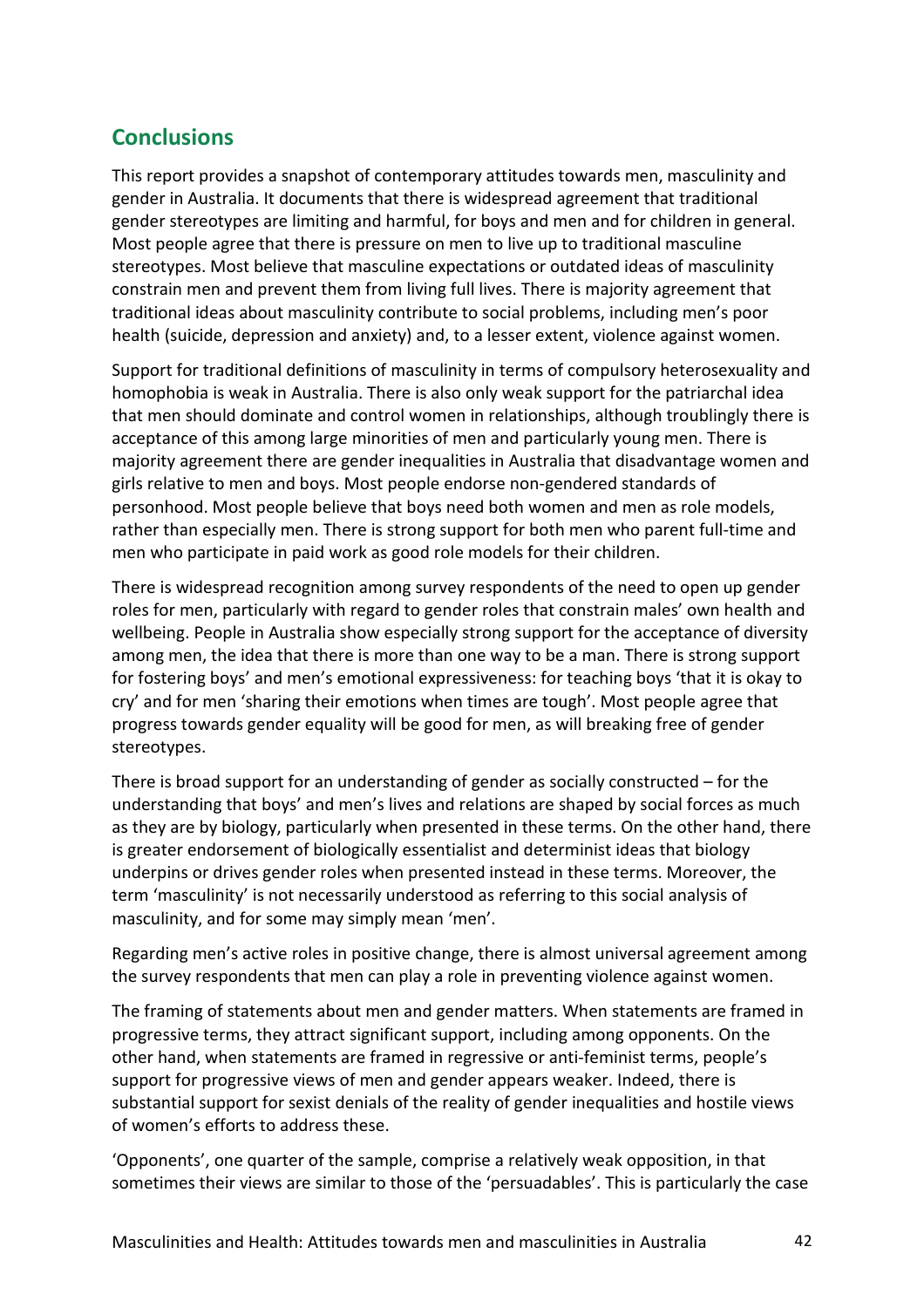when statements on gender are framed in desirable terms: members of the opposition segment often agree with these to similar degrees as members of the persuadable segment (but not to the same degree as supporters). Opponents generally support such messages, and they find them convincing as well. But when statements on gender are framed in opposition terms, members of the opposition segments show responses significantly different from persuadables and even more different from supporters.

This data also documents that exposing people to short, positive messages about men and gender can generate change in their attitudes, at least in the immediate short term. Positive change is apparent particularly among the persuadables. However, when presented with progressive messages about men and gender, even opponents are supportive, and only slightly less supportive than persuadables. If a positive case for freeing men from traditional stereotypes and building healthier models of manhood is put forward, opponents too are persuadable.

This report has documented the character of attitudes towards men and masculinity in Australia. The next step is to use this to explore how to promote healthier, more egalitarian constructions of masculinity.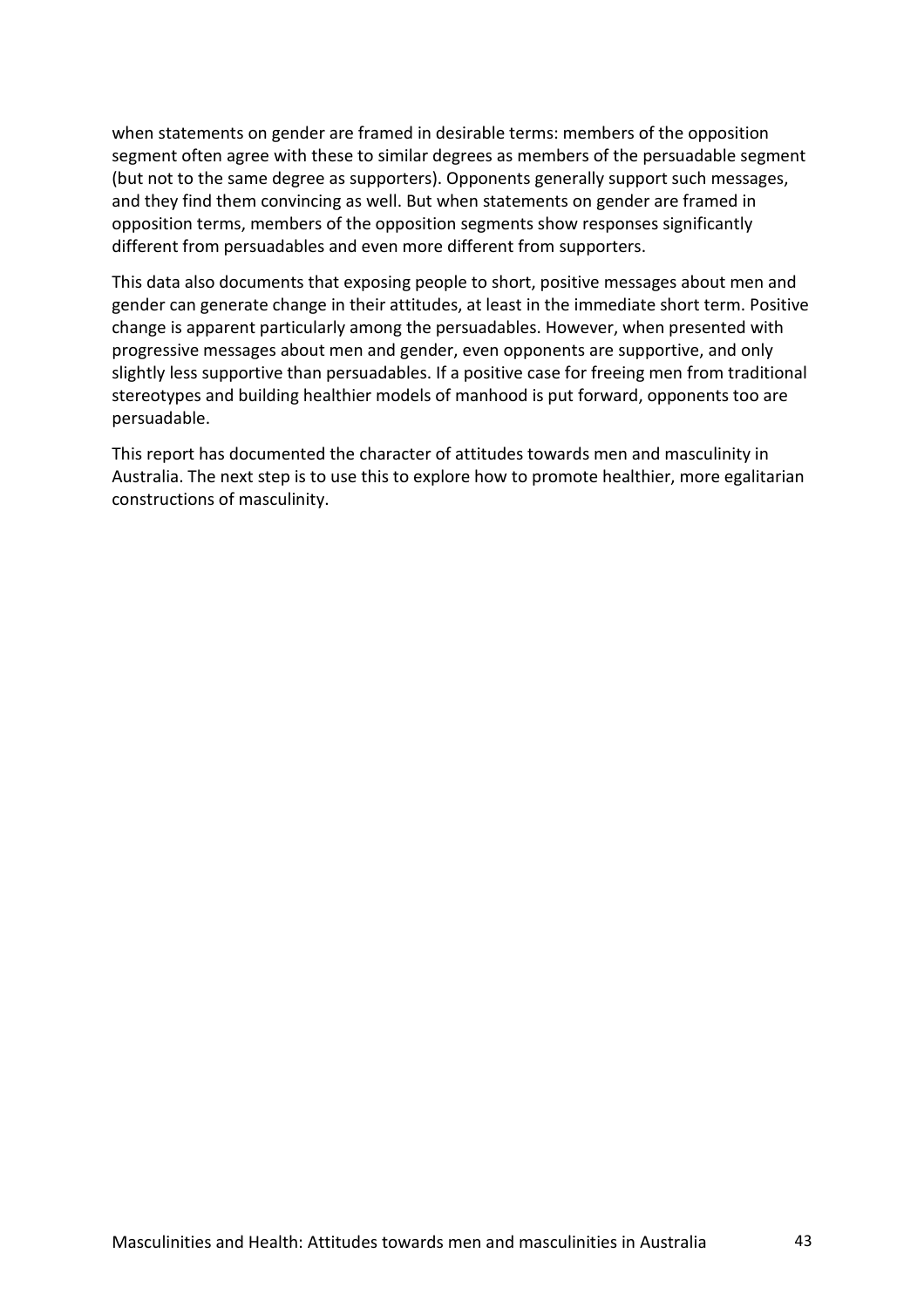# **References**

- [1] M. Flood and D. A. Ertel, "Concluding critical commentary: Men's experiences as agents of feminist change," in *Masculine Power and Gender Equality: Masculinities as Change Agents*, R. Luyt and K. Starck, Eds., ed: Springer, 2020, pp. 181-199.
- [2] B. Cislaghi and L. Heise, "Theory and practice of social norms interventions: eight common pitfalls," *Globalization and Health,* vol. 14, pp. 1-10, 2018.
- [3] The Men's Project and M. Flood, *The Man Box: A Study on Being a Young Man in Australia*. Jesuit Social Services, Melbourne, 2018. Available: https://jss.org.au/whatwe-do/the-mens-project/the-man-box/
- [4] The Men's Project and M. Flood, *Unpacking the Man Box: What is the impact of the Man Box attitudes on young Australian men's behaviours and well-being?* Jesuit Social Services, Melbourne, 2020. Available: https://jss.org.au/what-we-do/themens-project/the-man-box/
- [5] A. Greig and M. Flood, *Work with Men and Boys for Gender Equality: A Review of Field Formation, Evidence Base and Future Directions*. UN Women, New York, 2020.
- [6] S. Roberts, T. Bartlett, B. Ralph, and R. Stewart, *Healthier Masculinities Scoping Review*. Victorian Health Promotion Foundation (VicHealth), Melbourne, 2019.
- [7] VicHealth, *Masculinities and Health: A framework for challenging masculine gender stereotypes in health promotion*. Victorian Health Promotion Foundation (VicHealth), Melbourne, 2020.
- [8] VicHealth, *Framing Masculinity: Message Guide*. Victorian Health Promotion Foundation (VicHealth), Melbourne, 2020.
- [9] Public Interest Research Centre, *The Common Cause Handbook: A Guide to Values and Frames for Campaigners, Community Organisers, Civil Servants, Fundraisers, Educators, Social Entrepreneurs, Activists, Funders, Politicians, and everyone in between*. Public Interest Research Centre, London, 2020.
- [10] E. L. Paluck, L. Ball, C. Poynton, and S. Sieloff, *Social norms marketing aimed at gender based violence: A literature review and critical assessment*. International Rescue Committee, New York, 2010.
- [11] M. Flood, *Engaging Men and Boys in Violence Prevention*: Palgrave Macmillan, 2018.
- [12] M. K. Lapinski and R. N. Rimal, "An explication of social norms," *Communication Theory,* vol. 15, pp. 127-147, 2005.
- [13] L. Stark, K. Asghar, I. Seff, B. Cislaghi, G. Yu, T. T. Gessesse*,* et al., "How gender-and violence-related norms affect self-esteem among adolescent refugee girls living in Ethiopia," *Global Mental Health,* vol. 5, 2018.
- [14] M. Chenery, *Healthier Masculinities: Full Survey Results*. Common Cause, Melbourne, 2020.
- [15] M. Chenery, *Healthier Masculinities Dial Results: Summary of healthier masculinities dial testing conducted in December 2019*. Common Cause, Melbourne, 2020.
- [16] ANROWS, K. Webster, K. Diemer, N. Honey, S. Mannix, J. Mickle, et al., *Australians' attitudes to violence against women and gender equality. Findings from the 2017 National Community Attitudes towards Violence against Women Survey (NCAS)*. ANROWS, Sydney, 2018.
- [17] M. Evans, V. Haussegger, M. Halupka, and P. Rowe, *From Girls to Men: Social attitudes to gender equality issues in Australia*. 50/50 by 2030 Foundation, University of Canberra, Canberra, 2018.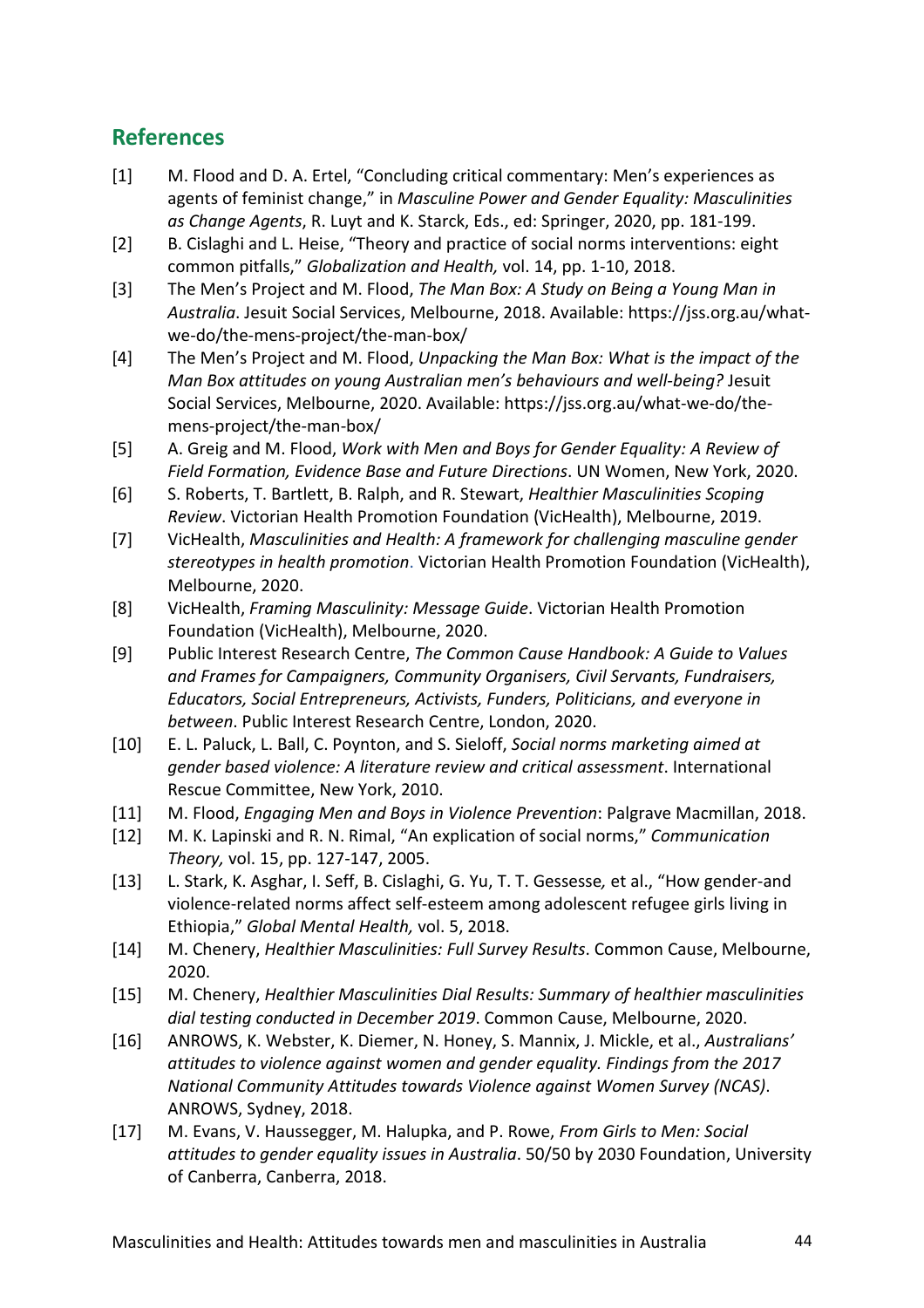- [18] D. S. Hillygus and T. G. Shields, *The persuadable voter: Wedge issues in presidential campaigns*: Princeton University Press, 2008.
- [19] M. Flood, "Men and Gender Equality," in *Engaging Men in Building Gender Equality. Ed. M. Flood, with R. Howson, Cambridge Scholars Press,* M. Flood and R. Howson, Eds., ed Newcastle upon Tyne, UK: Cambridge Scholars Press, 2015, pp. 1-31.
- [20] R. P. Jones, D. Cox, M. Fisch-Friedman, and A. Vandermaas-Peeler, *Diversity, Division, Discrimination: The State of Young America*. PRRI (Public Religion Research Institute) and MTV, Washington, DC, 2018.
- [21] A. Harris, N. Honey, K. Webster, K. Diemer, and V. Politoff, *Young Australians' attitudes to violence against women: Findings from the 2013 National Community Attitudes towards Violence Against Women Survey for respondents 16–24 years*. Victorian Health Promotion Foundation (VicHealth), Melbourne, 2015.
- [22] M. Flood, "Involving men in efforts to end violence against women," *Men and Masculinities,* vol. 14, pp. 358-377, 2011.
- [23] M. Flood, "Involving Men in Gender Policy and Practice," *Critical Half: Bi-Annual Journal of Women for Women International,* vol. 5, pp. 9-13, 2007.
- [24] ICRW, *Gender Equity and Male Engagement: It Only Works When Everyone Plays*. International Center for Research on Women, Washington DC, 2018.
- [25] V. Politoff, M. Crabbe, N. Honey, S. Mannix, J. Mickle, J. Morgan*,* et al., *Young Australians' attitudes to violence against women and gender equality: Findings from the 2017 National Community Attitudes towards Violence against Women Survey (NCAS)*. ANROWS, Sydney, 2019.
- [26] J. C. Becker and C. G. Sibley, "Sexism," in *Handbook of Prejudice, Stereotyping, and Discrimination*, T. D. Nelson, Ed., 2nd edition ed New York & London: Psychology Press, 2016, pp. 315-336.
- [27] Joyful Heart Foundation, *Defining Manhood for the Next Generation: Exploring Young Men's Perceptions of Gender Roles and Violence*. Joyful Heart Foundation, New York, 2018.
- [28] R. Wilkins and I. Lass, *The Household, Income and Labour Dynamics in Australia Survey: Selected Findings from Waves 1 to 16*. Melbourne Institute: Applied Economic & Social Research, University of Melbourne, Melbourne, 2018.
- [29] M. Chenery, *Healthier Masculinities: Discourse Analysis Results - An analysis of the dominant frames used by Australians to think and talk about masculinity*. Common Cause, Melbourne, 2019.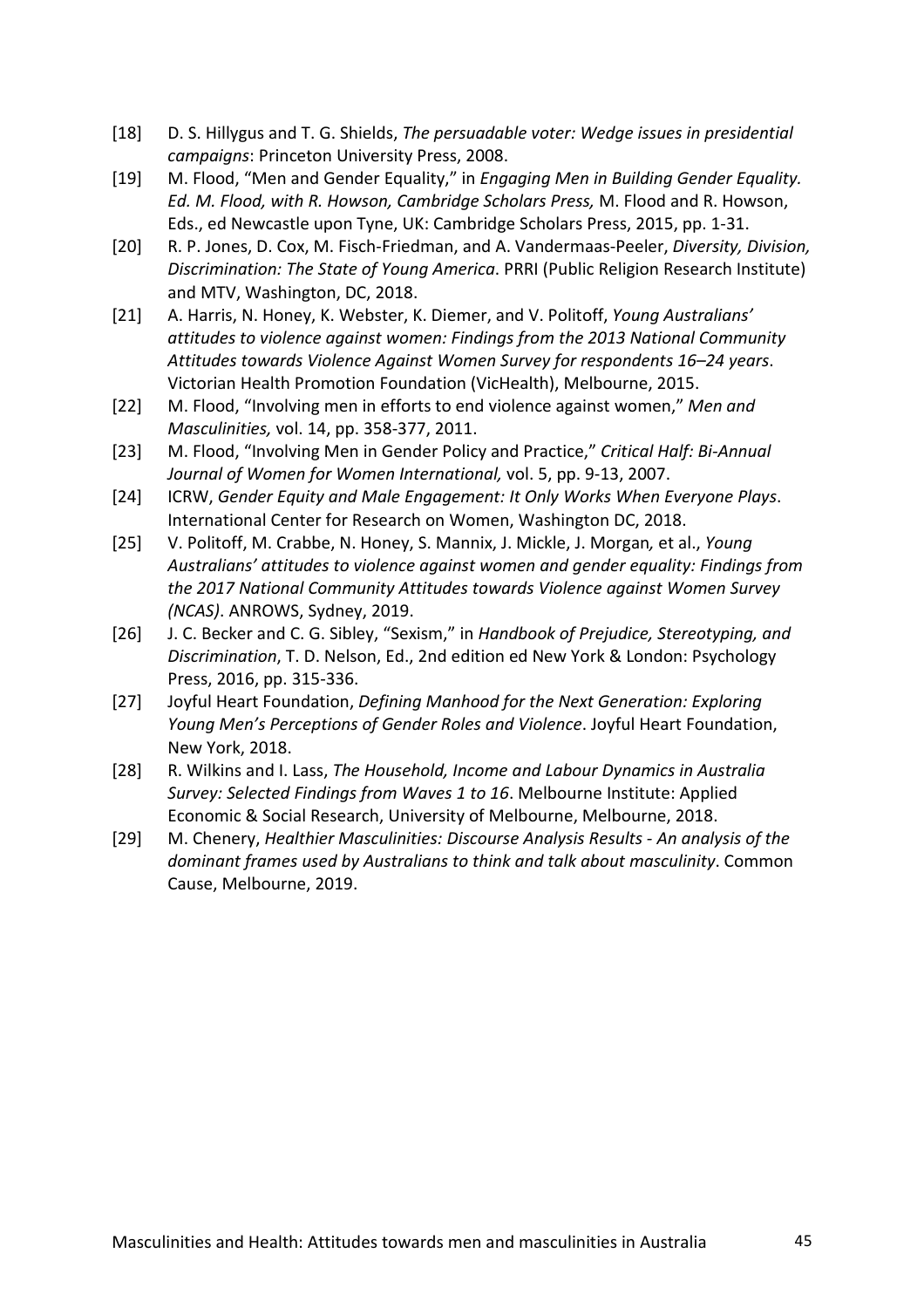# **Appendices**

# **Appendix A: The methods and data**

This project has involved the collection of three streams of data, using three methods:

- 1) Discourse analysis and interviews.
- 2) Survey.
- 3) Message testing.

## **1) Discourse analysis and interviews**

The discourse analysis involved an examination of the dominant frames used by Australians to think and talk about masculinity. During August 2019, Common Cause Australia collected over 20,000 words of data from publicly available sources of discourse on masculinity in Australia, including advocate websites, media articles and social media. It also conducted 17 one-on-one interviews with advocates for healthier masculinities in Australia.

These sources yielded close to 800 discrete language samples split into four categories:

- Advocate people and organisations supportive of healthier masculinities.
- Opposition people and organisations who argue against healthier masculinities.
- Media journalists and other public commentators in the media.
- Social comments from the general public on Twitter, news articles and blogs.

These language samples were then coded for common framing elements including metaphors and values. An analysis was then conducted to identify dominant patterns in the way the different groups think and talk about the issue and the likely persuasive effect of these different frames.<sup>[29]</sup> These frames later were tested among respondents, in the message testing described below.

## **2) Survey**

The survey was a nationally representative online survey of 1,619 respondents, representative of the Australian adult population by age, state and gender. The survey includes an over-sampling of 16 and 17 year-olds. Results reported (excluding the 16 and 17 year-old specific reports) are weighted to be nationally representative.

The survey comprised seven demographic questions, six questions about political orientations, and then approximately 50 questions focused on men, masculinities and gender.<sup>[14]</sup>

*Net agreement and disagreement:* In reporting on the survey, 'net agreement' is comprised of agreement minus disagreement. It may be positive, signalling net agreement (where more people agree than disagree) or negative, signalling net disagreement (where more people disagree than agree). For example, if 60% agree with a statement and 40% disagree, then net agreement will be 20%. On the other hand, if 40% agree and 60% disagree, then net agreement will be -20%.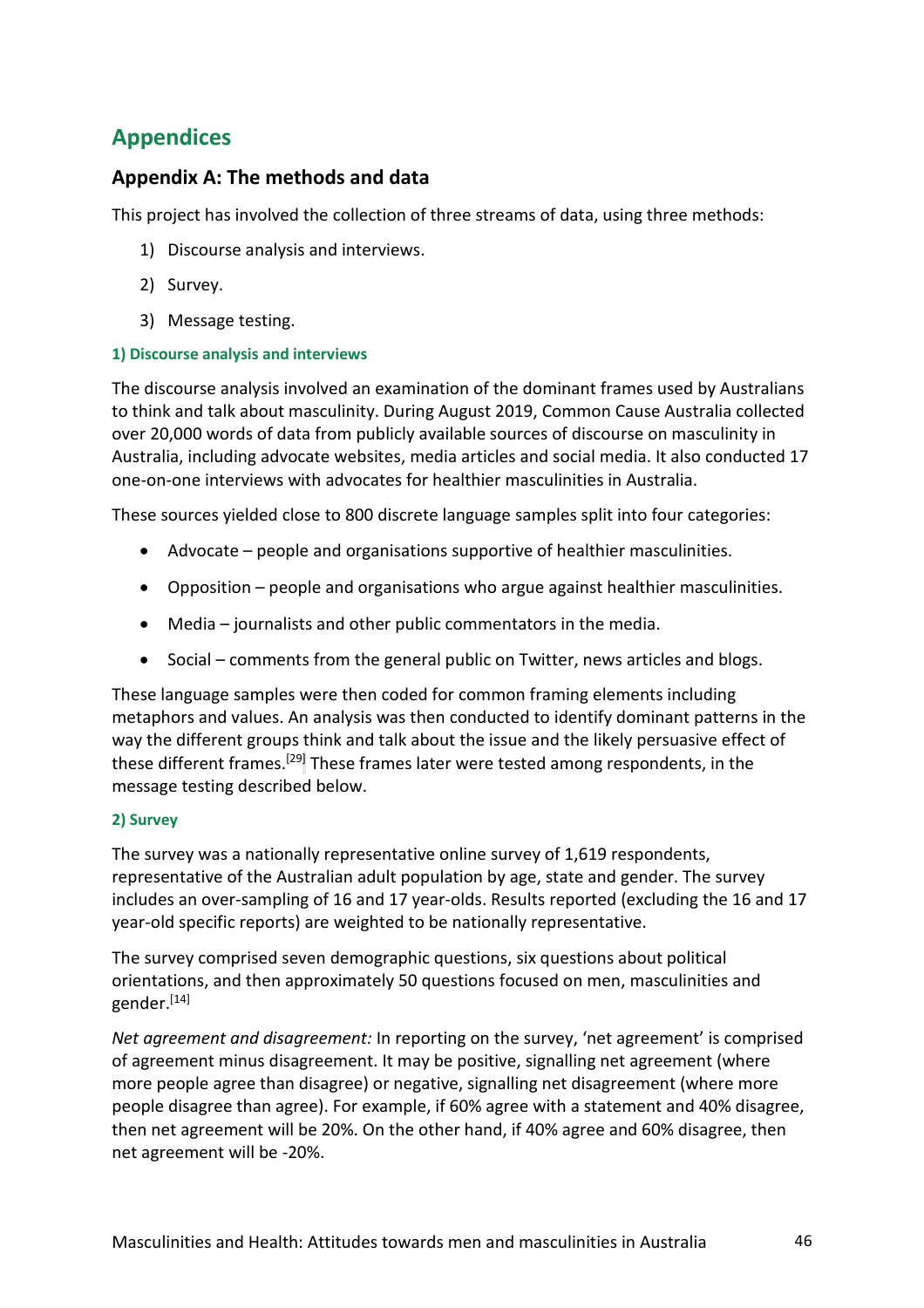*Attitudinal segments:* Reporting on results refers to three categories of respondent: supporters, persuadables, and opponents, organised by their overall patterns of support for or opposition to gender equality. 'Supporters' are in favour of gender equality, 'persuadables' vary in their support or opposition, and 'opponents' are opposed. A fourth category, a subset of opponents described here as 'hard opponents', shows a more consistently oppositional response to statements in favour of gender equality.

These categories of respondent are based on a cluster analysis across the entirety of the survey responses. Respondents were placed into one of these categories depending on their overall patterns of response. Reporting on patterns of response to each statement in the survey uses the overall categories of respondent, rather than dividing respondents into these categories on the basis of their response to each statement.

#### **3) Message testing**

The third stream of data involved mapping participants' responses to a series of possible messages about masculinity. This used the same sample as for the survey.

Respondents listened to spoken messages about men and masculinity, while holding a slider dial going from "Agree" to "Disagree". Each message was an audio message, about 30 seconds in length. Respondents were instructed that when they felt they agreed with the message, they should move the slider up towards "Agree", and when they felt they disagreed with the message, they should move the slider down towards "Disagree". This generated data showing the path of participants' responses over the course of the 30 second spoken message, and the dial mean.<sup>[15]</sup> Five types of spoken message were used, each representing a different framing of men and masculinities,<sup>[29]</sup> as noted in Appendix B.

At the end of each audio message, respondents also were given a sliding scale between 0 and 100 to rate how convincing they found the message. Scores 50+ were judged as "convincing" and scores 80+ were judged as "very convincing".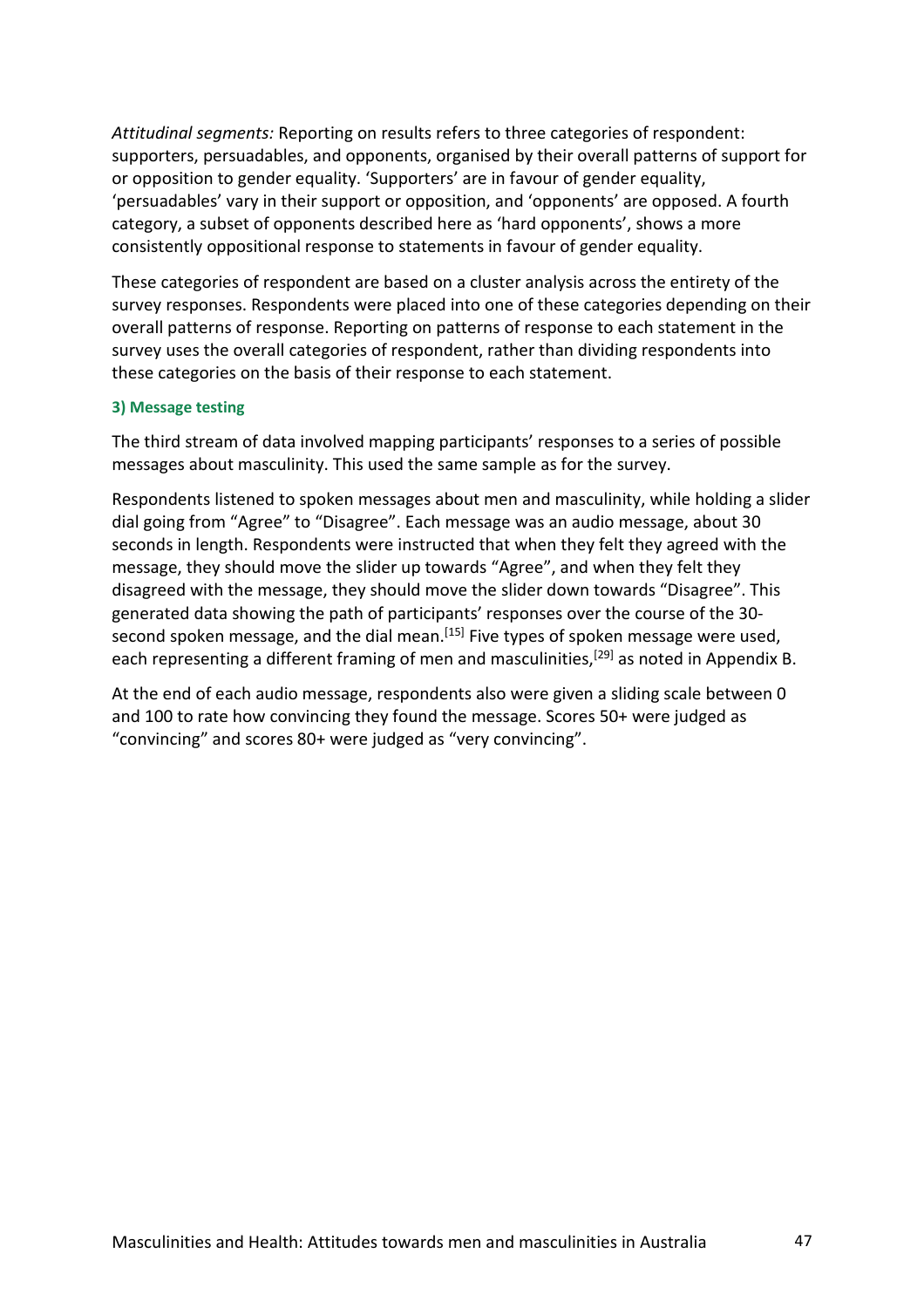# **Appendix B: Five framings of masculinity**

The dial testing involved five spoken messages, each representing a distinct framing of masculinity. The first four messages represent alternative ways of framing positive messages about men and masculinity, and all but the 'Gender Bender' one came from the discourse analysis. A fifth message represents an oppositional framing.<sup>[15, 29]</sup>

The five framings are as follows:

- 1) Free Men
- 2) Man Made
- 3) Context Matters
- 4) Gender Bender
- 5) Opposition

The transcript of each message is given below.

#### **Free Men**

We should all be free to live open, honest and meaningful lives.

But too many men and boys are still trapped by outdated ideas about being a 'real man'. These unwritten rules put pressure on them to suppress parts of who they are. It's unhealthy for anyone to live a lesser life because they feel like they have to hide their true selves.

It's time to free men and boys from the shackles of narrow stereotypes. Everyone should feel comfortable being themselves and carve out their own unique path in life.

#### **Man Made**

All men need to feel connected and supported. They need opportunities to be heard, to grow and contribute to their families and communities.

But for too long, the way our society has been shaping boys into men has left them less than whole. Things that don't fit the masculine mould have been carved off. It's why so many men tend to bottle their emotions. And it's not healthy.

We need to redesign masculinity and move towards healthier, more diverse approaches to being men. That means keeping the good bits, improving others and creating healthier role models for young boys to follow

#### **Context Matters**

There's been a lot of talk recently about masculinity and whether traits often associated with men – like aggression and suppressing emotions – are healthy or harmful. The reality is, it's all about context.

In certain situations, keeping our emotions in check can be positive. The problem is when suppressing our emotions becomes a lifelong habit. Rigidly following narrow ideas about 'manliness' is as harmful to men and boys as it is to women and girls.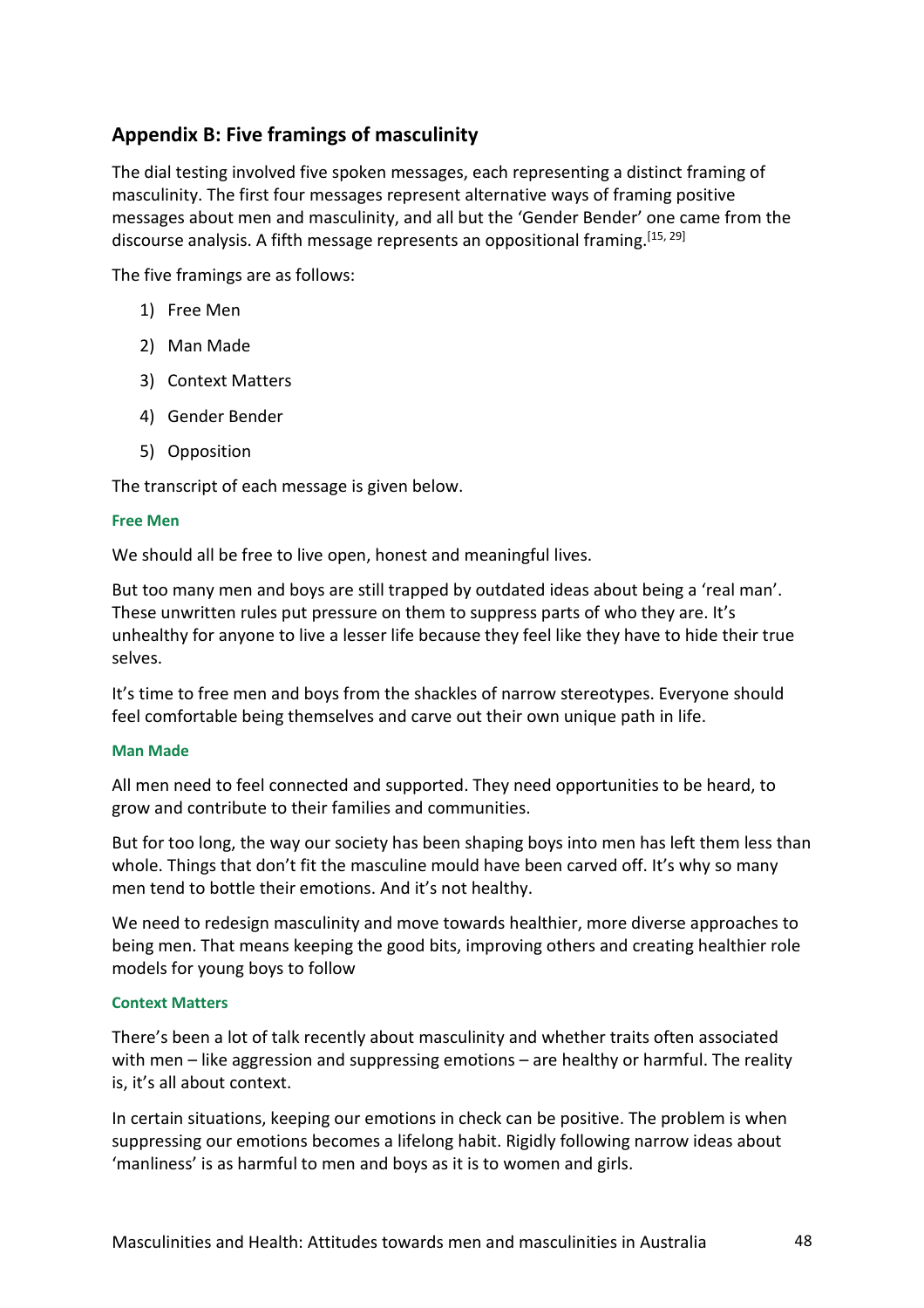We need flexible versions of masculinity that allow men to help themselves when needed and ask for help at other times. It's really just about being balanced human beings.

#### **Gender Bender**

Being a good 'man' or a good 'woman' is really just about being a good person.

Thankfully, women and girls have made huge progress in recent years in escaping feminine stereotypes. Yet men and boys are still being told to 'toughen up' or 'act like a man'. Isn't it time we allowed men to move on from gender clichés too?

We should stop allowing gender stereotypes to limit our children's potential. Let's teach our boys to be good human beings, not just 'good men'. What we value in a man should be what we value in all people.

## **Opposition**

For as long as humans have existed, good men who provide protection and strength have been important to the success of our society.

But the ideas behind gender equality have now gone too far. Feminists and other genderbending 'experts' are waging a war on men – treating masculinity as if it were a disease.

Attacking men for the crime of being masculine benefits no one. We need to stop shaming men for being different to women. That's just how men are. Instead, we should celebrate the vast majority of good and decent men and let our boys be boys.